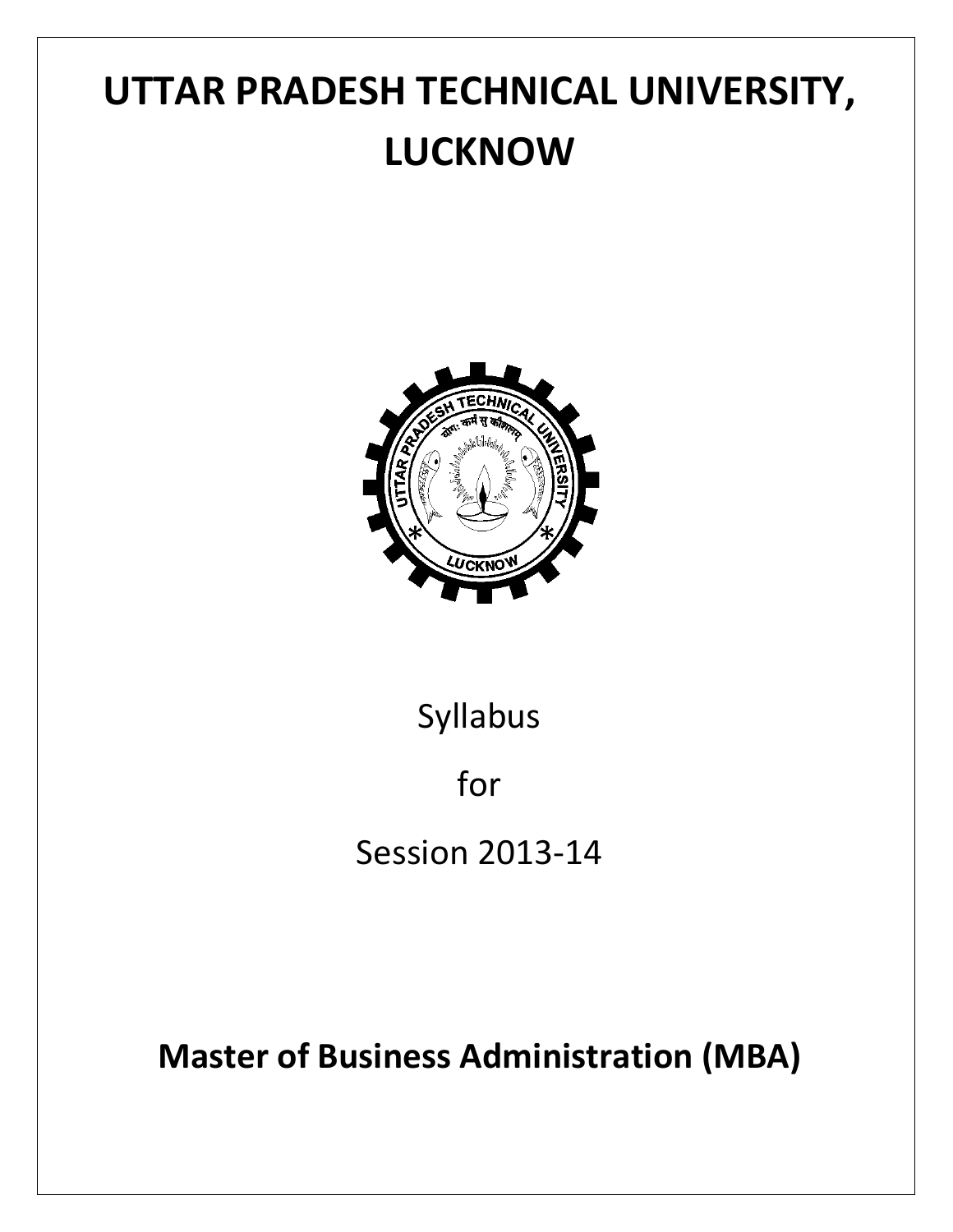# **COURSE: MBA Effective from Session 2013-2014 Year 1 Semester 1**

| <b>S.N.</b>      | <b>Course</b>   | <b>Subject</b>                                               | <b>EVALUATION SCHEME</b> |                        |              |            |              |  |
|------------------|-----------------|--------------------------------------------------------------|--------------------------|------------------------|--------------|------------|--------------|--|
|                  | Code            |                                                              |                          |                        |              |            |              |  |
|                  |                 |                                                              |                          | <b>SESSIONAL EXAMS</b> |              | <b>ESE</b> | <b>Total</b> |  |
|                  |                 |                                                              | <b>CT</b>                | <b>TA</b>              | <b>Total</b> |            |              |  |
| $\mathbf{1}$     | <b>NMBA 011</b> | Managing Organization                                        | 30                       | 20                     | 50           | 100        | 150          |  |
| $\overline{2}$ . | <b>NMBA 012</b> | <b>Managerial Economics</b>                                  | 30                       | 20                     | 50           | 100        | 150          |  |
| 3.               | <b>NMBA 013</b> | <b>Business Accounting</b>                                   | 30                       | 20                     | 50           | 100        | 150          |  |
| 4.               | <b>NMBA 014</b> | <b>Business Environment</b>                                  | 30                       | 20                     | 50           | 100        | 150          |  |
| 5.               | <b>NMBA 015</b> | <b>Business Statistics</b>                                   | 30                       | 20                     | 50           | 100        | 150          |  |
| 6.               | <b>NMBA 016</b> | <b>Marketing Management</b>                                  | 30                       | 20                     | 50           | 100        | 150          |  |
| 7.               | <b>NMBA 017</b> | Communication for<br>Management                              | 30                       | 20                     | 50           | 100        | 150          |  |
| 8.               | <b>NMBA 018</b> | Fundamentals of<br>Computer $&$<br><b>Information System</b> | 30                       | 20                     | 50           | 100        | 150          |  |
|                  |                 | <b>Total</b>                                                 |                          |                        |              |            | 1200         |  |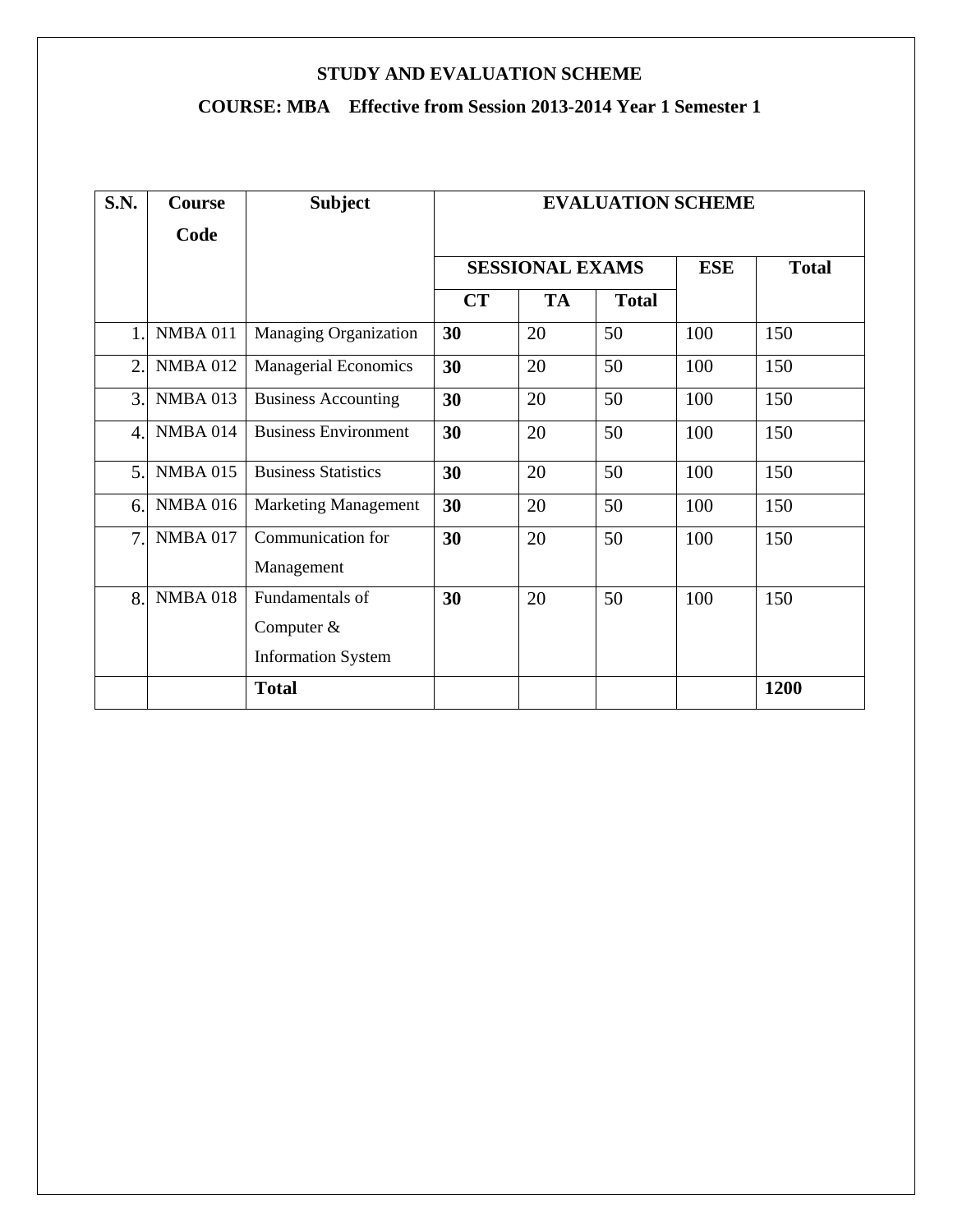# **COURSE: MBA Effective from Session 2013-2014 Year 1 Semester II**

| <b>S.N.</b>      | <b>Course</b>   | <b>Subject</b>               | <b>EVALUATION SCHEME</b> |           |              |            |              |
|------------------|-----------------|------------------------------|--------------------------|-----------|--------------|------------|--------------|
|                  | Code            |                              |                          |           |              |            |              |
|                  |                 |                              | <b>SESSIONAL EXAMS</b>   |           |              | <b>ESE</b> | <b>Total</b> |
|                  |                 |                              | CT                       | <b>TA</b> | <b>Total</b> |            |              |
| 1.               | <b>NMBA 021</b> | Managing Human               | 30                       | 20        | 50           | 100        | 150          |
|                  |                 | Resources                    |                          |           |              |            |              |
| 2.               | <b>NMBA 022</b> | <b>Business Laws</b>         | 30                       | 20        | 50           | 100        | 150          |
| 3.               | <b>NMBA 023</b> | <b>Customer Relationship</b> | 30                       | 20        | 50           | 100        | 150          |
|                  |                 | Management                   |                          |           |              |            |              |
| $\overline{4}$ . | <b>NMBA 024</b> | <b>Financial Management</b>  | 30                       | 20        | 50           | 100        | 150          |
| 5.               | <b>NMBA 025</b> | <b>Operation Research</b>    |                          |           |              |            |              |
| 6.               | <b>NMBA 026</b> | Cost & Management            | 30                       | 20        | 50           | 100        | 150          |
|                  |                 | Accounting                   |                          |           |              |            |              |
| 7.               | <b>NMBA 027</b> | <b>Operations Management</b> | 30                       | 20        | 50           | 100        | 150          |
| 8.               | <b>NMBA 028</b> | <b>Research Methodology</b>  | 30                       | 20        | 50           | 100        | 150          |
| 9                | <b>NMBA 029</b> | Comprehensive Viva           |                          |           |              |            | 100          |
|                  |                 | (CV)                         |                          |           |              |            |              |
|                  |                 | <b>Total</b>                 |                          |           |              |            | 1300         |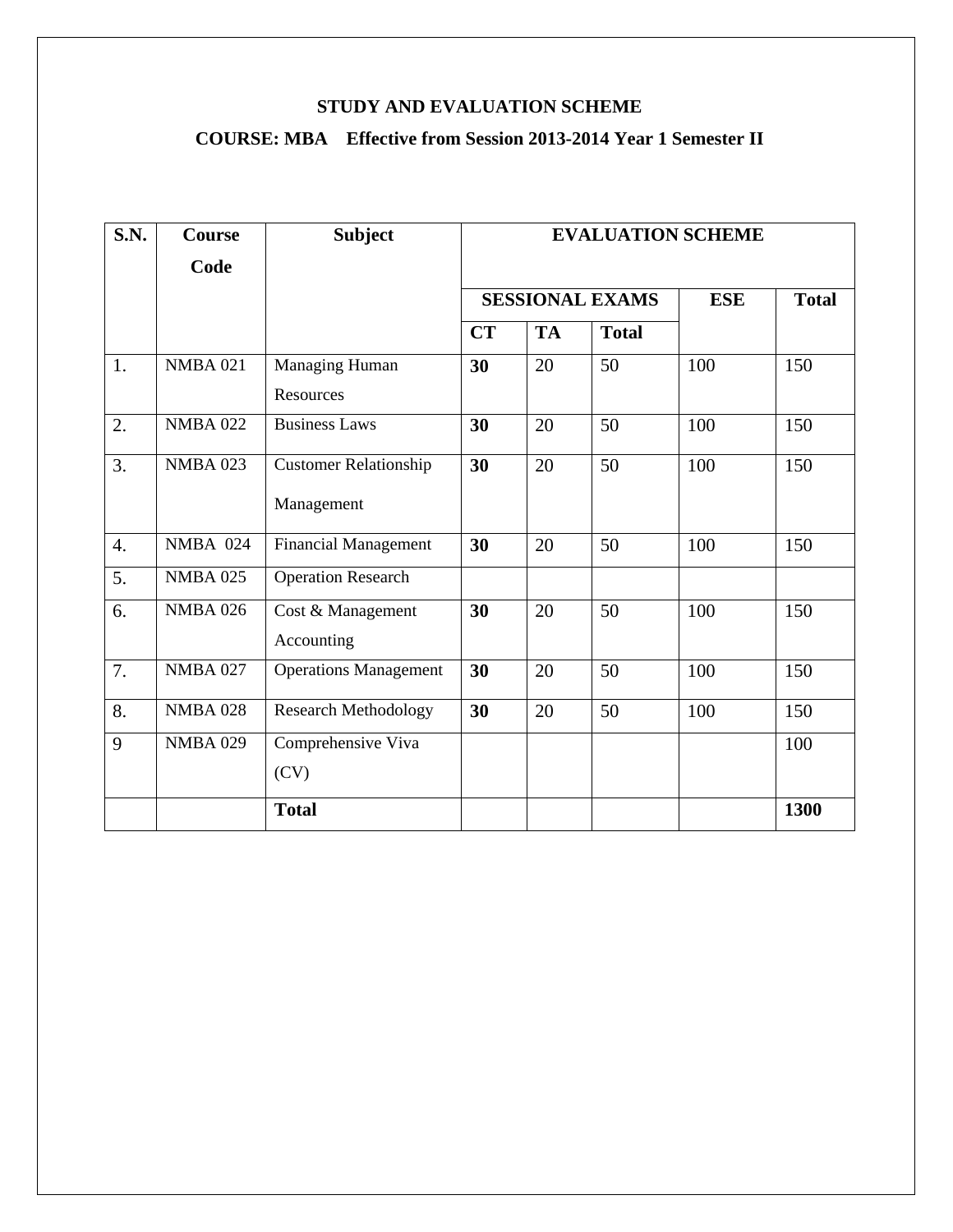# **COURSE: MBA Effective from Session 2013-2014 Year 2 Semester III**

| <b>S.N.</b>    | <b>Course</b><br>Code | <b>Subject</b>                 | <b>EVALUATION SCHEME</b>     |           |              |            |              |
|----------------|-----------------------|--------------------------------|------------------------------|-----------|--------------|------------|--------------|
|                |                       |                                | <b>SESSIONAL EXAMS</b>       |           |              | <b>ESE</b> | <b>Total</b> |
|                |                       |                                | CT                           | <b>TA</b> | <b>Total</b> |            |              |
| $\mathbf{1}$   | <b>NMBA 031</b>       | Entrepreneurship               | 30                           | 20        | 50           | 100        | 150          |
|                |                       | Development                    |                              |           |              |            |              |
| $\overline{2}$ | <b>NMBA 032</b>       | <b>International Business</b>  | 30                           | 20        | 50           | 100        | 150          |
|                |                       | Management                     |                              |           |              |            |              |
| 3.             | <b>NMBA 033</b>       | <b>Rural Development</b>       | 30                           | 20        | 50           | 100        | 150          |
| 4.             | <b>NMBA 034</b>       | Project Management             | 30                           | 20        | 50           | 100        | 150          |
| 5.             |                       | Specialization Group -1        | 30                           | 20        | 50           | 100        | 150          |
|                |                       | Elective 1*                    |                              |           |              |            |              |
| 6.             |                       | Specialization Group -1        | 30                           | 20        | 50           | 100        | 150          |
|                |                       | Elective 2*                    |                              |           |              |            |              |
| 7.             |                       | Specialization Group -2        | 30                           | 20        | 50           | 100        | 150          |
|                |                       | Elective 1*                    |                              |           |              |            |              |
| 8.             |                       | Specialization Group -2        | 30                           | 20        | 50           | 100        | 150          |
|                |                       | Elective 2*                    |                              |           |              |            |              |
|                | <b>NMBA 035</b>       | <b>Summer Training Project</b> | $\qquad \qquad \blacksquare$ |           |              |            | 150          |
| 9.             |                       | Report                         |                              |           |              |            |              |
|                |                       | <b>Total</b>                   |                              |           |              |            | 1350         |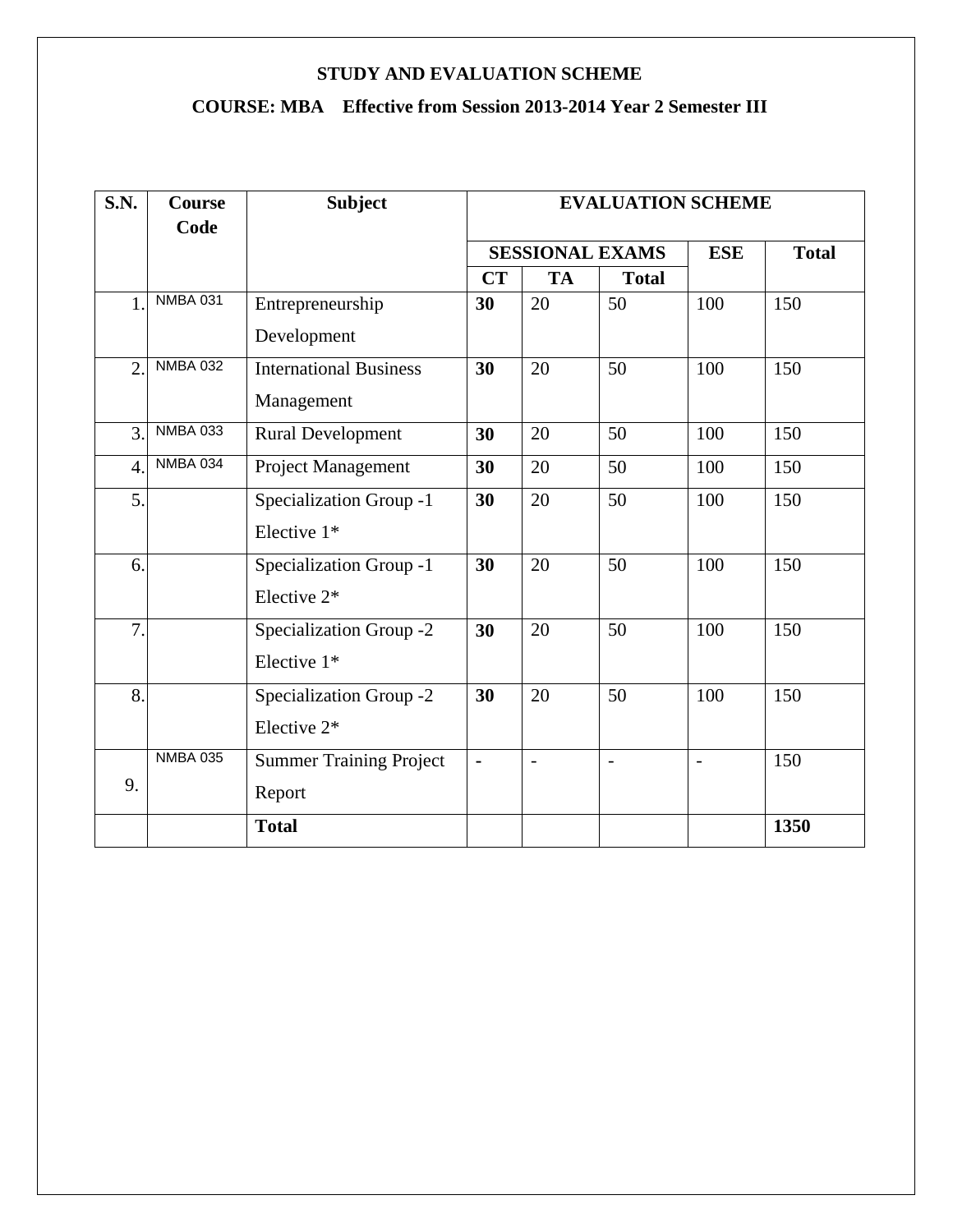# **COURSE: MBA Effective from Session 2013-2014 Year2 Semester IV**

| <b>S.N.</b>      | Course<br>Code                                 | <b>Subject</b>                         | <b>EVALUATION SCHEME</b> |                          |                          |                          |              |
|------------------|------------------------------------------------|----------------------------------------|--------------------------|--------------------------|--------------------------|--------------------------|--------------|
|                  |                                                |                                        | <b>SESSIONAL EXAMS</b>   |                          |                          | <b>ESE</b>               | <b>Total</b> |
|                  |                                                |                                        | CT                       | <b>TA</b>                | <b>Total</b>             |                          |              |
| 1.               | <b>NMBA</b><br>041                             | Strategic Management                   | 30                       | 20                       | 50                       | 100                      | 150          |
| 2.               | <b>NMBA</b><br>042                             | Insurance & Risk<br>Management         | 30                       | 20                       | 50                       | 100                      | 150          |
| 3.               | <b>NMBA</b><br>043                             | Hospitality & Tourism<br>Management    | 30                       | 20                       | 50                       | 100                      | 150          |
| $\overline{4}$ . | <b>NMBA</b><br>044<br>$\overline{\phantom{a}}$ | <b>Behavioral Finance</b>              | 30                       | 20                       | 50                       | 100                      | 150          |
| 5.               |                                                | Specialization Group -1<br>Elective 3* | 30                       | 20                       | 50                       | 100                      | 150          |
| 6.               |                                                | Specialization Group -2<br>Elective 3* | 30                       | 20                       | 50                       | 100                      | 150          |
| 7.               | <b>NMBA</b><br>045                             | <b>Research Project Report</b>         | 30                       | 20                       | 50                       | 100                      | 150          |
| 8.               | <b>NMBA</b><br>046                             | Comprehensive Viva<br>(CV)             | $\blacksquare$           | $\overline{\phantom{a}}$ | $\overline{\phantom{0}}$ | $\overline{\phantom{a}}$ | 100          |
| 9.               |                                                | Total                                  | $\blacksquare$           | $\overline{\phantom{a}}$ | $\overline{\phantom{a}}$ | $\overline{\phantom{a}}$ | 1150         |
|                  |                                                | Grand Total(Sem. 1 to 4)               |                          |                          |                          |                          | 5000         |

**TA – Teacher Assessment CT – Cumulative Test ESE - End Semester Examination.**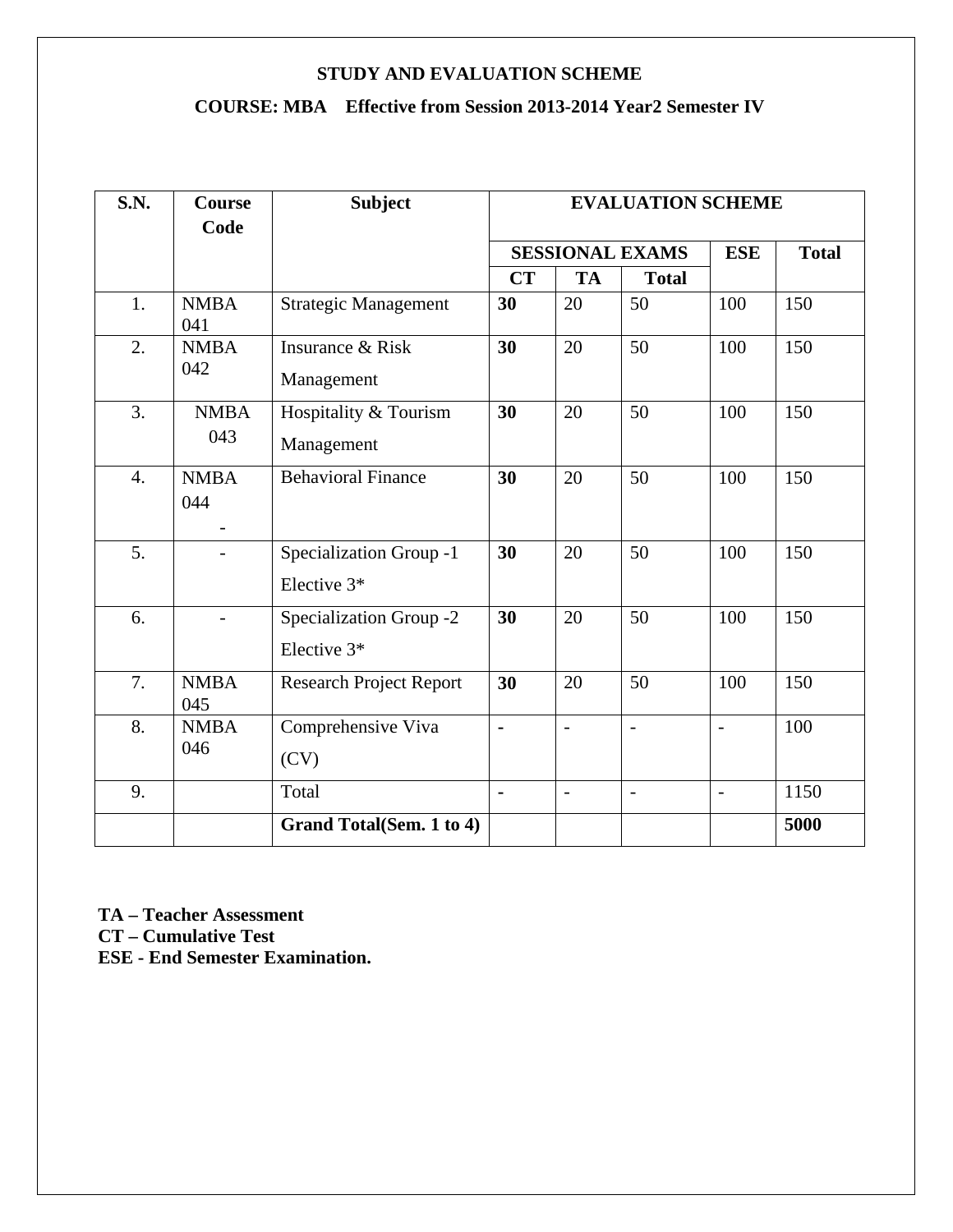# **ELECTIVE PAPERS**

# **Specialization Group: Human Resource**

| <b>Course Code</b>                                                   |  |
|----------------------------------------------------------------------|--|
| 1 NMBA HR 01 Leadership & Personality Development (III Semester)     |  |
| 2. NMBA HR02 Industrial Relations & Labour Enactments (III Semester) |  |
|                                                                      |  |

# **Specialization Group: Marketing**

## **Course Code**

# **Specialization Group: Financial Management**

### **Course Code**

- **1. N**MBA FM 01 Security Analysis & Investment Management ……...(III Semester).
- 2. NMBA FM 02 Management of Financial Institutions & Services…. (III Semester).
- 3. NMBA FM 03 Tax Planning and Management …..……………….. (IV Semester)

## **Specialization Group: Information Technology**

| <b>Course Code</b> |  |
|--------------------|--|
|                    |  |
|                    |  |
|                    |  |

# **Specialization Group: International Business**

# **Course Code**

# **Specialization Group: Rural Development**

| <b>Course Code</b>                                                                    |  |
|---------------------------------------------------------------------------------------|--|
|                                                                                       |  |
| 2. NMBA RD 02 Micro Finance, Small Group Management, and Cooperatives  (III Semester) |  |
|                                                                                       |  |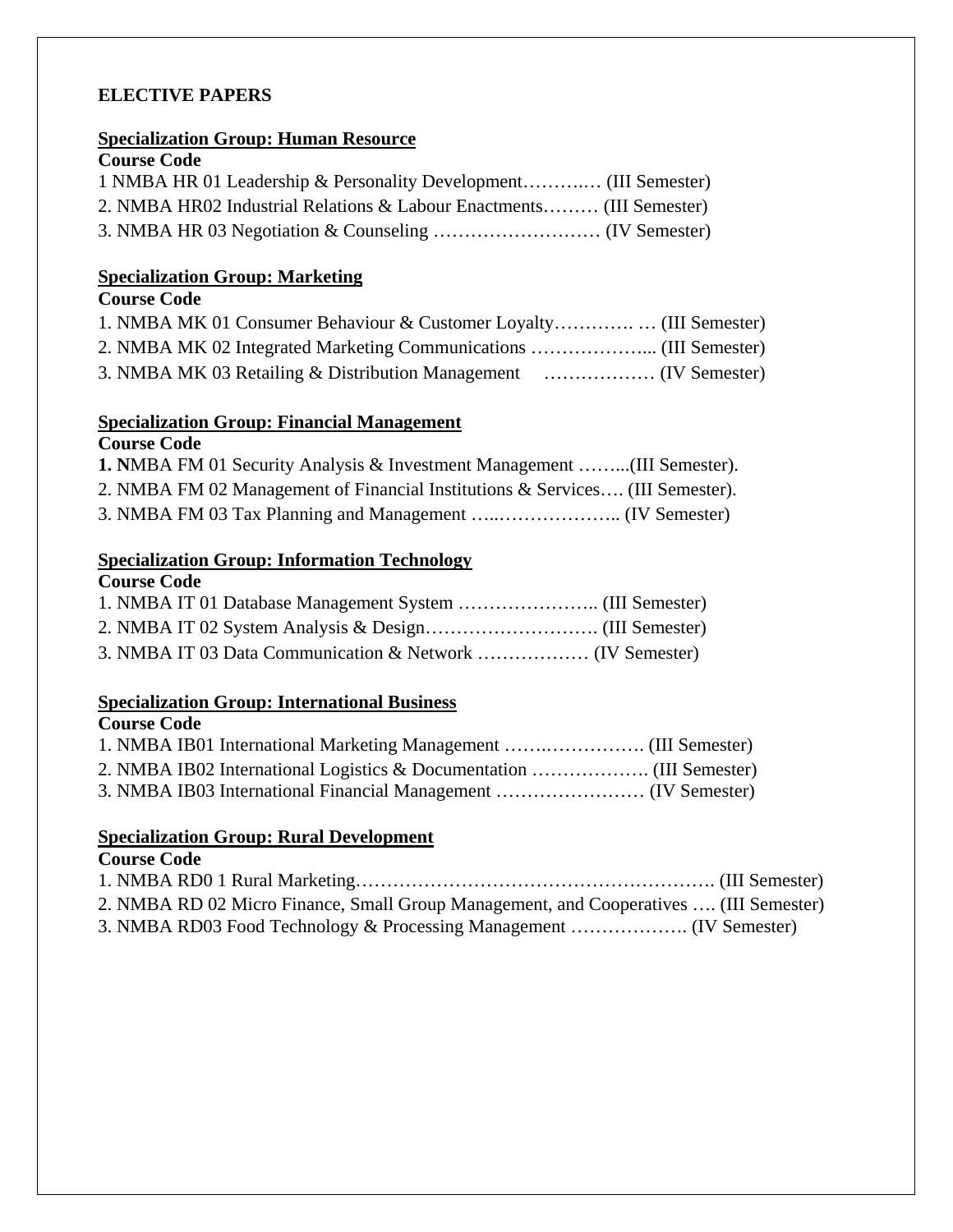### **MASTER OF BUSINESS ADMINSTRATION**

The MBA course aims at providing inputs to the students relevant to the business, industry and trade so that they can function in different organizations and face the challenges arising there from. The course not only aims at providing knowledge and skills in different areas of management, but also provides inputs necessary for the overall development of the personality of the students.

The structure of the course is designed in a way that students have to study the core courses from different functional areas of management that are made compulsory. Later on, specializations are offered in functional areas where the students can opt for two specializations out of the six ordered. Marketing, Finance, IT, HR, International Business and Rural Development. Right from the beginning of the course, the focus is on providing relevant inputs through case discussion / analysis, simulation games, note plays etc, keeping in mind the current business scenario.

Broadly, the course is of two years divided into four semesters, each semester having eight compulsory papers of 40 sessions each of one hour duration. There is a system of dual specialization having three papers (two in third semester and one in the fourth semester) from specialization 1, three papers (two in third semester and one in fourth semester from specialization 2.

Summer training for 6/8 weeks is compulsory for every student pursuing the course, which they have to undergo between second and third semester. Comprehensive Viva and Research project are part of the course. The case study shall be taught wherever required.

#### Evaluation of Papers

Every paper/course will carry maximum marks of 150(100 marks for semester examination and 50 marks for internal assessment, as per rules). Internal assessment will consist of two components (1) class test (30 marks) (2) Teacher assessment (20 marks). However, in subject NMBA 017 and NMBA 018, class test component will be consist of 15 marks for class test and 15 marks for presentation (NMBA 017) and practicals (NMBA 018). There will be no internal assessment in case of summer training project report (NMBA 035), Research project Report (NMBA 045) and comprehensive viva voce examination (NMBA 029 and NMBA 046). Question papers in semester examination will be divided into the following three parts:

#### Part 1: 20 marks

Containing six questions from the total syllabus out of which five are needed to attempt.

#### Part 2: 30 marks

Containing a case study or practical problem or numerical as relevant in the subject, in case of case problem, only one case will be given which will be compulsory. However, there may be maximum two practical problems or numerical with similar number of internal choices.

#### Part 3: 50 marks

Containing five questions, one from each unit, with one internal choice in each question.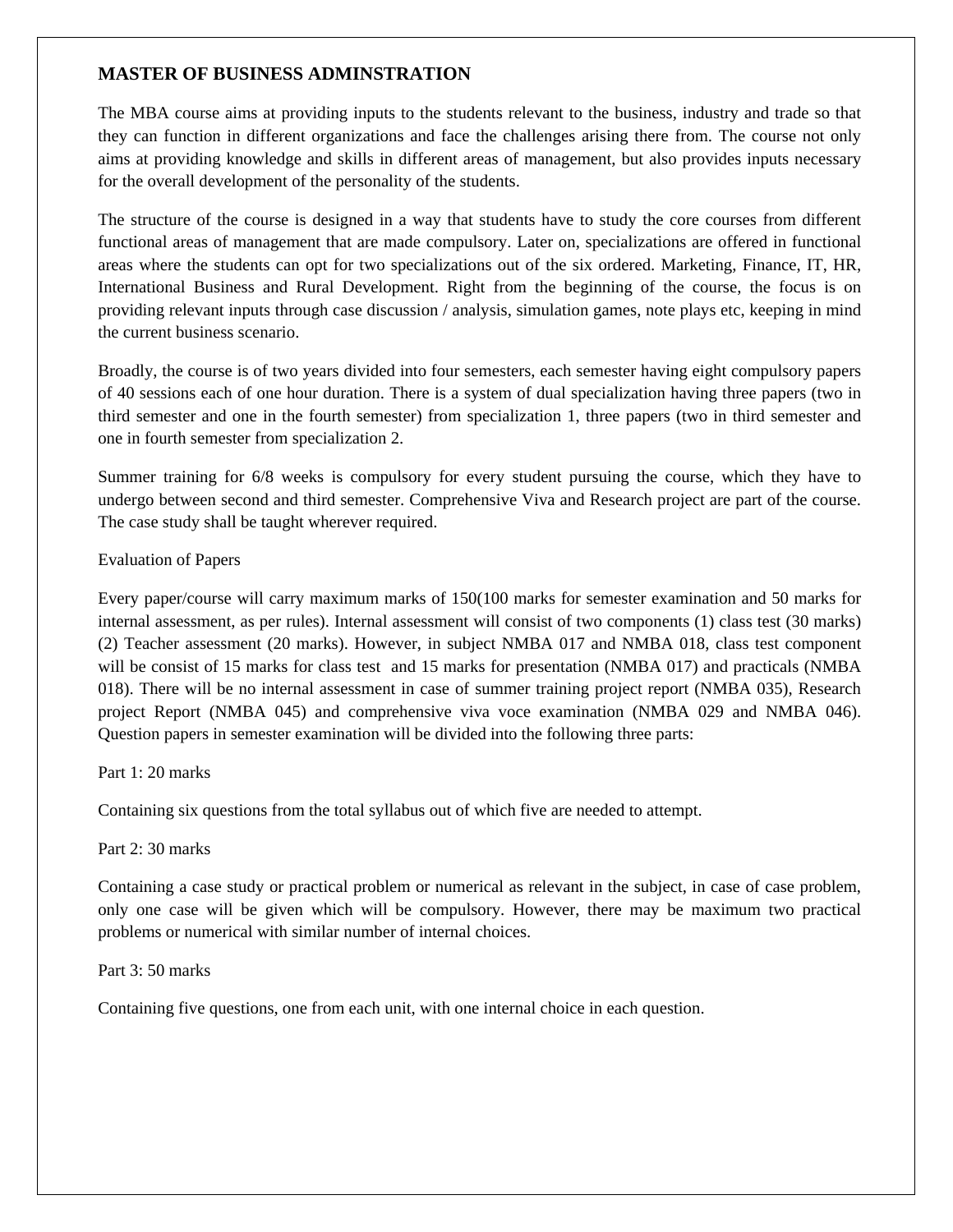#### **Summer training project report**

- 1. At the end of second semester examination, every student of MBA will undergo on-the-job practical training in any manufacturing, service or financial organization. The training will be of 6 to 8 weeks duration. The college/institute will facilitate this compulsory training for students
- 2. During the training, the student is expected to learn about the organization and analyse and suggest solutions of a live problem. The objective is to equip the student with the knowledge of actual functioning of the organization and problems faced by them for exploring feasible solutions and suggestions.
- 3. During the course of training, the organization (where the student is undergoing training) will assign a problem/project of the student.
- 4. The student, after the completion of training will submit a report to the college/institute which will form part of third semester examination. However, the report must be submitted by the end of august during third semester so that it is evaluated well in time and third semester results are not delayed.
- 5. The report (based on training and the problem/project studied) prepared by the student will be known as summer training project report. The report should ordinarily be based on primary dat. It should reflect in depth study of micro problem, ordinarily assigned by the organization where student undergoes training. Relevant tables and bibliography should support it.

One comprehensive chapter must be included about the organization where the student has undergone training. This should deal with brief history of the organization, its structure, performance products/services and problem faced. This chapter will form part 1 of the report. Part 2 of the report will contain the study of micro research problem. The average size of report ordinarily will be of 100 to 150 typed pages in standard font size (12) and double spacing. Three neatly typed and soft bound (paper back) copies of the report will be submitted to the college/institute. The report will be typed in A-4 size paper.

- 6. The report will have two certificates. One by the head of the institute/college and the other by the reporting officer of the organization where the student has undergone training. These two certificates should be attached in the beginning of the report.
- 7. The report will be evaluated by two external examiners. It will carry total of 150 marks divided into written report of 100 marks and presentation of 50 marks. There will be no internal examiner. Only such person will evaluate the project report who has minimum three years of experience of teaching MBA classes in a college/University. Experience of teaching MBA classes as guest faculty shall not be counted.
- 8. It is mandatory that the student will make presentation in the presence of teachers and students. The student is expected to answer to the queries and questions raised in such a meeting.

### **Research Project report**

In fourth semester, the candidates will have to submit a Research Project report on a problem/topic (from the specialization areas) to be assigned by the department MBA under the supervision of a core faculty member of the department. The research project report will carry 150 marks. The evaluation of the project report will be done by two external examiners and will consist of (1) Evaluation of project report (100 marks) (2) viva on Project (50 marks). The average of the marks awarded by the 2 examiners will be taken into account for the results. In case the difference in the awards given by the examiners is 30 or more marks, the project report will be referred to the third examiner. In such cases the average of two closer awards (given by three examiners) will be taken into account for the results.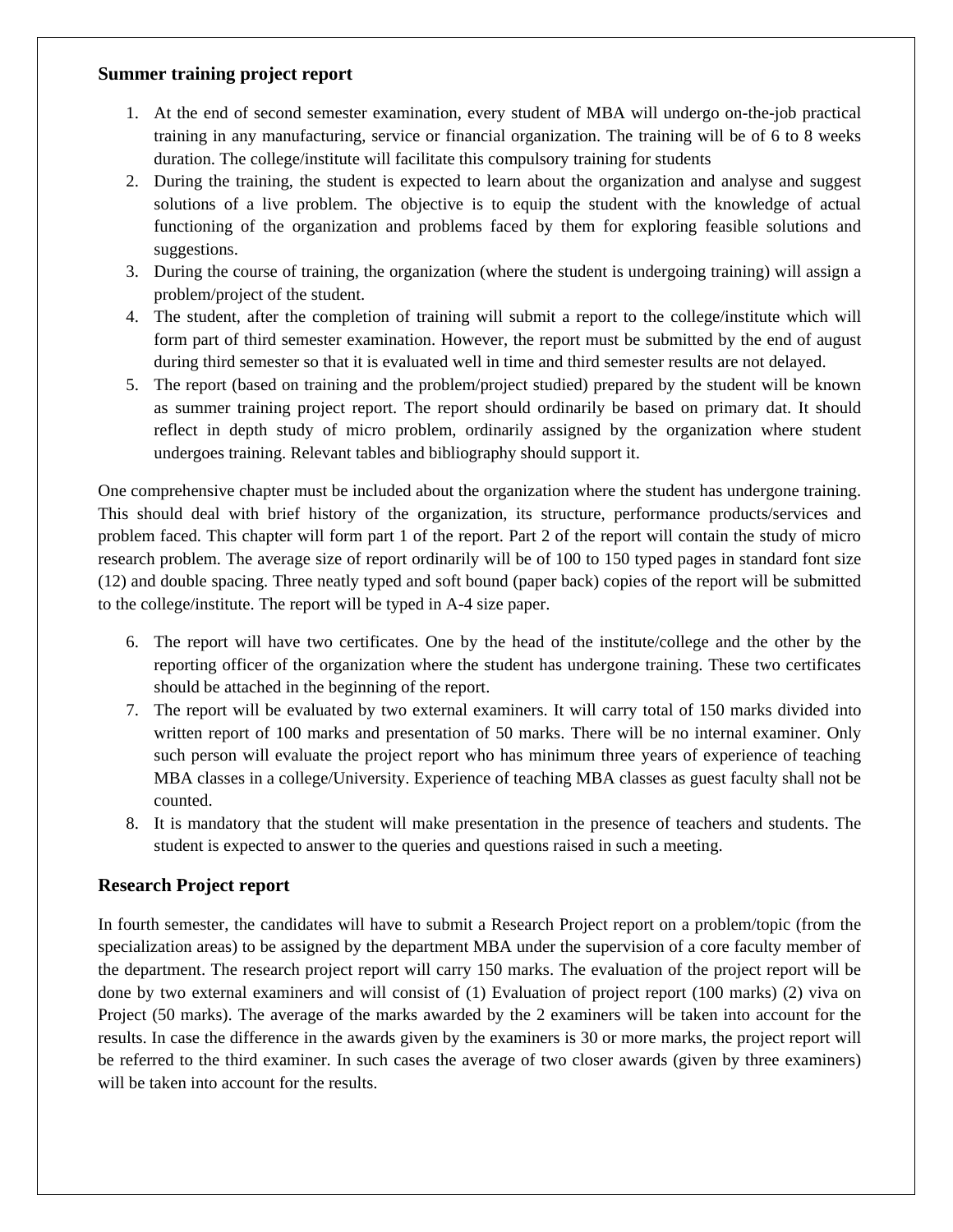The report will contain the objectives and scope of the study. Research Methodology, use, importance of the study, analysis of data collected, conclusions and recommendations. It will contain relevant charts, diagrams and bibliography. A certificate of the supervisor and the Head of the MBA program certifying the authenticity of the report shall be attached therewith. The student will submit three copies of the report to the Head of MBA program. The number of pages in the report will be 75 or more. The report should be typed in A-4 size paper.

#### **Comprehensive Viva**

The comprehensive viva voce is scheduled at the end of it at the end of 2 and 4 semesters in order to judge the understanding as well as application of the knowledge gained by the students by the end of  $2<sup>nd</sup>$  and  $4<sup>th</sup>$  semester of the course. This is also to see the articulation of what is being learnt by them. This is also to see the articulation of what is being learnt by them. The idea is to see that students are able to digest what is being taught in two full year and see their relevance not only in the practical field but also their inter relationship. The viva voce is of 100 marks each to be conducted by the external examiners appointed by the University.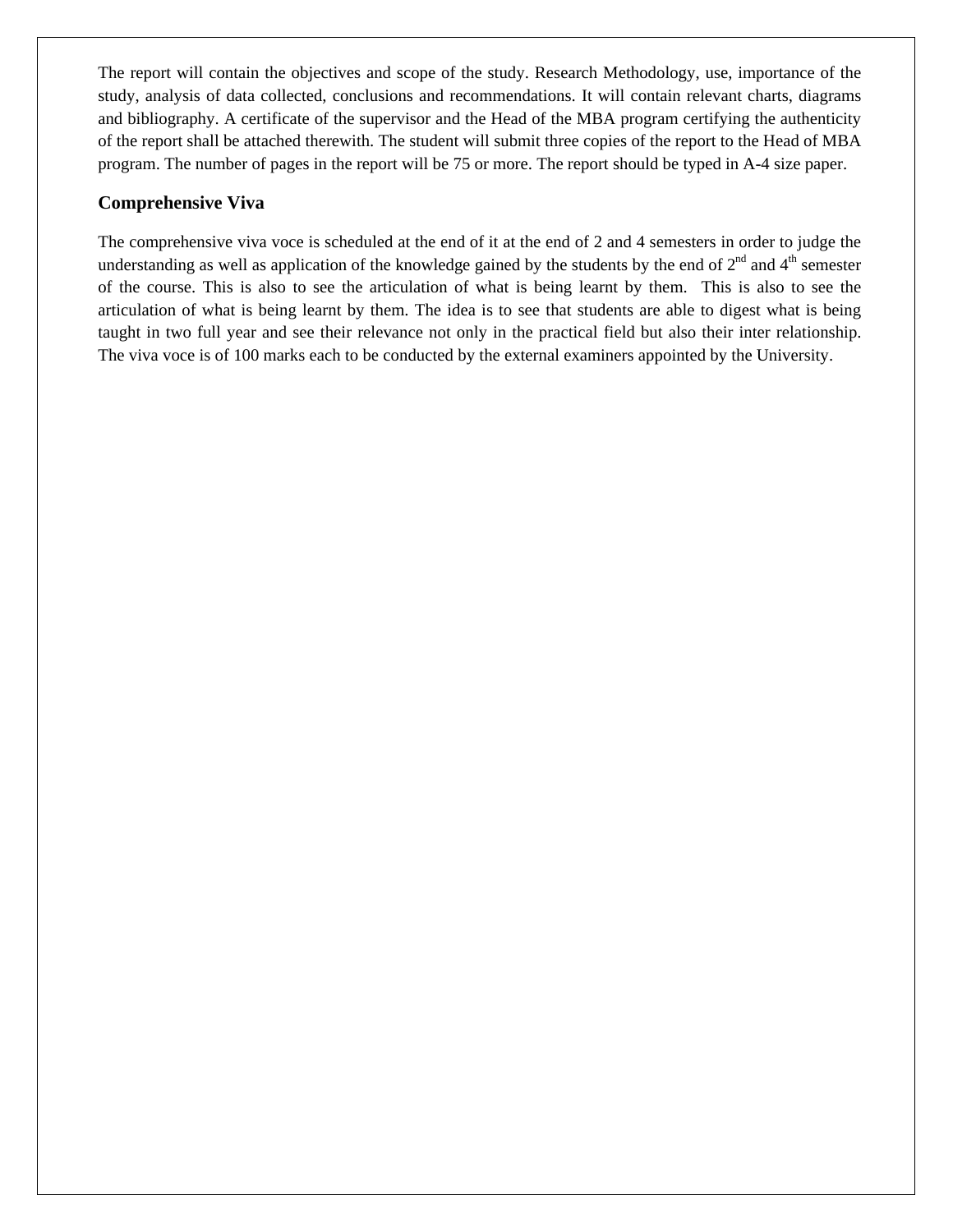#### **NMBA 011: MANAGING ORGANIZATION Max. Hours: 40**

Course Objective: *To familiarize the students with the basic concepts and principles of management. The students should clearly understand the definitions of different areas of management. This course will facilitate students to understand and describe specific theories related to perception, motivation, leadership, job design, and organizational change. Also this will help the student to demonstrate effective teamwork behavior by*  learning the concept of group dynamics and conflict management. The course will help them evaluate methods of *motivating and rewarding individuals & group and integrate individual, group, and organizational level concepts.*

#### **UNIT I (9 sessions)**

**Evolution of Management Thought** : Scientific Management, Classical Organization Theory School, Management Science School, Behavioral School, Systems Approach and Contingency Approach. **Concept of Management**: Definition, Need, Concept and Nature of Management, Skills & Management Levels, Managing in Present Competitive Environment.

#### **UNIT II (8 sessions)**

**Process of Management:** Planning; Organizing- departmentalization, Line and Staff relationship; Directing; Coordinating & Controlling; Decision Making; Authority and Responsibility.

#### **UNIT III (8 sessions)**

**Elements of Human Behavior at Work:** Definition, Concept, Need, Importance and Foundations of Organizational Behavior, Personality, Perceptual Processes, Management and Behavioral applications of Personality, and Perception.

#### **UNIT IV (6 sessions)**

**Psychological Variables and Communication Technology:** Learning; Values and Attitudes; Motivation; Management and Behavioral Applications of Attitude and Motivation on Performance.

#### **UNIT V ( 9 Sessions)**

**Leadership :** Style and Functions of Leader, Transformational -Transactional, Charismatic-Visionary Leadership, Likert's Four Systems of Leadership and Managerial Grid.

**Organisational Conflict:** Concept, classification, process and conflict resolution strategies; **Organisational Culture:** Concept, Process and Implications of Organisational Culture; **Organisational Change:** Concept, Nature, Kurt Lewin Theory of Change, Implementing Change, Managing Resistance to Change.

#### **SUGEESTED READING:**

1. VSP RAO-Managing Organization (EXCEL 1 EDITION)

2. Chaturvedi& Saxena -Managing Organization (Himalaya Publication)

3. Stoner, Freeman & Gilbert Jr - Management (Prentice Hall of India,  $6<sup>th</sup>$  Edition)

4 Robbins-Organization Behavior -15 e Prentice hall

5. Koontz Harold & Weihrich Heinz – Essentials of management (Tata Mc Graw Hill, 5th Edition 2008)

6. Newstrom John W. - Organizational Behaviour: Human Behaviour at Work (Tata Mc Graw Hill, 12th Edition)

7. Luthans Fred - Organizational Behaviour (Tata Mc Graw Hill,10th edition)

8. Mc Shane L. Steven, Glinow Mary Ann Von & Sharma Radha R. - Organizational Behaviour (Tata Mc Graw Hill, 4th Edition)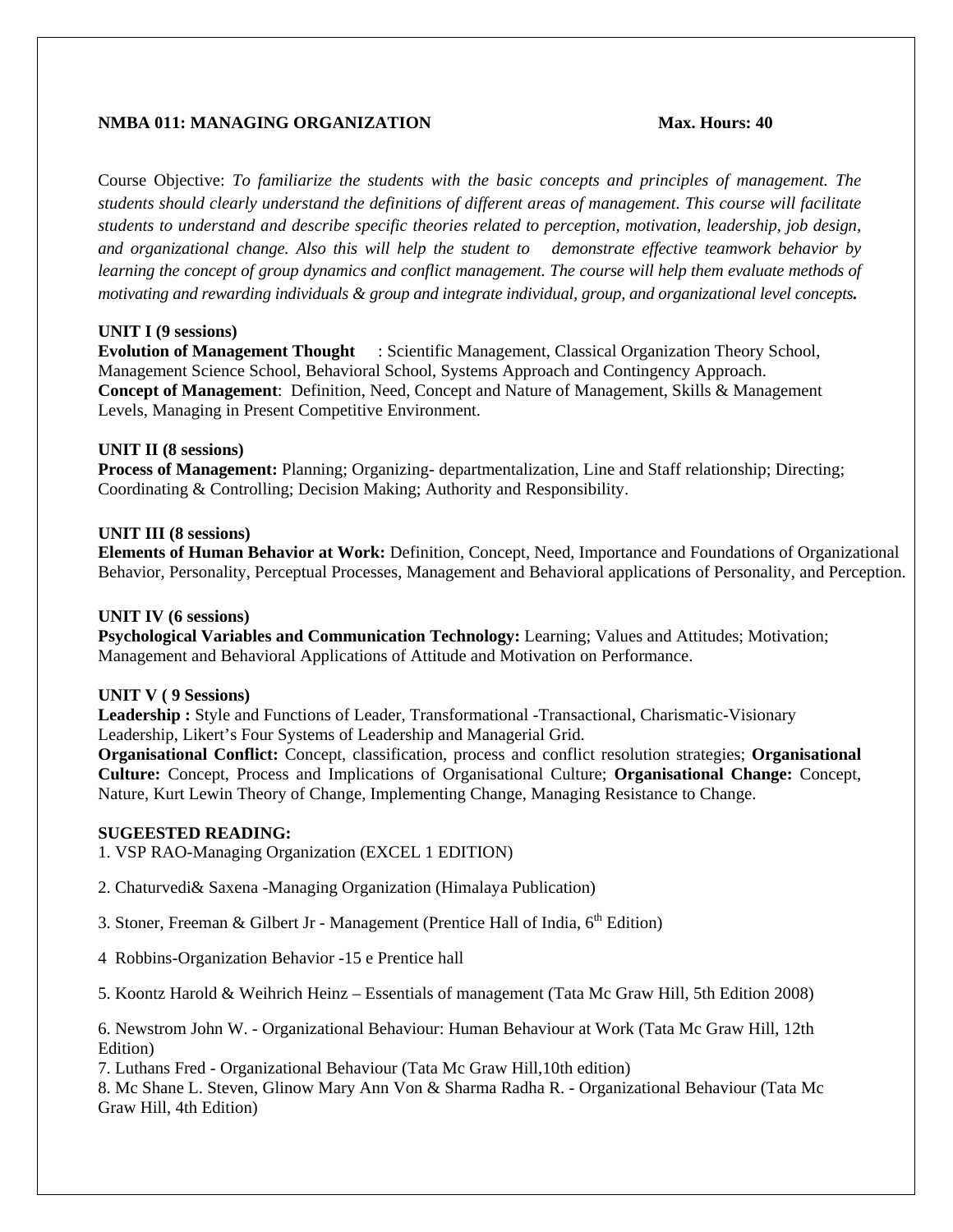#### **NMBA012:MANAGERIAL ECONOMICS**

#### COURSE OBJECTIVE

The basic objective of this course is to make the students aware of the various economic issues that they are expected to face as managers at the corporate level and to equip them with the tools and techniques of economic analysis for improving their decision-making skills.

#### **UNIT-I (6 Sessions)**

Introduction to Economics; Nature and Scope of Management Economics, Significance in decision-making and fundamental concepts. Objectives of a firm. Gap between theory and practice and role of managerial economist.

#### **UNIT-II (8 Sessions)**

Demand Analysis; Law of Demand, Exceptions to the law of Demand, Determinants of Demand. Elasticity of Demand- Price, Income, Cross and Advertising Elasticity; Uses of Elasticity of Demand for managerial decision making, measurement of Elasticity of Demand. Demand forecasting meaning, significance and methods.

#### **UNIT-III (10 Sessions)**

Supply Analysis; Law of Supply, Supply Elasticity; Analysis and its uses for managerial decision making. Production concepts & analysis; Production function, single variable-law of variable proportion, two variable-Law of returns to scale. Cost concept and analysis, short-run and long-run cost curves and its managerial use.

#### **UNIT-IV (12 Sessions)**

Market Equilibrium and Average Revenue Concept. Market Structure: Perfect Competition, features, determination of price under perfect competition. Monopoly: Feature, pricing under monopoly, Price Discrimination. Monopolistic: Features, pricing under monopolistic competition, product differentiation. Oligopoly: Features, kinked demand curve, cartels, price leadership. Pricing Strategies; Price determination, full cost pricing, product line pricing, price skimming, penetration pricing.

#### **UNIT-V (6 Sessions)**

National Income; Concepts and various methods of its measurement, Inflation, types and causes, Business Cycle, Profit concept and major theories of profits; Dynamic Surplus theory, Risk & Uncertainty bearing theory and Innovation theory.

#### **Suggested Readings:**

- 1. Dwivedi D.N. Managerial Economics (Vikas Publication, 7th Edition)
- 2. Petersen/jain Managerial economics-4e (Prentice hall)
- 3. Raj Kumar-Managerial Economics(UDH PUBLISHERS, 2013 edition)
- 4. Damodaran Suma Managerial Economics (Oxford 2006)
- 5. Atmanand- Managerial Economics (Excel Books)
- 6. Keats- Managerial economics-6e (Prentice hall)
- 7. Vanita Agarawal-Managerial Economics-Pearson
- 8. M.L. Jhingan & J.K. Stephan Managerial Economics (Vrinda Publications  $2^{nd}$  Edition)
- 9. Singh- ManagerialEconomics (Wiley Dreamtech)
- 10. Hirschey Mark Economics for Managers (Thomson, India Edition, 2007)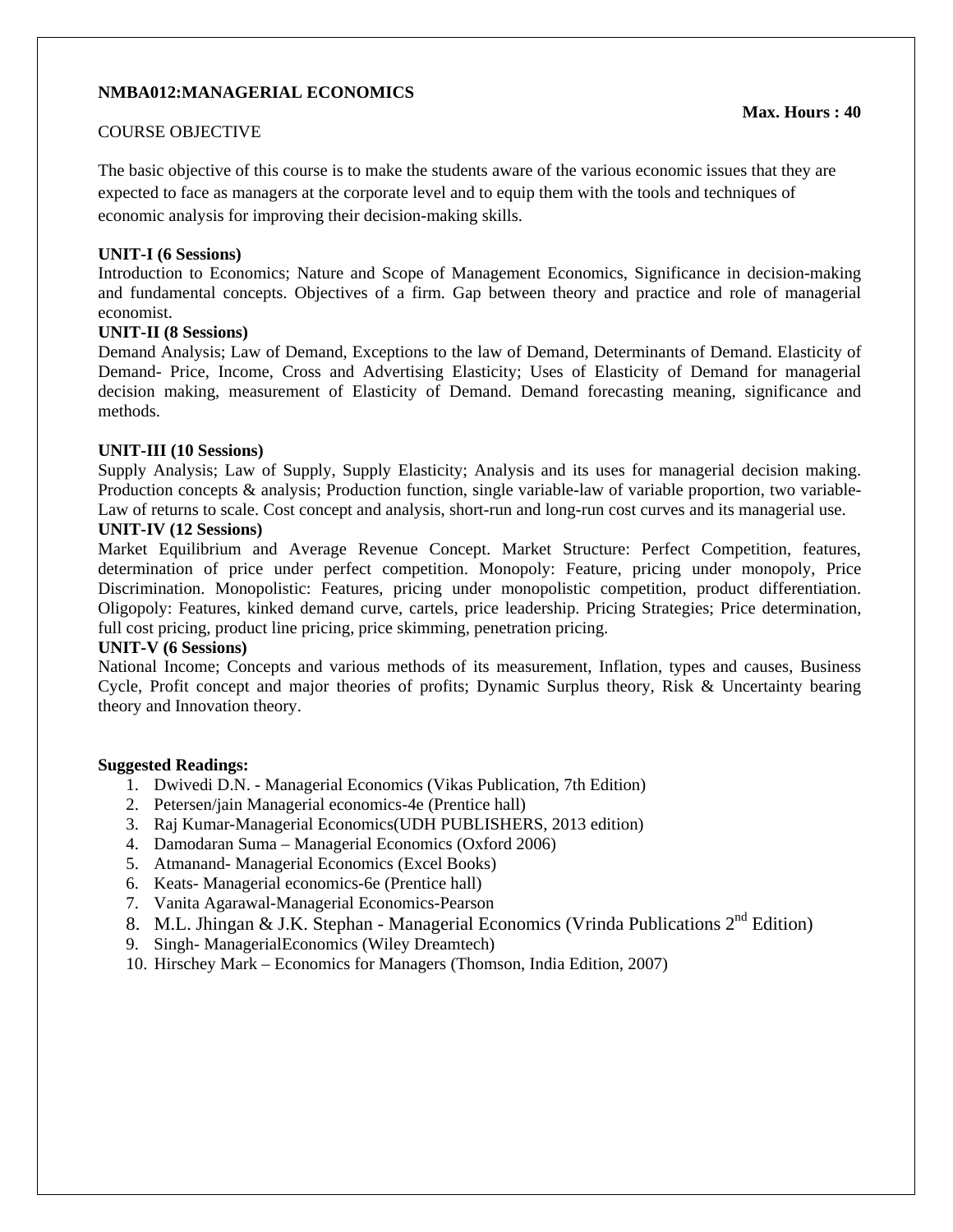#### **NMBA013: BUSINESS ACCOUNTING**

#### COURSE OBJECTIVE:

The main objective of this course is to acquaint the students with fundamental concepts and processes of accounting so that they are able to appreciate the nature of item presented in the annual accounts of an organisation. Further, it aims at familiarizing the student with those significant tools and techniques of financial analysis, which are useful in the interpretation of financial statements. These tools and techniques form an important part of management planning and control systems. Thus, the course does not intend to make the students expert accountant.

#### **Unit I (6 Sessions)**

*Overview*: Accounting concepts, conventions and principles; Accounting Equation, International Accounting principles and standards; Objectives of Accounting ,Matching of Indian Accounting Standards with International Accounting Standards.

#### **Unit II (10 Sessions)**

*Mechanics of Accounting*: Double entry system of accounting, journalizing of transactions; ledger posting and trial balance ,preparation of final accounts, Profit & Loss Account, Profit & Loss Appropriation account and Balance Sheet, Policies related with depreciation, inventory and intangible assets like copyright, trademark, patents and goodwill

#### **Unit III(8 Sessions**)

*Analysis of financial statement:* Ratio Analysis- solvency ratios, profitability ratios, activity ratios, liquidity ratios, market capitalization ratios; Common Size Statement; Comparative Balance Sheet and Trend Analysis of manufacturing, service & banking organizations.

#### **Unit IV (8 Sessions)**

*Funds Flow Statement*: Meaning, Concept of Gross and Net Working Capital, Preparation of Schedule of Changes in Working Capital, Preparation of Funds Flow Statement and its analysis;

#### **Unit V (8 Sessions)**

Cash Flow Statement: Various cash and non-cash transactions, flow of cash, difference between cash flow and fund flow, preparation of Cash Flow Statement and its analysis.

#### **SUGGESTED READINGS**

1) Maheshwari S.N & Maheshwari S K – A text book of Accounting for Management (Vikas, 10th Edition)

- 2) Ambrish Gupta Financial Accounting: A Managerial Perspective (Prentice Hall, 4th Edition)
- 3) Narayanswami Financial Accounting: A Managerial Perspective (PHI, 2nd Edition).
- 4) Mukherjee Financial Accounting for Management (TMH, 1st Edition).

5) Banerjee-Financial Accounting(Excel Books)

- 6) Dhamija Financial Accounting for managers: (Prentice Hall).
- 7) Ramchandran & Kakani Financial Accounting for Management (TMH, 2nd Edition).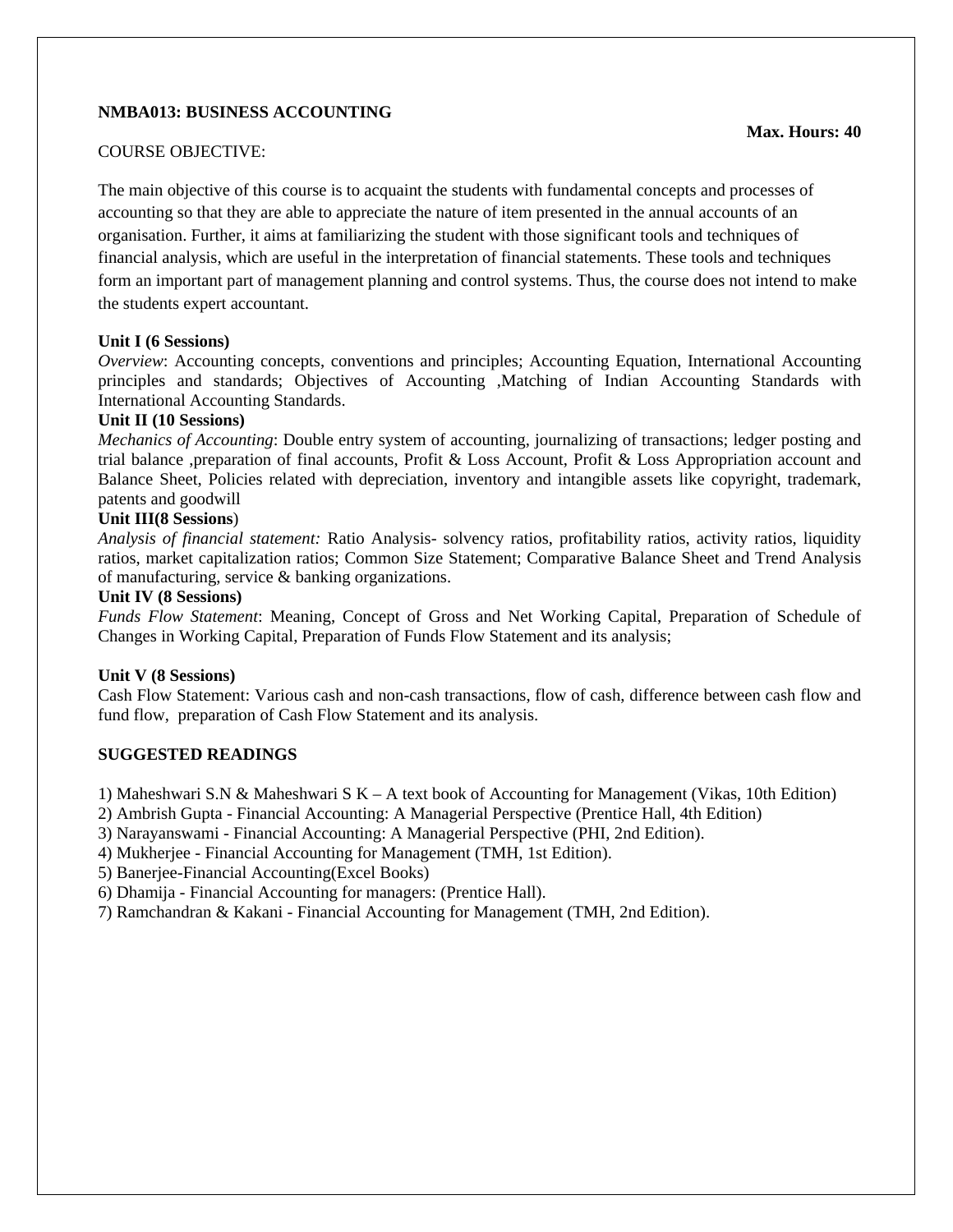#### **NMBA014: BUSINESS ENVIRONMENT**

#### COURSE OBJECTIVE:

The present course aims at familiarizing the participants with various aspects of economic, social, political and cultural environment of India. This will help them in gaining a deeper understanding of the environmental factors influencing Indian business organizations.

#### **UNIT- I (6 Sessions)**

Business Environment-Meaning, Importance, Environmental Factors, Recent Political Environment, Recent Economic and Financial Environment, Planning In India-Planning Commision-Liberalisation and Planning, Industrial Policy: New trade policy-1991 onwards, Industrial Licensing in India

#### **UNIT-II (10 Sessions)**

Indian Financial System : Monetary And Fiscal Policy,Economic Trends, Price Policy,Stock Exchange Of India,Role of regulatory instituions in Indian financial system – RBI and SEBI , National Income,Role of Industry in Economic Development, Foreign Trade and Balance of Payment,Poverty in India, Unemployment in India, Inflation, Human Development, Rural Development, Problems of Growth

#### **UNIT-III (6 Sessions)**

Direct & Indirect Taxes (MODVAT),(CENVAT),Competition Act 2002 & FEMA Acts ,Business Ethics, Corporate Governance, Philosophy and strategy of planning in India.

#### **UNIT-IV (6 Sessions)**

Liberalisation, Privatization and Disinvestments, Special Economic Zone (SEZ) and their role and impact in International Business Environment,World Trade Organisation (WTO), Redefining Value Preposition to MSMEs

#### **UNIT-V (12 Sessions)**

Social Responsibility of business enterprises, New Economic Policy, Globalization, EXIM policy and role of EXIM bank, FDI policy, Multinational Corporation (MNCs) and Transnational Corporations (TNCs), Global Competitiveness, technology and competitive advantage, technology transfer - importance and types, Appropriate technology and technology adaptation.

#### **Suggested Readings:**

- 1. Shaikh & Saleem Business Environment (Pearson, 2nd Edition)
- 2. Francis Cherunilam Business Environment, Text and Cases (Himalaya Publishing House, 8th Edition).
- 3. Mittal Business Environment (Excel Books).
- 4. V. Neelamegam Business Envirnoment (Vrinda Publications ,  $2<sup>nd</sup>$  Edition)
- 5. Fernando-Business Environment (Prentice hall)
- 6. Mishra S K & Puri V K Economic Environment of Business (Himalaya Publishing House, 3rd Edition).
- 7. Paul Justin Business Environment Text and Cases (Tata Mc Graw Hill).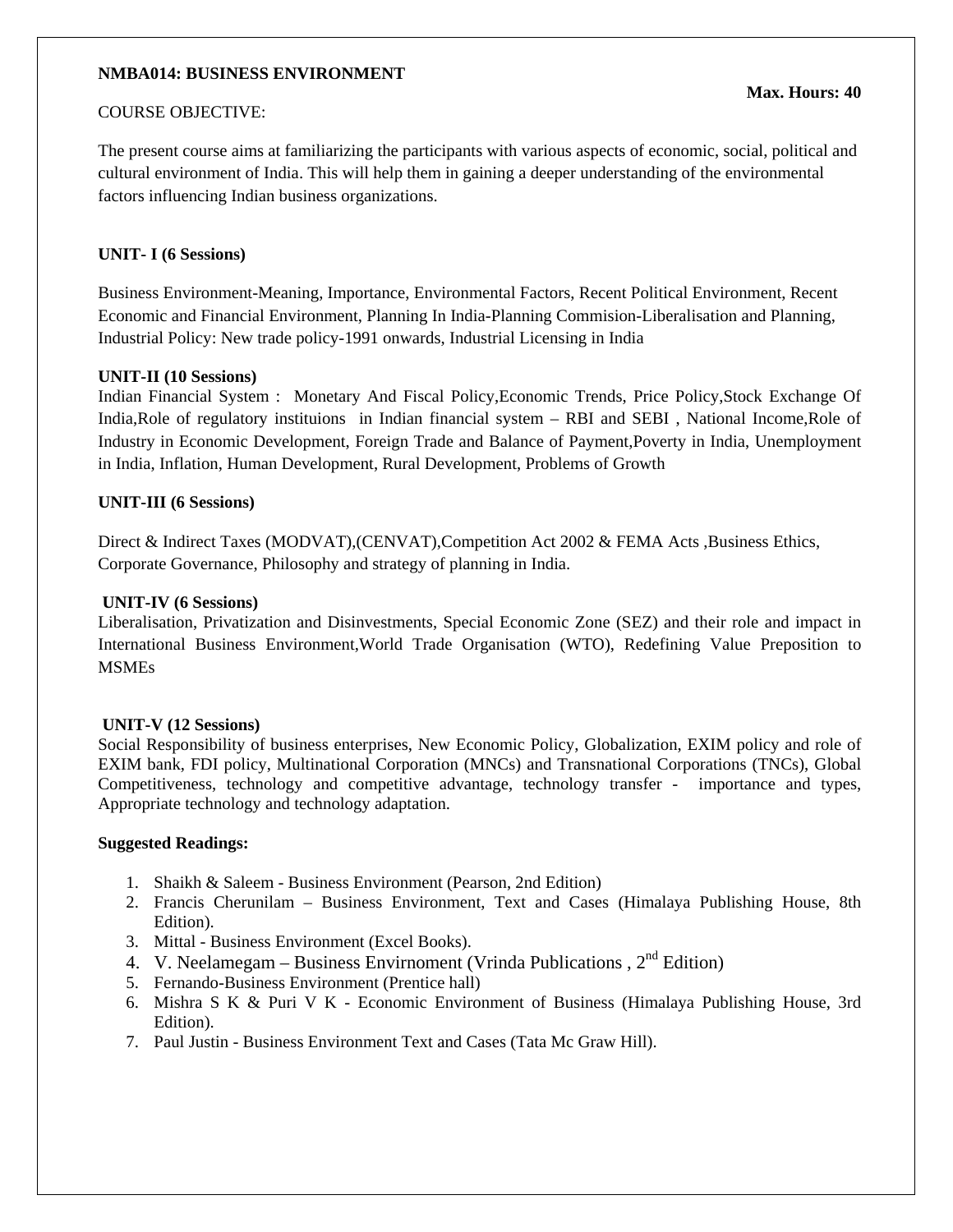#### **NMBA015: BUSINESS STATISTICS**

#### Course Objective

The objective of the course is to make the students familiar with basic statistical techniques and their applications in managerial decision making.

#### **Unit I (8 Sessions)**

*Role of statistics*: Applications of inferential statistics in managerial decision-making; Measures of central tendency: Mean, Median and Mode and their implications; Measures of Dispersion: Range, Mean deviation, Standard deviation , Coefficient of Variation ( C.V.) , Skewness, Kurtosis.

#### **Unit II (8 Sessions)**

*Time series analysis*: Concept, Additive and Multiplicative models, Components of time series, Trend analysis: Least Square method - Linear and Non- Linear equations, Applications in business decision-making.

#### **Unit III (10 Sessions)**

Index Numbers:- Meaning , Types of index numbers, uses of index numbers, Construction of Price, Quantity and Volume indices:- Fixed base and Chain base methods.

*Correlation:-* Meaning and types of correlation, Karl Pearson and Spearman rank correlation.

Regression:- Meaning , Regression equations and their application , Partial and Multiple correlation & regression :- An overview.

#### **Unit IV (8 Sessions)**

*Probability*: Concept of probability and its uses in business decision-making; Addition and multiplication theorems; Bayes'Theorem and its applications.

*Probability Theoretical Distributions*: Concept and application of Binomial; Poisson and Normal distributions **Unit V (6 Sessions)** 

*Estimation Theory and Hypothesis Testing*: Sampling theory; Formulation of Hypotheses; Application of Z test, t-test, F-test and Chi-Square test. Techniques of association of Attributes & Testing.

#### **SUGGESTED READINGS**

- 1. Bhardawaz-Business Statistics (Excel Books)
- 2. Gupta C B, Gupta V An Introduction to Statistical Methods (Vikas1995, 23rd Edition).
- 3. Black- Business Statistics (Wiley Dreamtech)
- 4. Sharma J K Business statistics (Pearson education  $2<sup>nd</sup>$  edition)
- 5. Render and Stair Jr Quantitative Analysis for Management (Prentice-Hall, 7th edition)
- 6. Levin Rubin Statistics for Management (Pearson 2000, New Delhi, 7th Edition).
- 7. Beri Business Statistics (Tata Mc Graw Hill ,2nd Edition).
- 8. Chandan J S Statistics for Business and Economics (Vikas 1998.Ist Edition).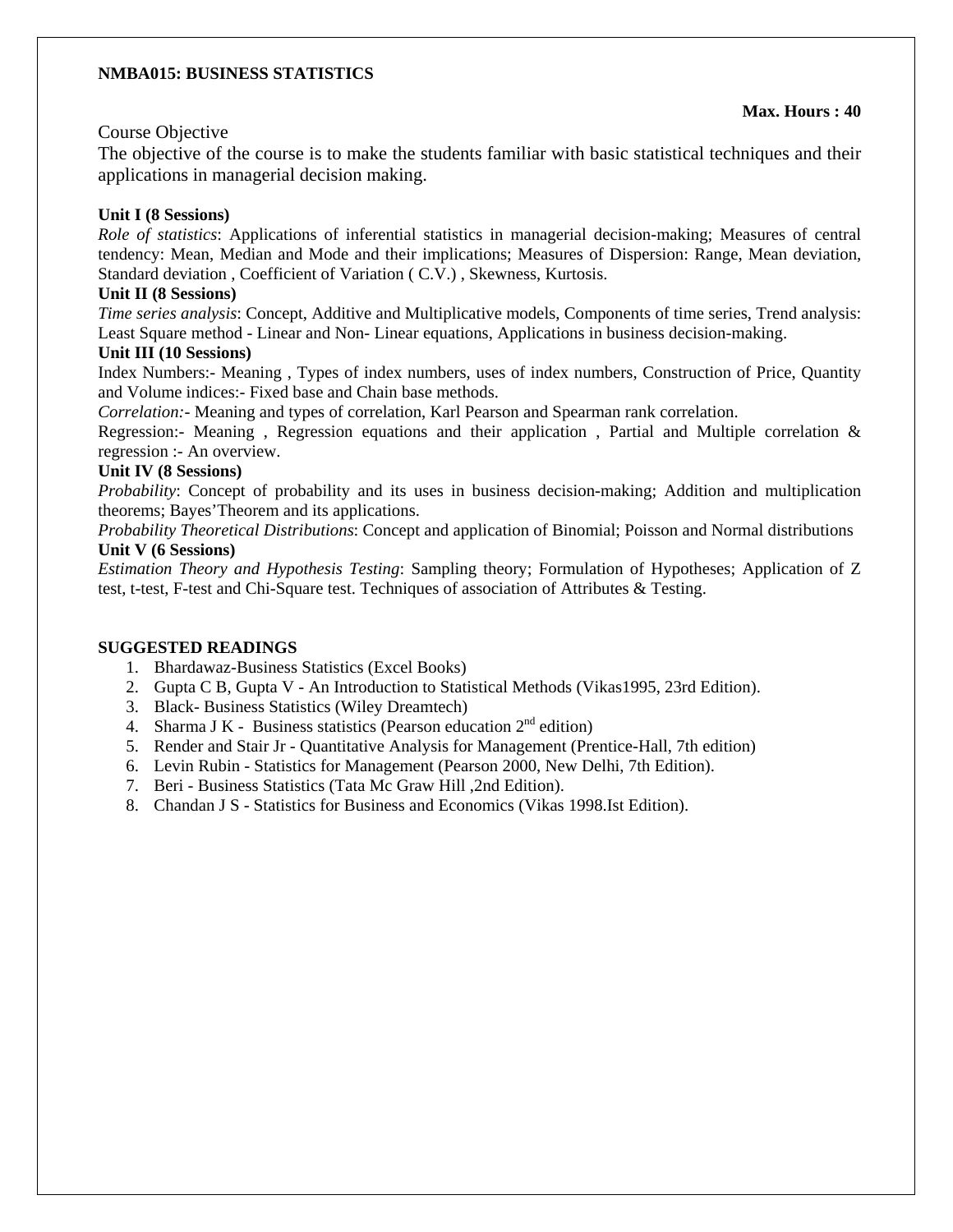#### **NMBA 016: MARKETING MANAGEMENT**

#### **Course Objective:**

This course intends to provide an experienced-based approach to marketing theory and its practical application. The course is designed to enable the students to learn the basic of marketing. Topics of the syllabus shall be addressed and discussed from an application oriented perspective

#### **Unit I (8 Sessions)**

Core Concepts of Marketing:

Concept, Meaning, definition, nature, scope and importance of marketing, Goods – Services Continuum, Product, Market, Approaches to Marketing – Product – Production - Sales – Marketing – Societal – Relational. Concept of Marketing Myopia, Holistic Marketing Orientation, Customer Value, Adapting marketing to new liberalised economy - Digitalisation, Customisation, Changing marketing practices

#### **Unit II (12 Sessions)**

Market Analysis and Selection:

Nature and Contents of Marketing Plan, Marketing environment, Controllable and Uncontrollable factors effecting marketing decisions, Analyzing latest trends in Political, Economic, Socio-cultural and Technical Environment, Concept of Market Potential & Market Share, Concept, Characteristics of consumer and organizational markets, Buyer Behavior, 5 step Buyer decision process

Meaning and concept of market segmentation, Bases for market segmentation, Types of market segmentation, Effective segmentation criteria, Evaluating & Selecting, Target Markets, Concept of Target Market, Positioning and differentiation strategies, Concept of positioning – Value Proposition & USP, Marketing Information System, Strategic marketing planning and organization.

#### **Unit III (6 Sessions)**

Product Decision- Concept of a product; Classification of products; Major product decisions; Product line and product mix; Branding; Packaging and labeling; Product life cycle – strategic implications; New product development and consumer adoption process.

#### **Unit IV (6 Sessions)**

 Price Decision- Concept, and Meaning of Price and Pricing, Significance of Pricing Decision, Factors affecting price determination; Pricing Methods and Techniques, Pricing policies and strategies; Discounts and rebates.

#### **Unit V (8 Sessions)**

Place Decision- Nature, functions, and types of distribution channels; Distribution channel intermediaries; Channel management decisions, Marketing channel system - Functions and flows; Channel design, Channel management - Selection, Training, Motivation and evaluation of channel members; Promotion Decision-Communication Process; Promotion mix – advertising, personal selling, sales promotion, publicity and public relations; Media selection; Advertising effectiveness; Sales promotion – tools and techniques. **Suggested Readings** 

- 1. Philip Kotler-Agnihotri : Principle of marketing 13 e, Pearson Education
- 2. Ramaswamy V.S. and Namakumari S Marketing Management: Planning, Implementation and Control (Macmillian, 3rd Edition).
- 3. Rajan Saxena: Marketing Management, Tata McGraw Hill.
- 4. R Kumar& Goel-Marketing Management(UDH Publishers, edition 2013).
- 5. Tapan Panda : Marketing Management, (ExcelBooks)
- 6. Stanton William J Fundamentals of Marketing (TATA Mc Graw Hill)
- 7. Etzel M.J., Walker B.J. and Stanton William J Marketing concept & Cases special Indian Edition (Tata Mc Graw Hill, 13th Edition).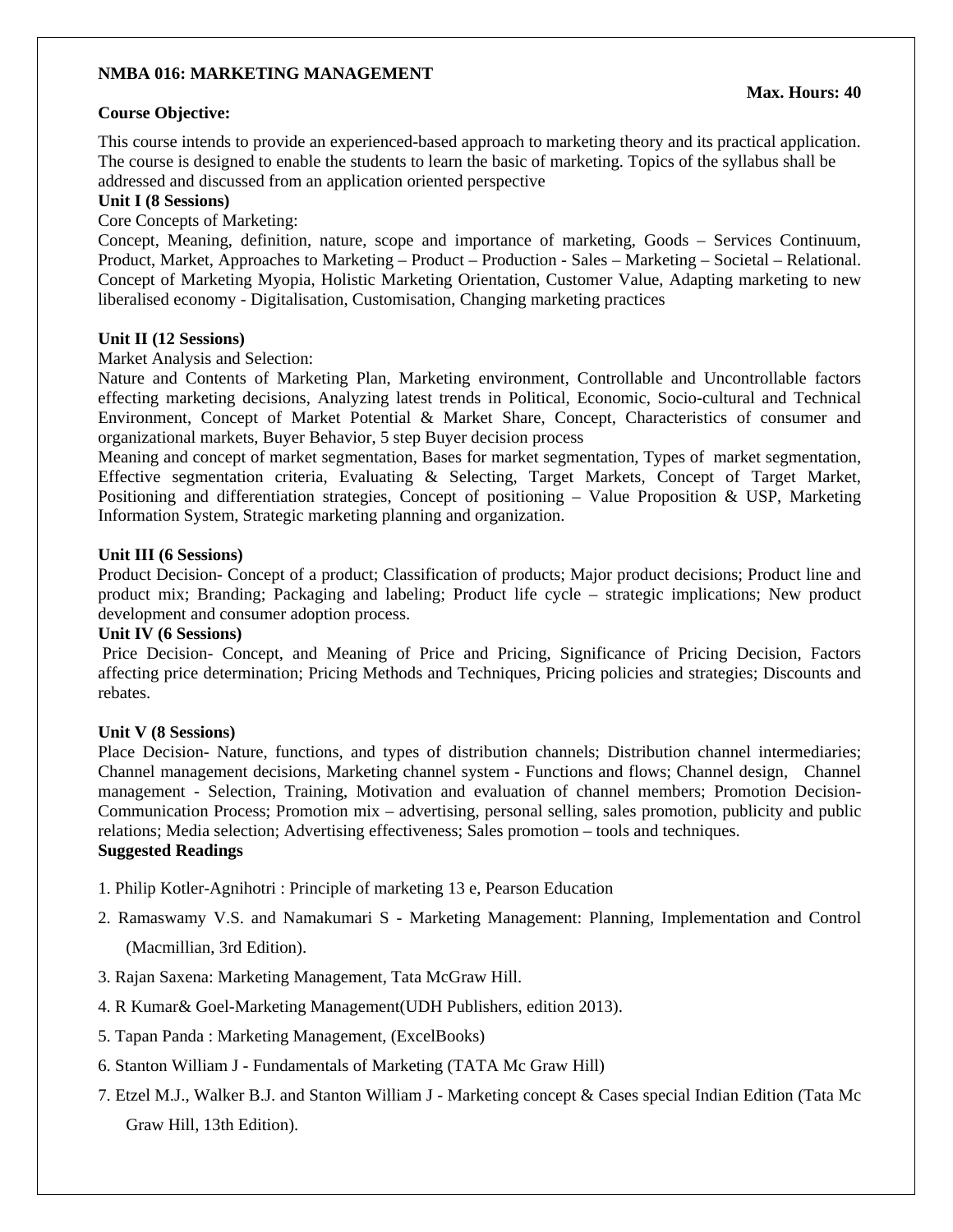#### **NMBA 017: COMMUNICATION FOR MANAGEMENT Max. Hours : 40**

#### **Course Objective**

This course intends to develop good communication skills in students for their future jobs and endeavors in the corporate

word so that they can gain a cutting edge over their other counterparts within the country and across the globe.

#### **UNIT I (6 Session)**

INTRODUCTION: Definition and classification of communication, purpose of communication, process of communication, importance of communication in management, communication structure in organization, barriers & gateway in communication, 7 C's of communication, Impact of cross cultural communication.

#### **UNIT II (8 Session)**

EMPLOYMENT COMMUNICATION: Writing CVs & Application Letter, Group discussions, interview, types of interview, candidates preparation, Interviewers preparation; Impact of Technological Advancement on Business Communication; Communication networks, Intranet, Internet, teleconferencing, videoconferencing

ORAL COMMINICATION: What is oral Communication, principles of successful oral communication, two sides of effective oral communication, effective listening, non–verbal communication, Body language, Paralanguage.

#### **UNIT III (8 Session)**

WRITTEN COMMUNICATION: Purpose of writing, pros & cons of written communication, clarity in writing, principles of effective writing, writing technique.

BUSINESS LETTERS AND REPORTS: Introduction to business letters, Types of business letter, Layout of business letter, Reports: definition & purpose, types of business reports, reports writing.

#### **UNIT IV (10 Session)**

GROUP COMMUNICATION- Meetings: need, importance & planning of Meetings, drafting of notice, agenda, minutes & resolutions of Meeting, writing memorandum, press release, press conference, Business etiquettes – netiquettes, telephonic  $\&$  table etiquettes.

PRESENTATION SKILLS :What is a presentation: elements of presentation, designing a presentation, advanced visual support for

business presentation, types of visual aid, appearance & posture, practicing delivery of presentation.

#### **UNIT V (8 Session)**

CORPORATE COMMUNICATION :Definition, scope, importance & components of corporate communication, professional communicator responsibilities, corporate communication & Public Relation, role of social media in communication.

#### **RECOMMENDED BOOKS**:

- 1. Lesikar RV & Pettit Jr. JD Basic Business Communication : Theory & Application (Tata Mc Grow Hill, 10th Edition).
- 2. Bisen & Priya Business Communication (New Age International Publication)
- 3. Kalkar,Suryavanshi,Sengupta-Business Communication(Orient Blackswan)
- 4. M.K. Sehgal & V. Khetrapal Business Communication (Excel Books).
- 5. P.D. Chaturvedi Busines Communication (Pearson Education, 3st Edition 2006).
- 6. Sharma R.C., Mohan Krishna Business : Correspondence and Report Writing (Tata McGraw Hill, 3rd Edition).
- 7. Rajendra Pal Business Communication (Sultanchand & Sons Publication).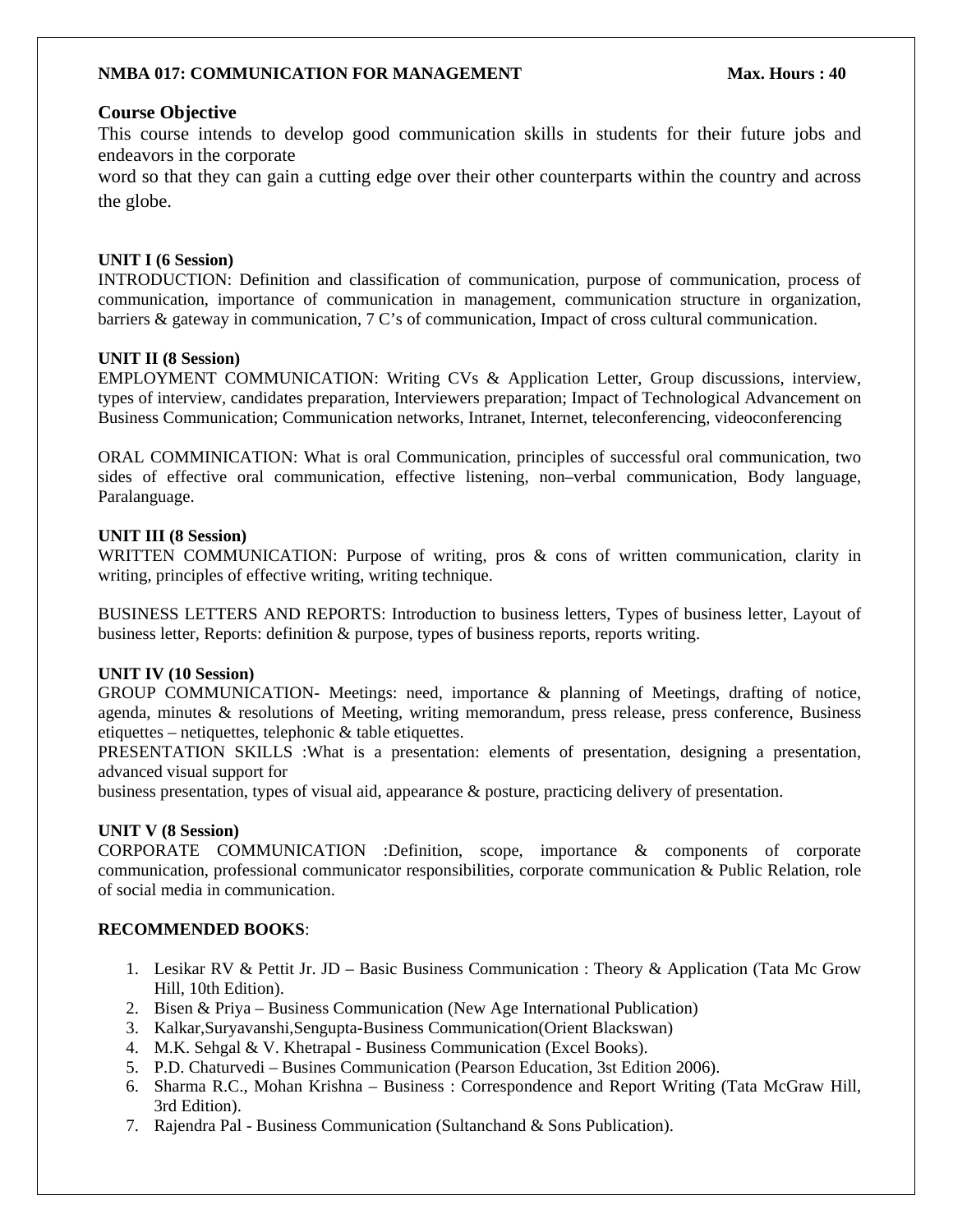#### **NMBA 018: Fundamentals of Computers & Information System**

#### COURSE OBJECTIVE:

The objective of this course is to acquaint the students with the application of computers in understanding latest trends in information technology. This course will also provide an orientation about the increasing role of management information system in managerial decision making with the help of computers and how information is processed, stored and utilized.

#### **Unit I (10 Sessions)**

Hardware: (a) Input devices - keyboard, printing devices, voice speech devices, scanner, MICR, OMR, Bar code reader, digital camera etc. (b) Output devices - Visual Display Unit, printers, plotters etc.(c) Storage Devices – Magnetic storage devices, Optical storage devices, Flash Memory etc.

Software: Introduction; Types of software with examples; Introduction to languages, compiler, interpreter and assembler.

Operating System: Definition, Functions, Types and Classification, Elements of GUI based operating system-Windows-Use of menus, tools and commands of windows operating system.

#### **Unit II (10 Sessions)**

Use of MS-Office: Basics of MS-Word, MS-Excel and MS-PowerPoint; MS Access: Overview of MS-Access. Creating tables, queries, forms and reports in MS-Access. Computer Networks: Overview of Computer Network, Types of computer networks (LAN, WAN and MAN), Network topologies, Internet: Overview of Internet, Architecture & Functioning of Internet, Basic services over Internet like WWW, FTP, Telnet, Gopher etc., IP addresses, ISPs, URL, Domain names, Web Browsers, Internet Protocols, Search engines, e-mail, Web browsing, searching, downloading & uploading from Internet. Applications of Information Technology.

#### **Unit III (8 Sessions)**

MIS Introduction: Concept of Data and Information, Information Systems, Classification, Operations Support System (OSS), Management Support System(MSS), Transaction Processing System(TPS), Process Control System(PCS), Enterprise Collaboration System(ECS), Management Information System(MIS), Decision Support System(DSS).

Artificial Intelligence(AI) , Applications Of Artificial Intelligence : Neural Networks, Fuzzy Logical Control System, Virtual Reality , Expert System(ES), Executive Information System(EIS), Cross Functional Information Systems.

#### **Unit IV (6 Sessions)**

Developing MIS Systems: System Development Life Cycle. , Investigation Phase, Prototyping, Feasibility Analysis, System Analysis (DFD and ER Diagram), System Design, Implementing Business Systems, Testing, Documenting, Training, Conversion and Maintenance

#### **Unit V (6 Sessions)**

Applications: Enterprise Resource Planning (ERP), Customer Relationship Management (CRM), Security and Ethical Challenges Of IT, Ethical Responsibility - Business Ethics, Technology Ethics; Cyber Crime and Privacy Issues.

#### **Suggested Readings**

1. Shrivastava-Fundamental of Computer& Information Systems (Wiley Dreamtech)

- 2. Leon A and Leon M Introduction to Computers ( Vikas, 1st Edition).
- 3. ITL ESL Introduction to Information Technology (Pearson, 2nd Edition).
- 4 ITL ESL Introduction to Computer science (Pearson, 2nd Edition).
- 5. Introduction to Computers, Norton P. (TATA McGraw Hill)
- 6. Leon Fundamentals of Information Technology, (Vikas)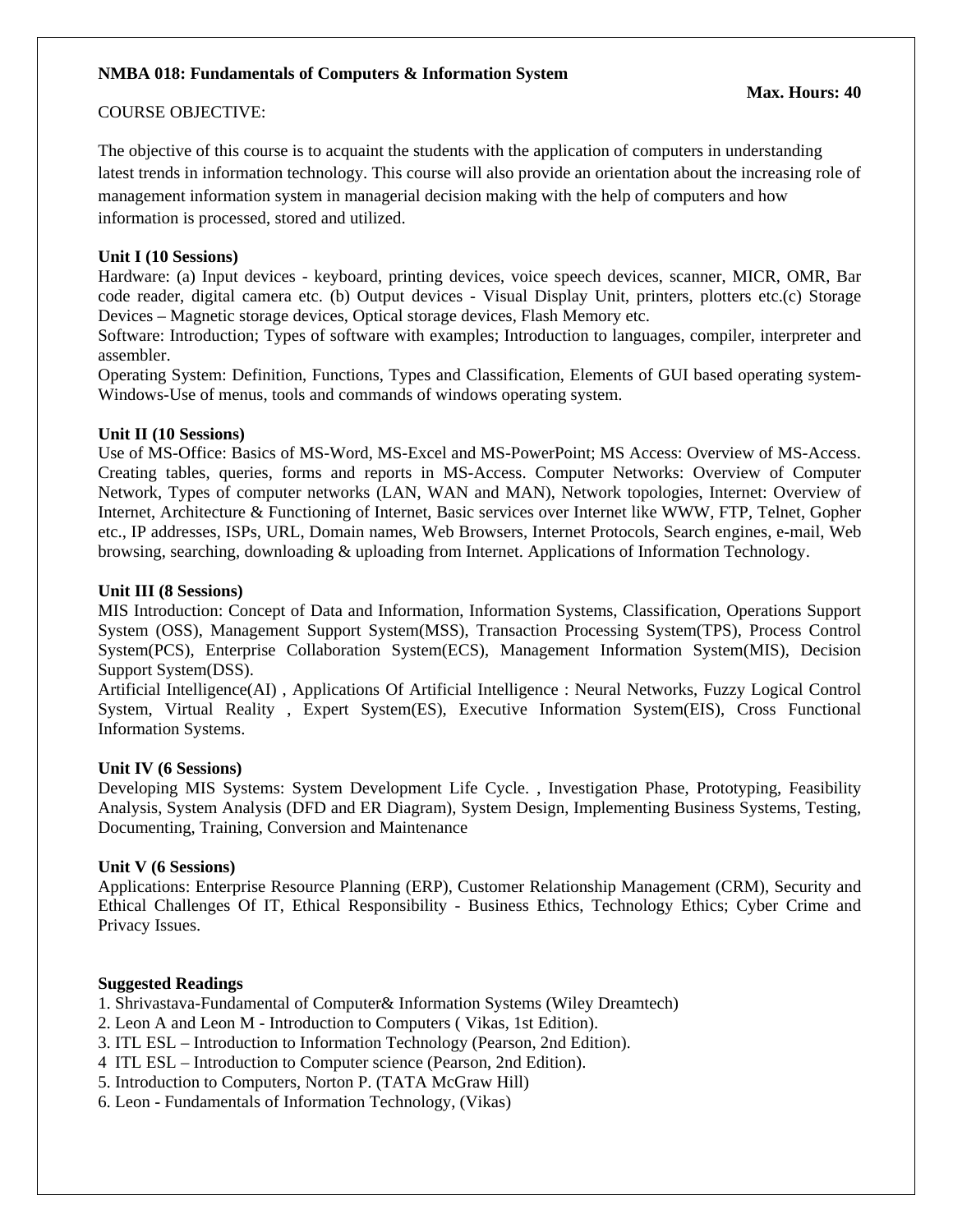#### **NMBA 021: MANAGING HUMAN RESOURCES**

#### **Max. Hours : 40**

Objectives: *The objective of this course is to endow the student with a broad perspective on themes and issues of Human Resource Management along with their relevance and application in the Indian prospect. It will help the students to build up and refine decision making skills so that they can help organizations effectively conduct personnel management and employee relations.*

#### **UNIT I (6 Sessions)**

Human Resources Management (HRM) : Meaning, Nature and Scope, Difference between HRM and Personnel Management, HRM functions and objectives, Evolution of HRM environment – external and internal.

#### **UNIT II (8 Sessions)**

Human Resources Development in India: evolution and principles of HRD, HRD Vs. Personnel functions, Role of HR managers. Strategic Human Resource Management : Nature of Strategies and Strategic Management, Strategic Management Process – Environmental Scanning, Strategy Formulation, implementation and evaluation.

Human Resources planning: Definition, purposes, processes and limiting factors; Human Resources Information system (HRIS): HR accounting and audit.

#### **UNIT III (10 Sessions)**

Job Analysis – Job Description, Job Specification. The systematic approach to recruitment: recruitment policy, recruitment procedures, recruitment methods and evaluation. The systematic approach to selection: the selection procedure, the design of application form, selection methods, the offer of employment, and evaluation of process.

Training and Development: Purpose, Methods and issues of training and management development programmes.

#### **UNIT IV (8 Sessions)**

Performance Appraisal: Definition, Purpose of appraisal, Procedures and Techniques including 360 degree Performance Appraisal, Job Evaluation. Compensation Administration: Nature and Objectives of compensation, components of pay structure in India,

Wage Policy in India – Minimum Wage, Fair Wage and Living Wage.Incentive Payments : Meaning and Definition, Prerequisites for an effective incentive system, Types and Scope

of incentive scheme, Incentive Schemes in Indian Industries, Fringe Benefits.

#### **UNIT V (8 Sessions)**

Discipline and Grievance Procedures: Definition, Disciplinary Procedure, Grievance Handling Procedure. Industrial Relations: Nature, importance and approaches of Industrial Relations.

Promotion, Transfer and Separation: Promotion – purpose, principles and types; Transfer – reason, principles and types; Separation – lay-off, resignation, dismissal, retrenchment, Voluntary Retirement Scheme.

#### **Suggestion Readings :**

1. Bhattacharyya – Human Resource Management, Text and Cases (Excel Books, .),

2.Aswathappa K - Human Resource and Personnel Management (Tata McGraw Hill, 5th Ed.).

3 Decenzo- Human Resource Management (Wiley Dreamtech)

4 Dessler – Human Resource Management (Pearson Education, 13th Ed.)

5. Ivansevich – Human Resource Management (Tata McGraw Hill, 10th Ed.)

6. Mondy – Human Resource Management (Prentice hall, 10th Ed.)

7. Bernardi – Human Resource Management (Tata McGraw Hill, 4th Ed.)

8. Singh. Nisha - Human Resource Management (Himalaya Publication)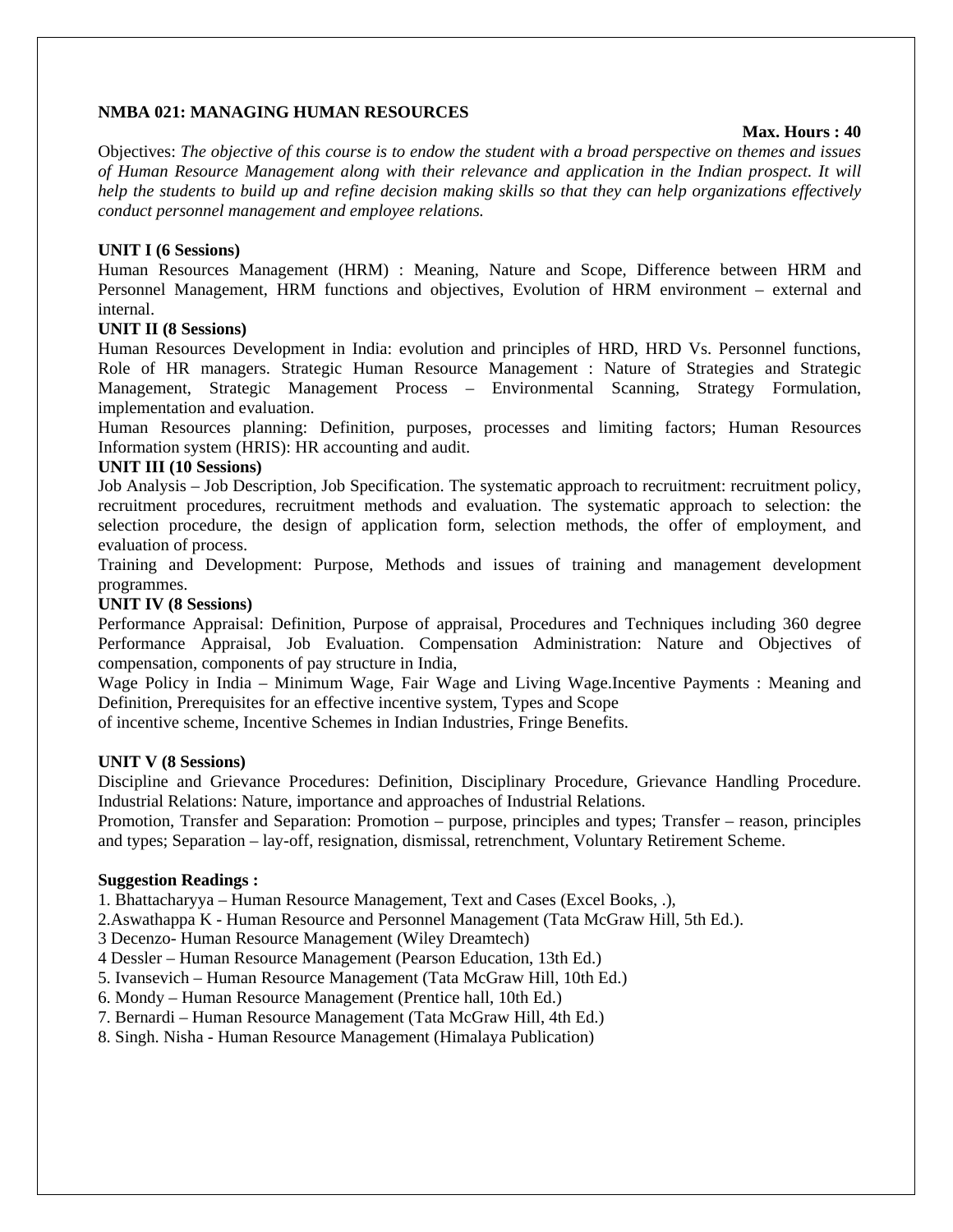#### **NMBA 022: BUSINESS LAWS** Max. Hours: 40 **Course Objective:**

# The present course aims at familiarizing the participants with various legal aspects of business. It aims at providing a rich fund of contemporary knowledge , time tested principles, basic concepts, emerging ideas, evolving theories, latest technique , ever changing procedures & practices in the field

of Law in a comprehensive way .

### **UNIT 1 (10 SESSIONS)**

#### **The Indian Contract Act, 1872**

Definition of a Contract and its essentials, Formation of a valid Contract - Offer and Acceptance, Consideration, Capacity to Contract, Free consent, Legality of object, Discharge of a Contract by performance, Impossibility and Frustration, Breach, Damages for breach of a contract, Quasi contracts. **Special Contracts** Contract of Indemnity and Guarantee, Contract of Bailment and Pledge, Contract of Agency.

#### **UNIT II (08 SESSIONS)**

#### **The Indian Partnership Act, 1932**

Definition of Partnership and its essentials, Rights and Duties of Partners: Types of Partners, Minor as a partner, Doctrine of Implied Authority, Registration of Firms, Dissolution of firms.

#### **Limited Liability Partnership Act, 2000**

Incorporation by registration, Relationship of members, members as agents, ex- members, designated members, Cessation of trade by Limited liability partnership, Insolvency and winding up

#### **UNIT III ( 08 SESSIONS)**

#### **The Sale of Goods Act, 1930**

Definition of a Contract of Sale, Conditions and Warranties, Passing of Property, Right of Unpaid Seller against the Goods, Remedies for Breach.

#### **The Negotiable Instrument Act, 1881**

Definition and characteristics, Kinds of negotiable instruments, Promissory Note, Bill of Exchange and Cheques, Holder and Holder in due course, Negotiation, Presentment, Discharge from Liability, Noting and Protest, Presumption, Crossing of Cheques, Bouncing of Cheques.

#### **UNIT IV (06 SESSIONS)**

#### **The Companies Act, 1956**

Nature and Definition of a Company, Registration and Incorporation, Memorandum of Association, Articles of Association, Prospectus, Kinds of Companies, Directors: Their powers and duties, Meetings, Winding up.

#### **The Consumer Protection Act, 1986**

Aims and Objects of the Act, Redressal Machinery under the Act, Procedure for complaints under the Act, Remedies, Appeals, Enforcement of orders and Penalties.

#### **UNIT V (8 Sessions)**

#### **The Information Technology Act, 2000**

Definition, Digital Signature, Electronic Governance, Attribution, Acknowledgment and Dispatch of Electronic Records, Sense Electronic Records and Sense Digital Signatures, Regulation of Certifying Authorities, Digital Signature Certificates, Duties of Subscribers, Penalties and Offences.

#### **The Right to Information Act, 2005**

Right to know, Salient features of the Act, obligation of public Authority, Designation of Public Information officer, Request for obtaining information, Duties of a PIO, Exemption from disclosure of information, Partial disclosure of information, In formation commissions, powers of Information Commissions, Appellate Authorities, Penalties, Jurisdiction of courts.

#### **Suggested Readings**

- 1. Kuchhal M.C. Business Law (Vikas Publication, 4 th Edition)
- 2. Gulshan S.S. Business Law Including Company Law (Excel Books)
- 3. Avtar Singh Principles of Mercantile Law (Eastern Book Company, 7<sup>th</sup> Edition).
- 4. N.D Kapoor & Rajni Abbi-General Laws & Procedures (Sultan Chand & Sons)
- 5. Durga Das Basu- Constitution of India (Prentice Hall of India)
- 6. Relevant Acts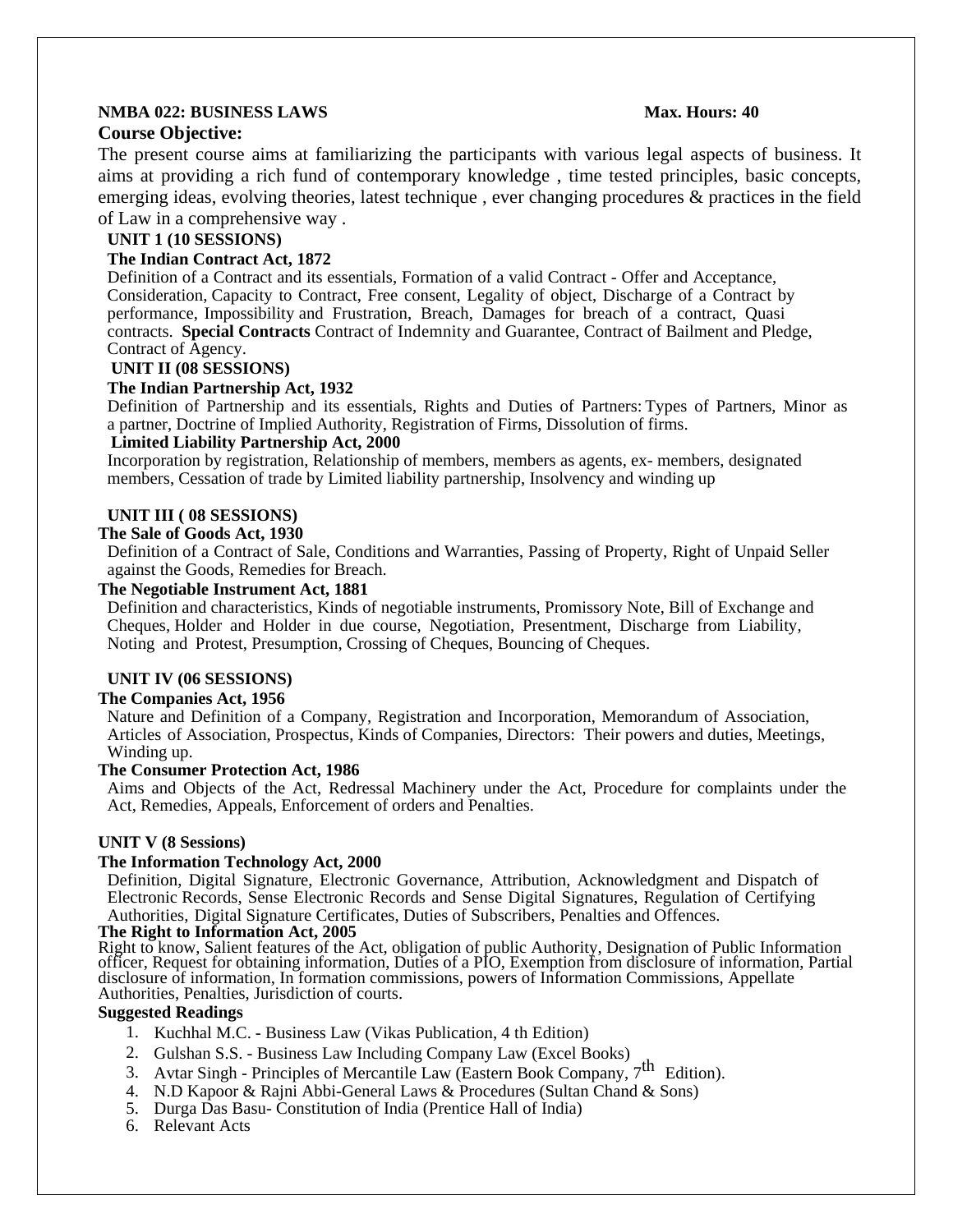#### **NMBA 023: CUSTOMER RELATIONSHIP MANAGEMENT Max. Hrs: 40**

#### **Course Objective:**

The paper is designed to impart the skill based knowledge of Customer Relationship Management. The syllabus encompasses almost the entire aspect of the subject. The purpose of the syllabus is to not just make the students aware of the concepts and practices of CRM in modern businesses but also enable them to design suitable practices and programs for the company they would be working.

#### **UNIT I (8 Sessions)**

Customer Relationship Management Fundamentals- Theoretical perspectives of relationship, Evolution of relationship marketing, Stages of relationship, Issues of relationship, Purpose of relationship marketing, Approach towards marketing: A paradigm shift, Historical Perspectives, CRM Definitions, Emergence of CRM practice:, CRM cycle, Stakeholders in CRM, Significance of CRM, Types of CRM, Success Factors in CRM, CRM Comprehension, CRM Implementation

#### **UNIT II (8 Sessions)**

Customer Satisfaction: Meaning, Definition, Significance of Customer Satisfaction, Components of Customer Satisfaction, Customer Satisfaction Models, Rationale of Customer Satisfaction, Measuring Customer Satisfaction, Customer satisfaction and marketing program evaluation, Customer Satisfaction Practices, Cases of Customer Satisfaction

#### **UNIT III (8 Sessions)**

Service Quality: Concept of Quality, Meaning and Definition of Service Quality, Factors influencing customer expectation and perception, Types of Service Quality, Service Quality Dimensions, Service Quality Gaps, Measuring Service Quality, Service Quality measurement Scales

#### **UNIT IV (8 Sessions)**

Customer Relationship Management: Technology Dimensions - E- CRM in Business, CRM: A changing Perspective, Features of e-CRM, Advantages of e-CRM, Technologies of e-CRM, Voice Portals, Web Phones, BOTs, Virtual Customer Representative, Customer Relationship Portals, Functional Components of CRM, Database Management: Database Construction, Data Warehousing, architecture, Data Mining. Characteristics, Data Mining tools and techniques, Meaning, Significance, Advantages, Call Center, Multimedia Contact Center, Important CRM softwares.

#### **UNIT V (8 Sessions)**

Customer Relationship Management: Emerging Perspectives: Employee-Organisation Relationship, Employee- Customer Linkage, Factors effecting employee's customer oriented behavior, Essentials of building employee relationship, Employee customer orientation, Service Failure, Service Recovery Management, Service Recovery Paradox, Customer Life time value, customer profitability, customer recall management, customer experience management, Rural CRM, , customer relationship management practices in retail industry, hospitality industry, banking industry, telecom industry, aviation industry

#### **Suggested Readings**

- 1. Alok Kumar Rai : Customer Relationship Management: Concepts and Cases (Second Edition)-PHI Learning
- 2. Simon Knox, Adrian Payne, Stan Maklan: Customer Relationship Management- Routledge Inc.
- 3. Bhasin- Customer Relationship Management (Wiley Dreamtech)
- 4. Dyche- Customer relationship management handbook prentice hall
- 5. Peelan-Customer relationship management prentice hall
- 6. Kristin Anderson, Carol Kerr : Customer relationship management, McGraw-Hill Professional
- 7. Chaturvedi-Customer Relationship Management(Excel Books)
- 8. Sheth J N, Parvatiyar A. and Shainesh G. : Customer relationship management: , Emerging Concepts, Tools, & Applications, Tata McGraw-Hill Education
- 9. Lumar- Customer Relationship Management (Wiley India)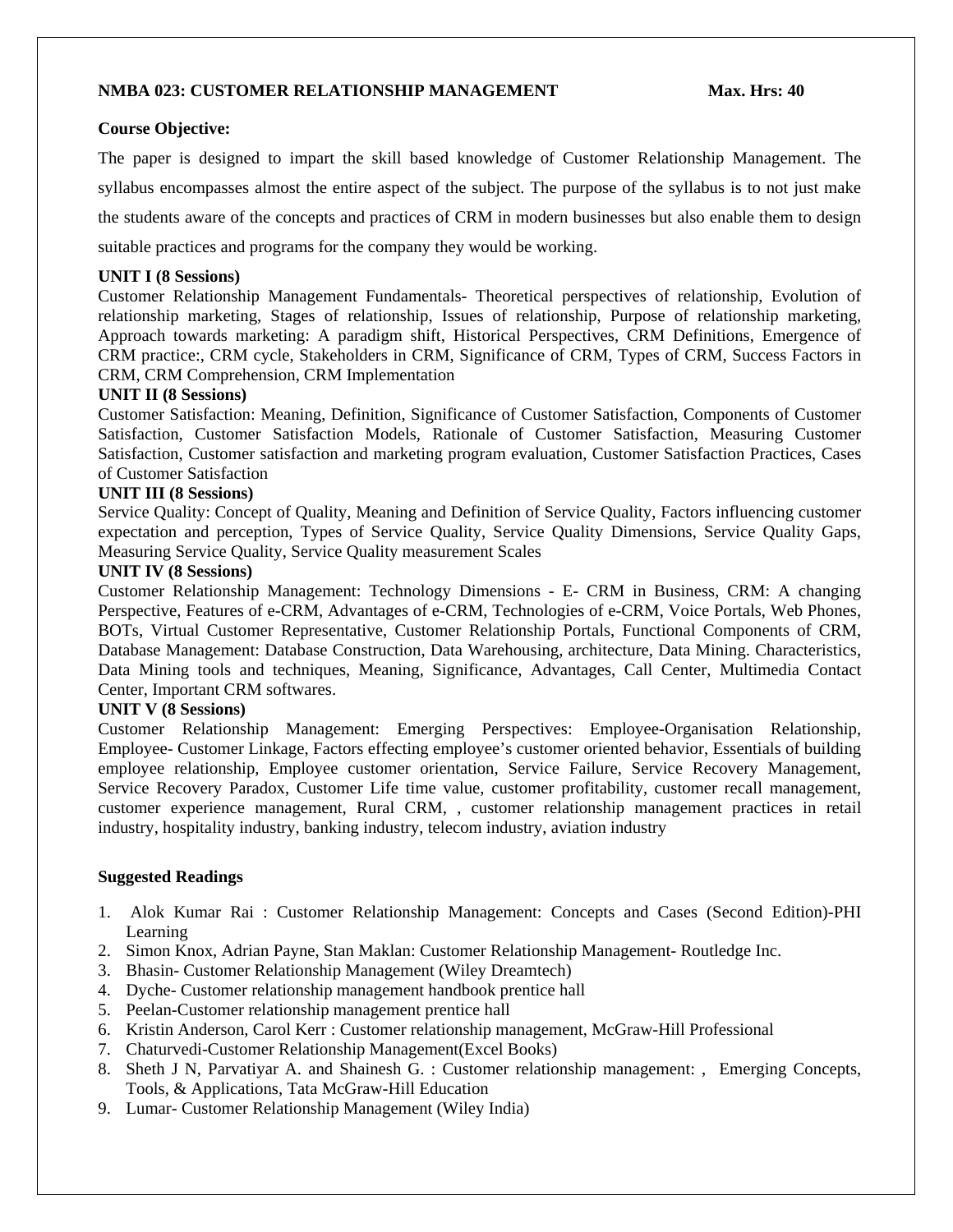#### **NMBA 024: FINANCIAL MANAGEMENT**

#### **Course Objective**

The present course aims at familiarizing the participants with the skills related to basic principles, tools and techniques of financial management.

#### **Unit I (6 Sessions)**

Concept of Finance, scope and objectives of finance, Profit maximization vs. Wealth maximization, Functions of Finance Manager in Modern Age, Concept of Risk and Return

#### **Unit II (8 Sessions)**

Capital Budgeting Decisions, Calculation of NPV and IRR,Cost of Capital,Concept of Opportunity Cost, Cost of Preference and Equity capital, Cash Flows as Profit and components of Cash Flows

#### **Unit III (10 Sessions)**

Capital Structure, Relevance and Irrelevance of Capital Structure, Trade-off Theory, Pecking order Theory, Leverage analysis – financial, operating and combined leverage along with its implications, Dividend Relevance: Walter and Gordon Model,Miller-Modigilani(MM) Hypothesis,Linter Model of Corporate Dividend Behaviour,Forms of Dividends

#### **Unit IV (10 Sessions)**

Concepts of Working Capital, Operating and Cash Conversion Cycle, Permanent and Variable Working Capital, Determinants of Working Capital, Trade Credit, Accrued Expenses and Deferred Income, Bank Finance for Working Capital

#### **Unit V (6 Sessions)**

Nature, Need, Objective of Inventory Management, Inventory Management Techniques, Inventory Control Systems, Factoring, Facets of Cash Management, Motives for Holding Cash

#### **SUGGESTED READINGS:**

1) Pandey I M - Financial Management (Vikas, 2004, 10th Ed.)

2) Van Horne - Financial Management and Policy (Prentice hall, 2003, 12th Ed.)

3)Shapiro- Multinational Financial Management (Wiley Dreamtech)

4)Sheeba kapil-Fundamental of financial management (Pearson )

5) Khan and Jain - Financial Management (Tata McGraw Hill, 3rd Ed.)

6) Prasanna Chandra - Fundamentals of Financial Management (TMH, 2004)

7) Knott G - Financial Management (Palgrave, 2004)

8) Lawrence J.Gitman – Principles of Managerial Finance (Pearson Education, 2004)

9) R P Rustagi - Financial Management (Galgotia, 2000, 2nd revised ed.)

#### **Max. Hours : 40**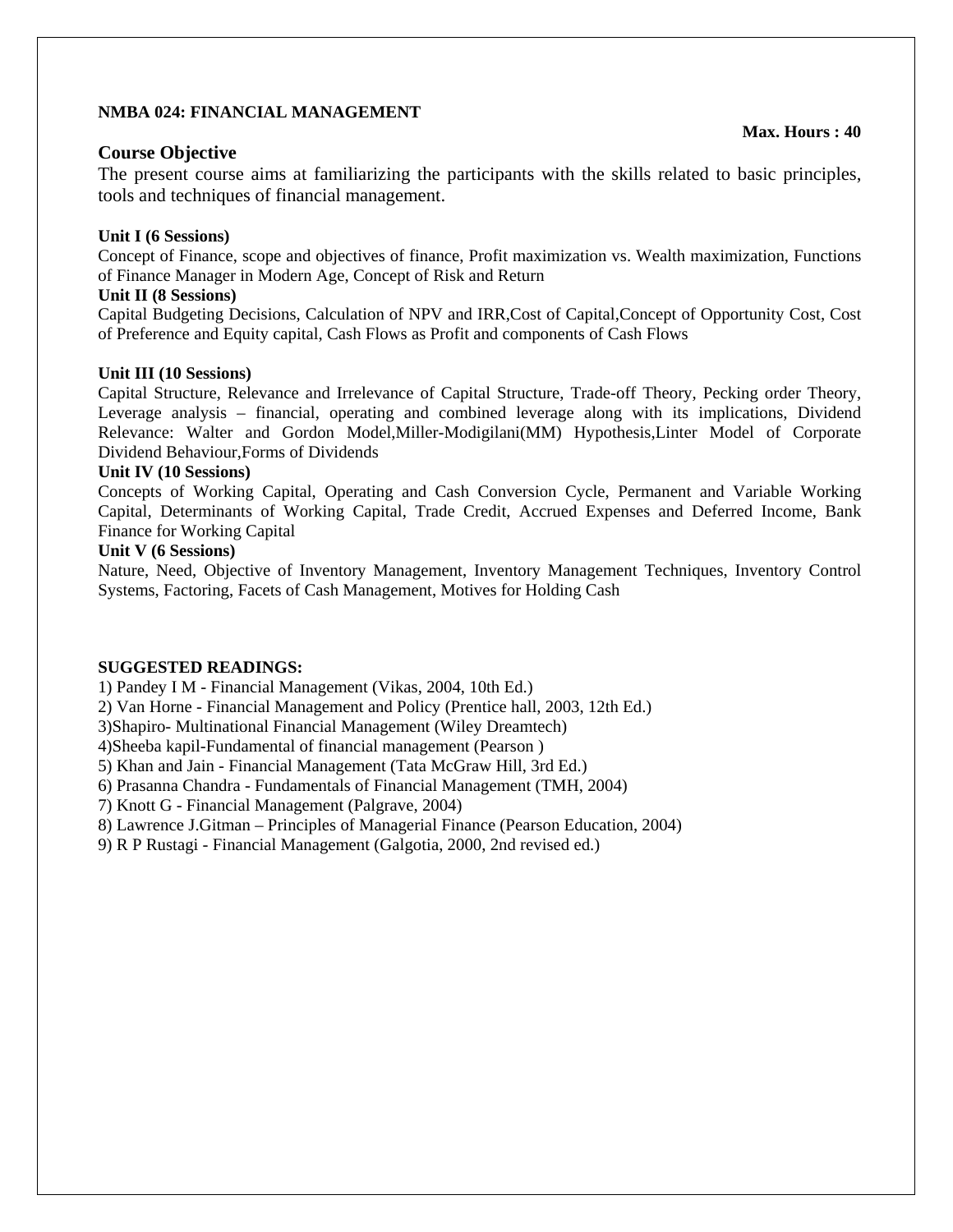#### **NMBA 025: OPERATIONS RESEARCH**

#### COURSE OBJECTIVE

This Course is designed to develop a deeper understanding of the quantitative techniques, which could be successfully used for improving the quality of managerial decisions. The students will study this course with a generalist approach and avoid the minor details of the topics prescribed hereunder:

#### **Unit I (6 Sessions)**

Operations Research:- Uses, Scope and Applications of Operation Research in managerial decision-making. *Decision-making environments:-* Decision-making under certainty, uncertainty and risk situations; Decision tree approach and its applications.

#### **Unit II (8 Sessions)**

*Linear programming*: Mathematical formulations of LP Models for product-mix problems; graphical and simplex method of solving LP problems; sensitivity analysis; duality.

*Transportation problem*: Various methods of finding Initial basic feasible solution and optimal solution.

#### **Unit III (10 Sessions)**

*Assignment model*: Algorithm and its applications.

*Game Theory*: Concept of game; Two-person zero-sum game; Pure and Mixed Strategy Games; Saddle Point; Odds Method; Dominance Method and Graphical Method for solving Mixed Strategy Game.

#### **Unit IV (10 Sessions)**

Sequencing Problem: Johnsons Algorithm for n Jobs and Two machines, n Jobs and Three Machines, Two jobs and m - Machines Problems.

*Queuing Theory*: Characteristics of M/M/I Queue model; Application of Poisson and Exponential distribution in estimating arrival rate and service rate; Applications of Queue model for better service to the customers.

#### **Unit V (6 Sessions)**

Replacement Problem: Replacement of assets that deteriorate with time, replacement of assets which fail suddenly.

*Project Management*: Rules for drawing the network diagram, Applications of CPM and PERT techniques in Project planning and control; crashing of operations.

#### **SUGGESTED READINGS:**

1) Apte-Operation Research and Quantitative Techniques (Excel Books)

2) S Kalawathy-Operation Research (Vikas IVth Edition)

3) Natarajan- Operation Research(Pearson)

4) Singh & Kumar—Operation Research(UDH Publisher edition 2013)

5) Taha Hamdy - Operations Research - An Introduction (Prentice-Hall, 9th edition)

5) Vohra - Quantitative Techniques in Management (Tata McGraw-Hill, 2nd)

6) Kothari - Quantitative Techniques (Vikas 1996, 3rd Edition).

7) Sharma J K - Operations Research (Pearson, 3rd Edition)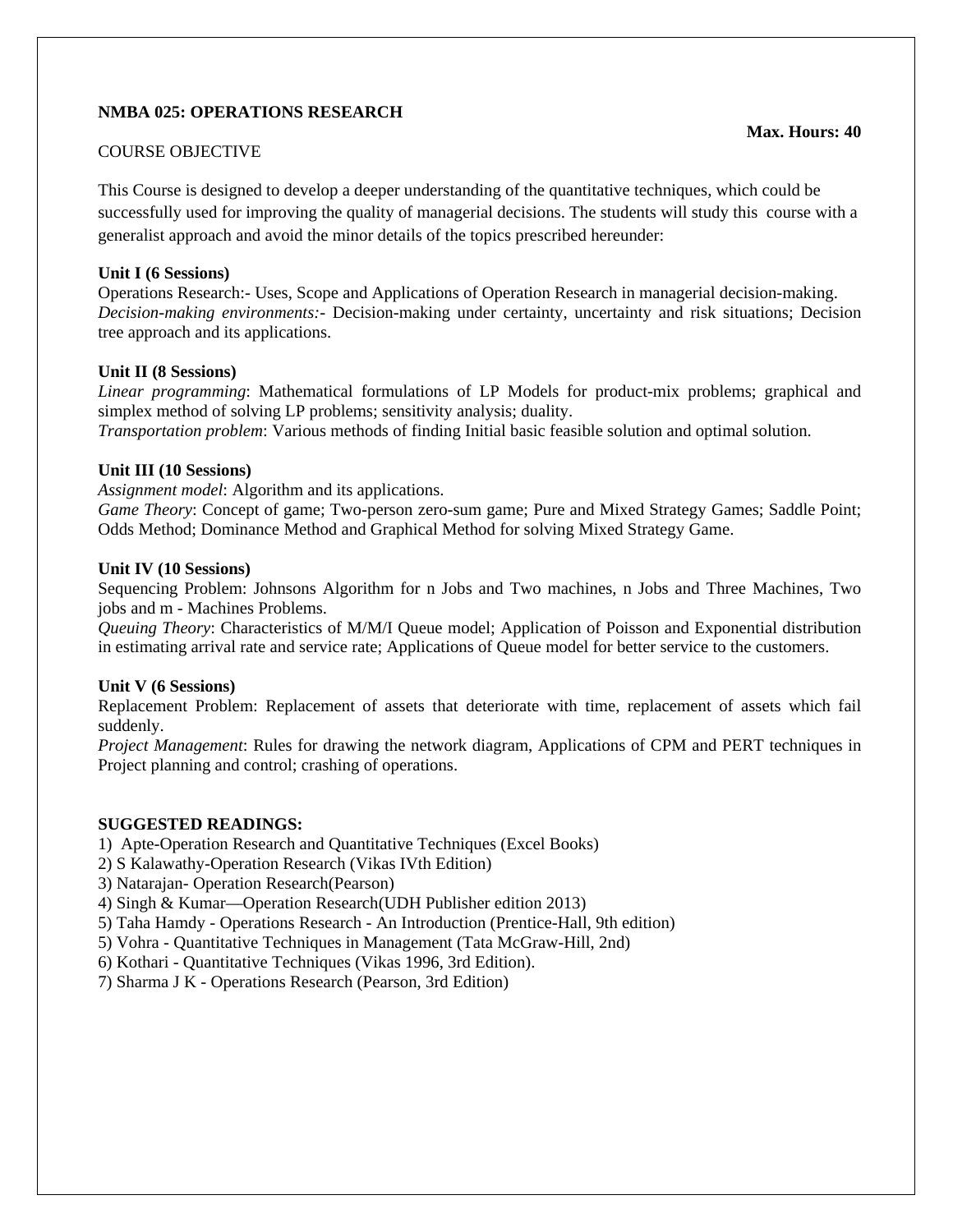#### **NMBA 026: COST & MANAGEMENT ACCOUNTING**

#### COURSE OBJECTIVE:

The objective of this course is to expose the students to the applied aspect of accounting and making them familiar with the techniques of using Accounting information for decision making. Having been introduced to these techniques and having acquired the ability to understand accounting language, the students should be in a position to make effective use of accounting information in resolving the problems, which they may face as managers. Applied side of the subject will be given more emphasis and attentions compared to its conceptual aspect.

#### **Unit I (8 Sessions)**

*Introduction:* Accounting for Management, Role of Cost in decision making, Comparison of Management Accounting and Cost Accounting, types of cost, cost concepts, Elements of cost - Materials, Labour and overheads and their Allocation and Apportionment, preparation of Cost Sheet, Methods of Costing, Reconciliation of Cost and Financial Accounting.

#### **Unit II (8 Sessions)**

*Marginal Costing*: Marginal Costing versus Absorption Costing, Cost-Volume-Profit Analysis and P/V Ratio Analysis and their implications, Concept and uses of Contribution & Breakeven Point and their analysis for various types of decision-making like single product pricing, multi product pricing, replacement, sales etc.

#### **Unit III (10 Sessions)**

*Differential Costing and Incremental Costing*: Concept, uses and applications, Methods of calculation of these costs and their role in management decision making like sales, replacement, buying etc.

*Budgeting:* Concept of Budget, Budgeting and Budgetary Control, Types of Budget, Static and Flexible Budgeting, Preparation of Cash Budget, Sales Budget, Production Budget, Materials Budget, Capital Expenditure Budget and Master Budget, Advantages and Limitations of Budgetary Control.

#### **Unit IV (8 Sessions)**

*Standard Costing:* Concept of standard costs, establishing various cost standards, calculation of Material Variance, Labour Variance, and Overhead Variance, and its applications and implications.

*Neo Concepts for Decision Making*: Activity Based Costing, Cost Management, Value Chain Analysis, Target Costing & Life Cycle Costing : concept, strategies and applications of each.

#### **Unit V (6 Sessions)**

*Responsibility Accounting & Transfer Pricing*: Concept and various approaches to Responsibility Accounting, concept of investment center, cost center, profit center and responsibility center and its managerial implications, Absorption Costing.

#### **SUGGESTED READINGS:**

- 1. Pandey I M Management Accounting (Vikas, 2004, 3rd Ed.)
- 2. Vij-Management Accounting (Excel Books)
- 3. Balakrishnan Managerial Accounting (Wiley Dreamtech)
- 4. Alex –Cost Accounting (Pearson)
- 5. Khan and Jain Management Accounting (Tata McGraw-Hill, 2000)
- 6. Sinha- Accounting and Costing for Management (Excel Books)
- 7. Horngren et al Introduction to Management Accounting (Prentice hall, 2002, 12th edition)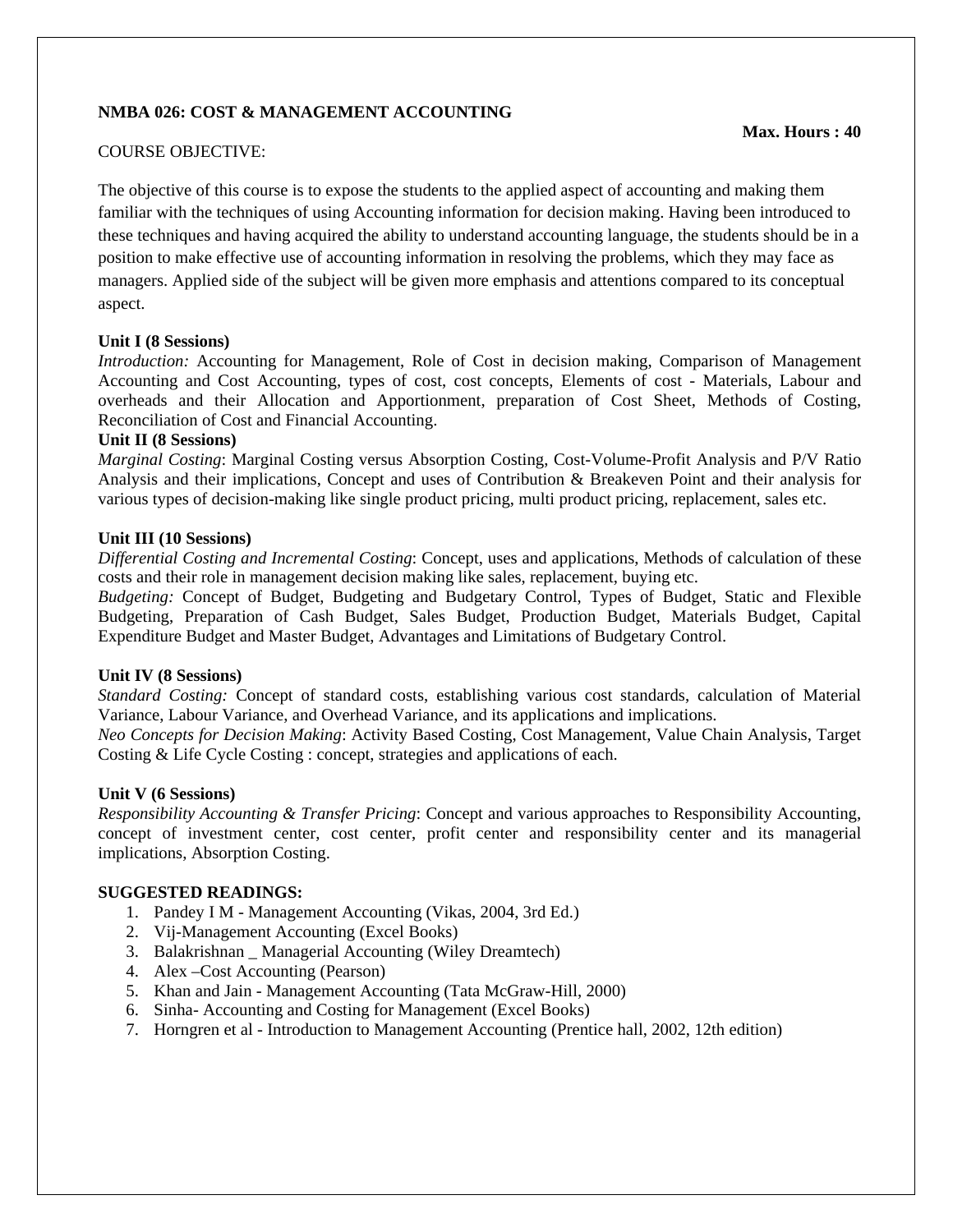#### **NMBA 027: OPERATIONS MANAGEMENT**

#### COURSE OBJECTIVE:

The course is designed to make the students familiar with different types of Production, plant layout and material handling, operations planning and control, inventory management, quality management etc. and to acquaint them with appropriate tools and techniques needed for understanding the operational situation and also understanding the logistics management.

#### **Unit –I (6 sessions)**

Operations Management – An overview, Definition of production and operations management, Production Cycle, Classification of operations, New Product Development, Product Design, Plant Location, Layout Planning.

#### **Unit –II (8 sessions)**

Forecasting as a planning tool, Forecasting types and methods, Exponential smoothening, Measurement of errors, Monitoring and Controlling forecasting models, Box- Jenkins Method. Productivity and Work study, Method study, Work Measurement.

Basic Concept & Philosophy of Supply Chain Management*;* Essential features, Various flows (cash, value and information)

#### **Unit-III (8 sessions)**

*Recent Issues in SCM* : Role of Computer / IT in Supply Chain Management, CRM Vs SCM, Benchmarking concept, Features and Implementation, Outsourcing-basic concept, Value Addition in SCM-concept of demand chain management.

Production Planning techniques, Routing Decisions, Line of Balance, Scheduling types & principles, master production schedule.

#### **Unit-IV (8 sessions)**

Inventory Management – Objectives, Factors, Process, Inventory control techniques- ABC, VED, EOQ, SED,FSN analysis. Basic concepts of quality, dimensions of quality, Juran's quality trilogy, Deming's 14 principles, PDCA cycle, Quality circles, Quality improvement and cost reduction- 7QC tools and 7 new QC tools, ISO 9000-2000 clauses, coverage QS 9000 clauses, coverage. Six Sigma, Total Productive Maintenance (TPM)

#### **Unit-V (10 sessions)**

*Logistics Management:* Logistics as part of SCM, Logistics costs, different models, logistics sub-system, inbound and outbound logistics, bullwhip effect in logistics, Distribution and warehousing management.

*Purchasing & Vendor management:* Centralized and Decentralized purchasing, functions of purchase department and purchase policies. Use of mathematical model for vendor rating / evaluation, single vendor concept, management of stores, accounting for materials.

#### **SUGGESTED READING**:

- 1. MUHLEMANN: Production & Operation management (PEARSON)
- 2. Bisen& Singh-Operation & Logistics Management(Excel Books)
- 3. R.V.Badi & N.V. Badi Production & Operation Management (Vrinda Publications  $3<sup>rd</sup>$ Edition)
- 4. Chary Production and Operations Management (Tata McGraw-Hill, 1997, 9th Edition)
- 5. Raghuram G. (I.I.M.A.) Logistics and Supply Chain Management (Macmillan, 1st Ed.)
- 6. Krishnan Dr. Gopal Material Management, (Pearson,New Delhi, 5th Ed.)
- 7. Adam Jr Everetl E. R J Production and Operations Management (Prentice-Hall, 2000, 5th Edition)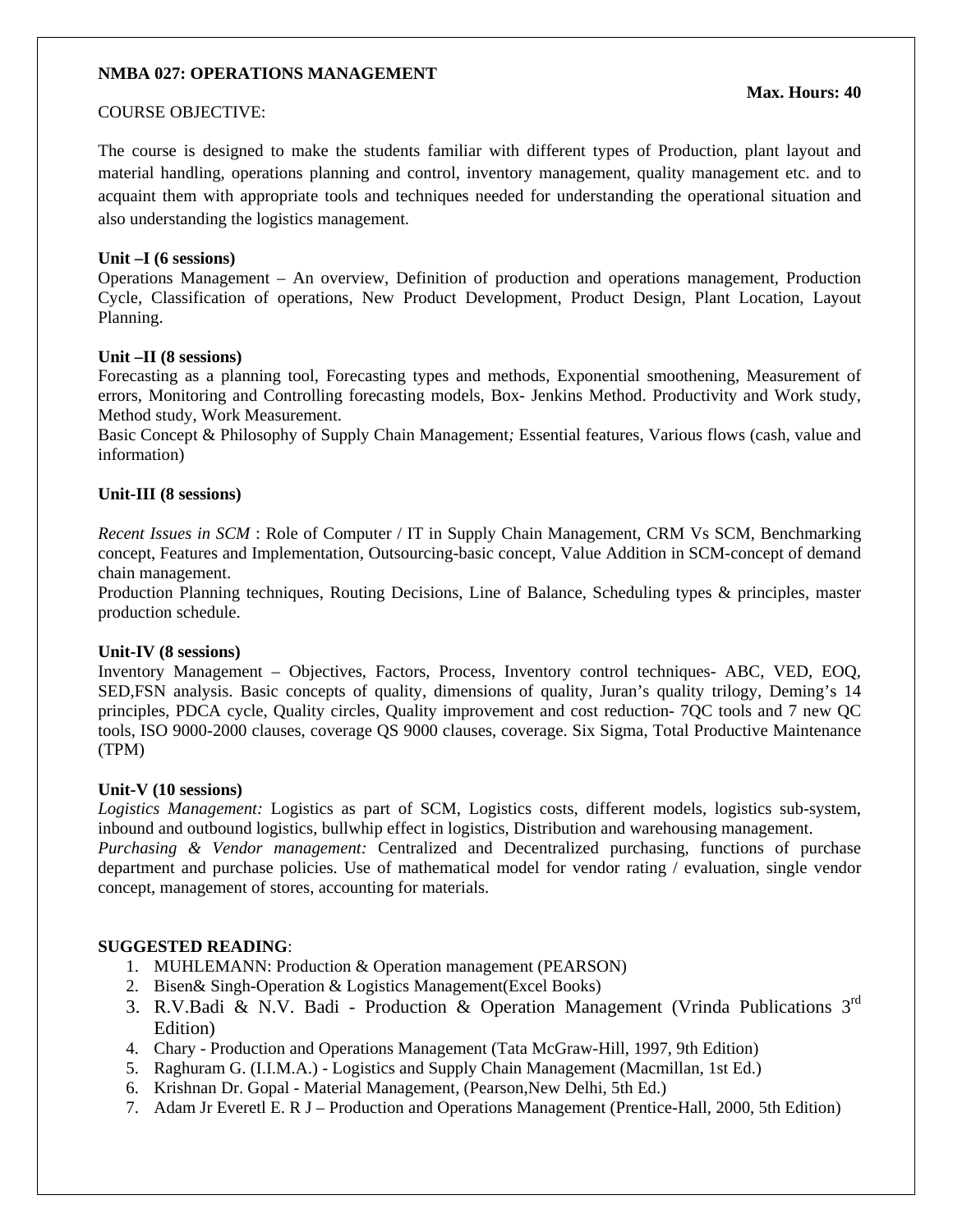#### **NMBA 028 :RESEARCH METHODOLOGY**

#### **Max. Hours: 40**

COURSE OBJECTIVE: The objective of this course is to develop the research skills of the students in investigating into thebusiness problems with a view to arriving at objective findings and conclusions and interpreting the results of their investigation inthe form of systematic reports.

#### **UNIT I (8 Sessions)**

Introduction: Concept of Research and Its Application in Various Functions of Management, Types of Research, Types of Business Problems Encountered by the Researcher, Problems and Precautions to the Researchers.

#### **UNIT II (6 Sessions)**

Process of Research: Steps Involved in Research Process. Research Design : Various Methods of Research Design, Collection of Data.

#### **UNIT III (8 Sessions)**

Concept of Sample, Sample Size and Sampling Procedure, Various Types of Sampling Techniques, Determination and Selection of Sample Member, Types of Data: Secondary and Primary, Various Methods of Collection and Data, Preparation of Questionnaire

and Schedule, Types of Questions, Sequencing of Questions, Check Questions, Length of Questionnaire, Precautions in Preparation of Questionnaire and Collection of Data.

#### **UNIT IV (10 Sessions)**

Analysis of Data: Coding, Editing and Tabulation of Data, Various Kinds of Charts and Diagrams Used in Data Analysis: Bar and Pie Diagrams and their Significance, Use of SPSS in Data Analysis, Application and Analysis of Variance (ANOVA). Measurement and Central Tendency, Measure of Dispersion and their Advantages.

#### **UNIT V (8 Sessions)**

Report Preparation: Types and Layout of Research Report, Precautions in Preparing the Research Report. Bibliography and Annexure in the Report : Their Significance, Drawing Conclusions, Suggestions and Recommendations to the Concerned Persons.

#### **Suggested Readings:**

1.Kothari C R – Research Methodology Methods & Techniques (New Age International Publishers)

2 Saunders - Research Methods for Business students (Prentice hall, 2nd Edition, 2007)

2. Cooper and Schindler - Business Research Methods (Tata Mc Graw Hill, 9th Edition)

3. C. Murthy- Research Methodology (Vrinda Publications)

4. Bhattacharyya-Research Methodology(Excel Books)

5. Panneer Selvam - Research Methodology (Prentice Hall of India, Edition 2008)

6. Gravetter - Research Method for Behavourial Sciences (Cengage Learning)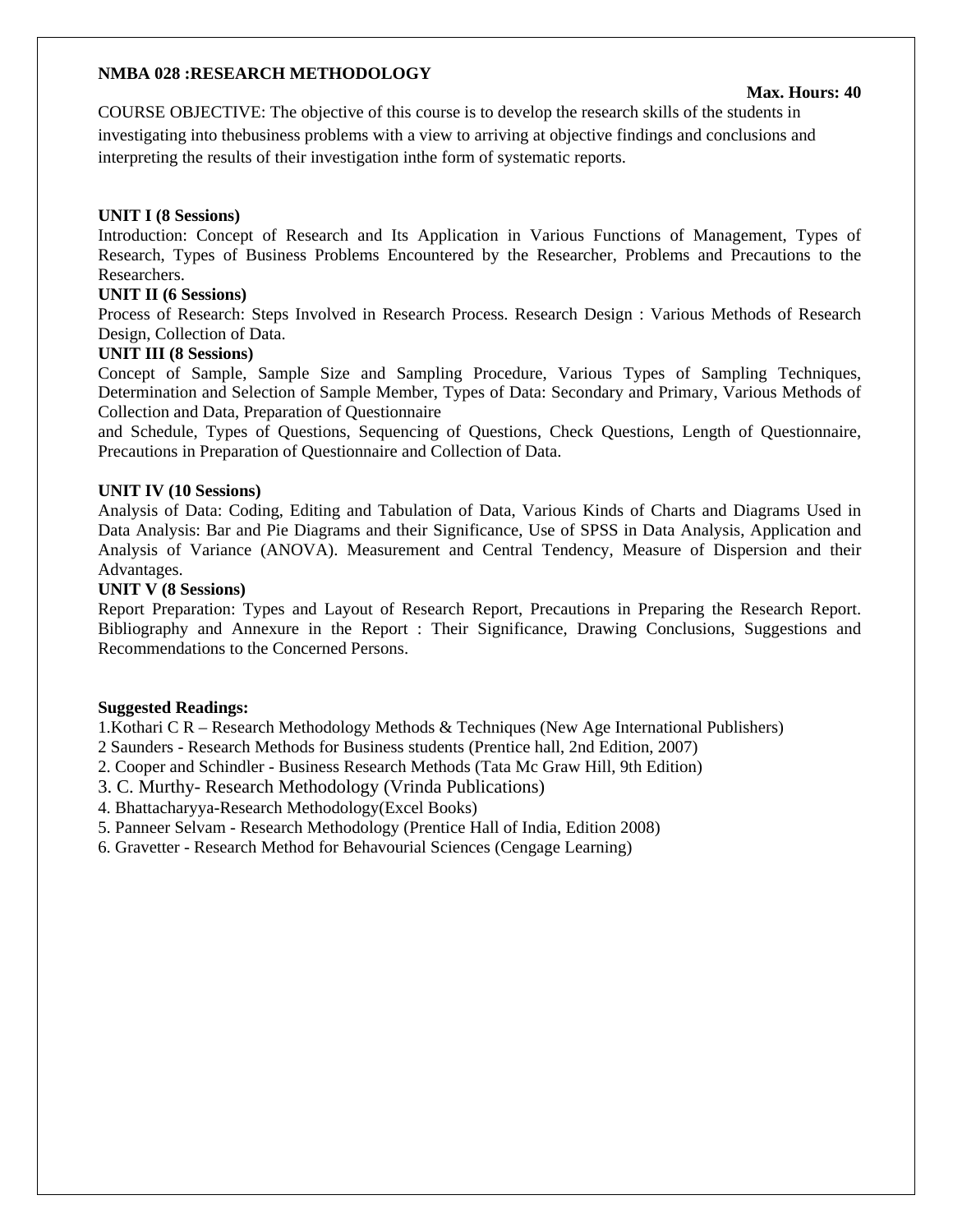#### **NMBA 031: ENTREPRENEURSHIP DEVELOPMENT**

#### **Max. Hours: 40**

**Objective:** The objective of the section is to develop conceptual understanding of the topic among the students

and comprehend the environment of making of an Entrepreneur. Specific topics to be covered in the section

are as follows:

#### **Unit I (8 Sessions)**

Meaning, Definition and concept of Enterprise, Entrepreneurship and Entrepreneurship Development, Evolution of Entrepreneurship, Theories of Entrepreneurship. Characteristics and Skills of Entrepreneurship, Concepts of Intrapreneurship, Entrepreneur v/s Intrapreneur, Entrepreneur Vs. Entrepreneurship, Entrepreneur Vs. Manager, Role of Entrepreneurship in Economic Development, Factors affecting Entrepreneurship, Problems of Entrepreneurship

#### **Unit II (6 Sessions)**

Meaning and concept of Entrepreneurial Competency, Developing Entrepreneurial Competencies, Entrepreneurial Culture, Entrepreneurial Mobility, Factors affecting Entrepreneurial mobility, Types of Entrepreneurial mobility. Entrepreneurial Motivation: Meaning and concept of Motivation, Motivation theories, Entrepreneurship Development Program: Needs and Objectives of EDPs, Phases of EDPs, Evaluation of EDPs

#### **Unit III (10 Sessions)**

Role of Government in promoting Entrepreneurship, MSME policy in India, *Agencies for Policy Formulation and Implementation:* District Industries Centers (DIC), Small Industries Service Institute (SISI), Entrepreneurship Development Institute of India (EDII), National Institute of Entrepreneurship & Small Business Development (NIESBUD), National Entrepreneurship Development Board (NEDB), *Financial Support System:* Forms of Financial support, Long term and Short term financial support, Sources of Financial support, Development Financial Institutions, Investment Institutions

#### **Unit IV (8 Sessions)**

Women Entrepreneurship: Meaning, Characteristic features, Problems of Women Entrepreneurship in India, Developing Women Entrepreneurship in India, Concept of Social Enterprise and Social Entrepreneurship, Social Entrepreneurs, Sustainability Issues in Social Entrepreneurship, Rural Entrepreneurship, Family Business Entrepreneurship, Concepts of Entrepreneurship Failure, Issues of Entrepreneurial failure, Fading of Entrepreneurial success among once leading corporate groups, Entrepreneurial resurgence, Reasons of Entrepreneurial Failure, Essentials to Avoid Unsuccessful Entrepreneurship.

#### **Unit V (8 Sessions)**

Forms of Business Ownership, Issues in selecting forms of ownership, Environmental Analysis, Identifying problems and opportunities, Defining Business Idea, Planning Business Process, **Project Management:**  Concept, Features, Classification of projects, Issues in Project Management, Project Identification, Project Formulation, Project Design and Network Analysis, Project Evaluation, Project Appraisal, Project Report Preparation, Specimen of a Project Report

#### **Suggested Readings:**

- 1. Lall &Sahai:Entreprenurship(Excel Books 2 edition)
- 2. Couger, C- Creativity and Innovation (IPP, 1999)
- 3. Kakkar D N Enterpreneurship Development(Wiley Dreamtech)
- 4. A.K.Rai Entrepreneurship Development, (Vikas Publishing)
- 5. Sehgal & Chaturvedi-Entrepreneurship Development(UDH Publishing edition 2013)
- 6. R.V. Badi & N.V. Badi Entrepreneurship (Vrinda Publications,  $2<sup>nd</sup>$  Edition)
- 7. Holt Entrepreneurship : New Venture Creation (Prentice-Hall) 1998.
- 8. Barringer M J Entrepreneurship (Prentice-Hall, 1999)
- 9. Nina Jacob, Creativity in Organisations (Wheeler, 1998)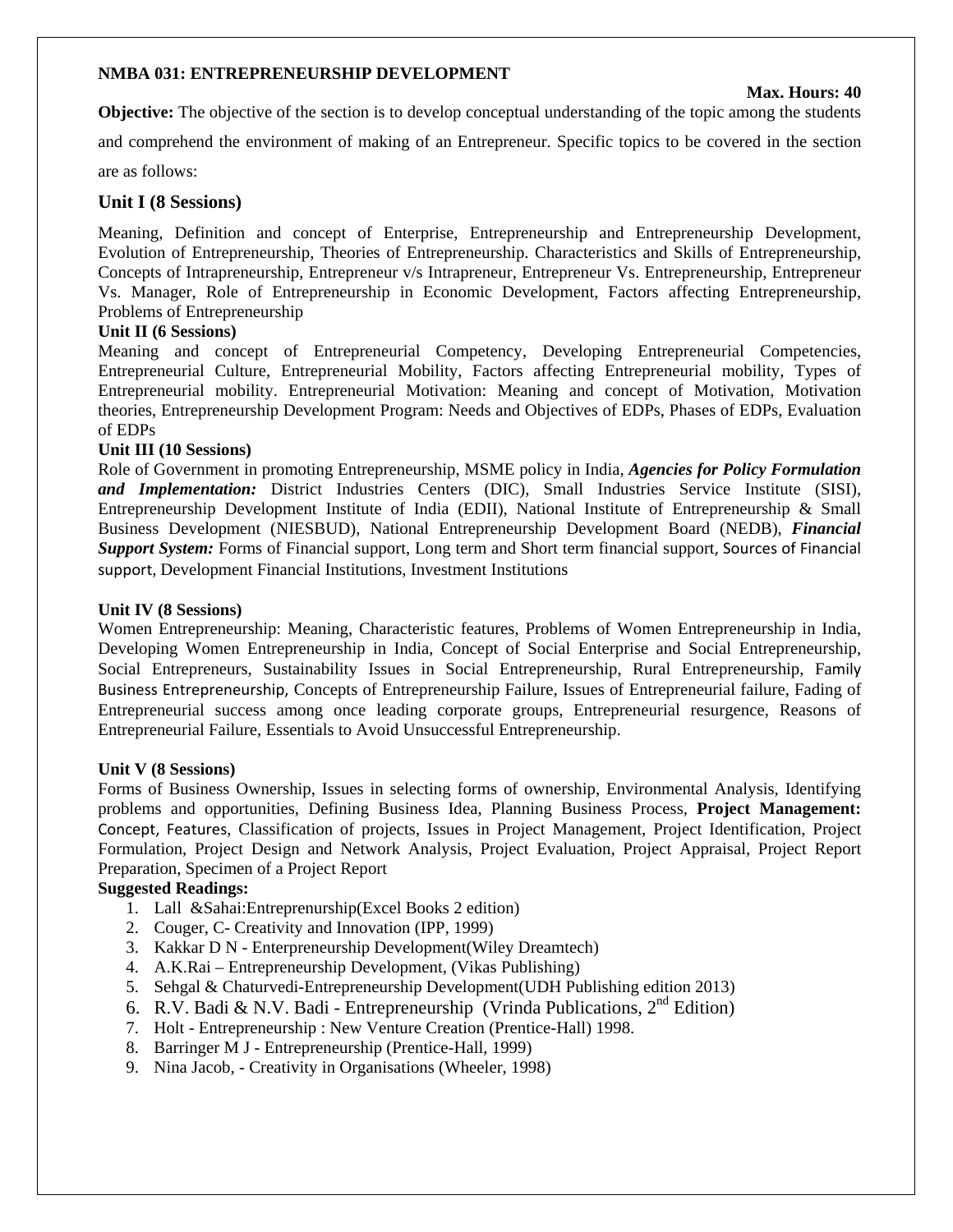#### **NMBA 032: INTERNATIONAL BUSINESS MANAGEMENT Max. Hours: 40**

#### **Course Objective**

This course will provide the students an opportunity to learn and understand how business is conducted in the international arena. The syllabus is designed to allow students to gain managerial skills to meet the challenges they will face in the global workplace.

#### **Unit I (6 sessions)**

An Overview of International Business: Introduction, Definition of International Business, Changing Environment of International Business, Globalization of Markets, Trends in Globalization, Effects and Benefits of Globalization.

#### **Unit II (10 sessions)**

International Trade and Investment Theories: Mercantilism; Absolute Cost theory, Comparative Cost theory, Opportunity Cost theory, factor endowment theory, Complimentary trade theories – stopler – Samuelson theorem, International Product life Cycles. Investment Theories – Theory of Capital Movements, Market Imperfections theory; Internationalisation Theory; Location Specific Advantage Theory; Eclectic Theory; other theories, Instruments of Trade Policy- Tariffs, Subsidies, Import Quotas, Voluntary Export Restraints, Administrative Policy, Anti-dumping Policy.

#### **Unit III (08) sessions)**

Foreign Exchange Determination Systems: Basic Concepts Relating to Foreign Exchange, Various types of Exchange Rate Regimes – Floating Rate Regimes, Managed Fixed Rate Regime, Purchasing Power Parity, Mint Parity, Interest rates, other Factors Affecting Exchange Rates, Brief History of Indian Rupees Exchange Rates.

#### **Unit IV (10 Sessions)**

International Institution: UNCTAD, Its Basic Principles and Major Achievements, IMF, Role of IMF, IBRD, Features of IBRD, WTO, Role and Advantages of WTO.

Regional Economic Integration: Introduction, Levels of Economic Integration, Regional Economic Integration in Europe, Regional Economic Integration in U.S.A., ASEAN, SAARC, Integration for Business. **Unit V (06 Sessions)** 

Strategic Functions of International HRM, Staffing Policy – Ethnocentric, Polycentric and Geocentric Approach, Expatriate Preparation and development, Expatriate Repatriation, International Labor Relations

#### **SUGGESTED READINGS**

- 1) Agarwal Raj International Trade (Excel, 1st Ed.)
- 2) Albaum Duerr International Marketing and Export management (Pearson, 7th Ed.)
- 3) Cherunilam F International Trade and Export Management (Himalaya, 2007)
- 4) Hill C.W. International Business (TMH, 5th Ed.)
- 5) Daniels International Business (Pearson, 1st Ed.)
- 6) Kumar R and Goel, International Business, (UDH Publications, edition 2013)
- 7) Jaiswal- International Business (Himalya Publication)
- 8) Varshney R.L, Bhattacharya B International Marketing Management (Sultan Chand & Sons, 9th Ed.)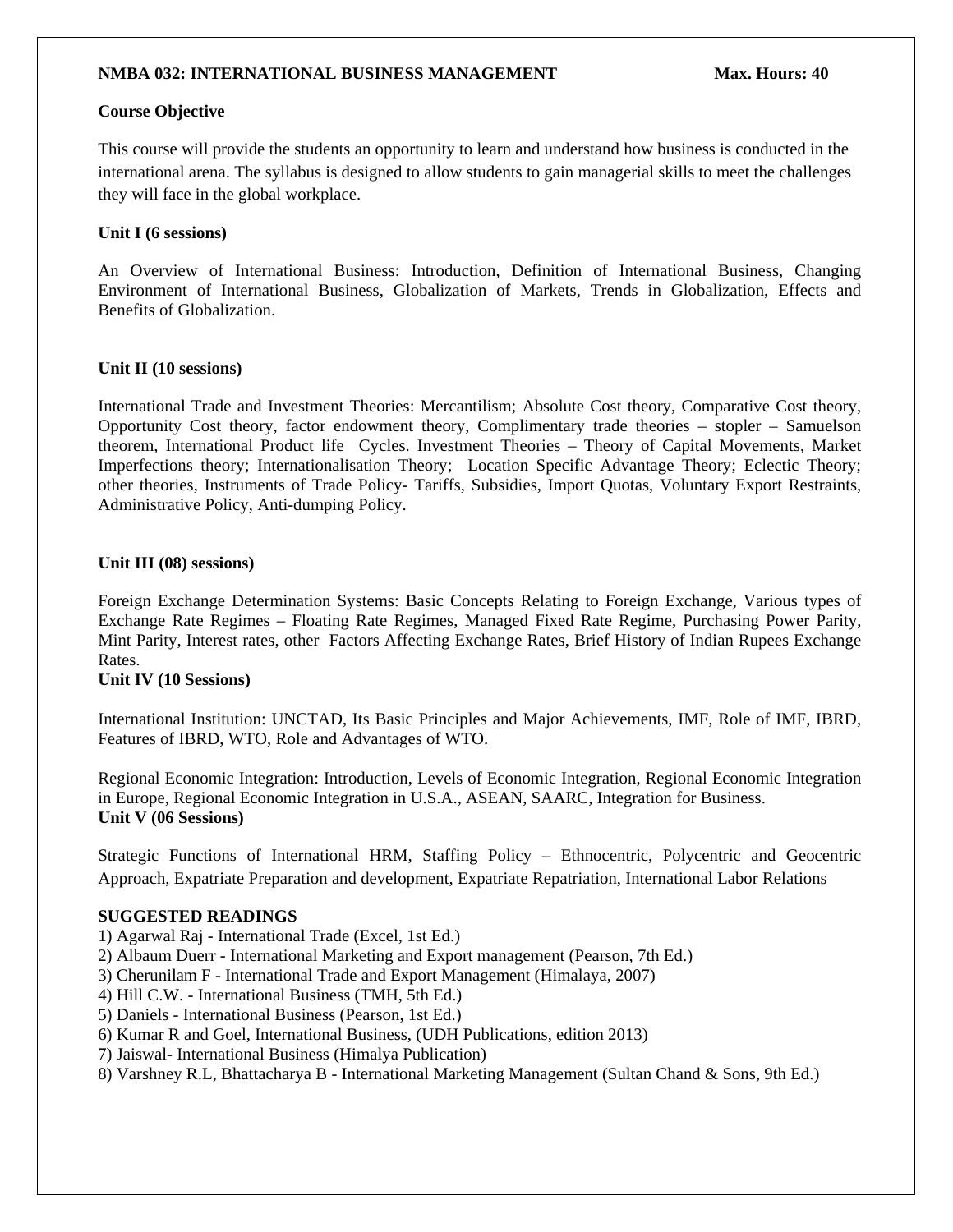#### **NMBA 033: RURAL DEVELOPMENT Max. Hours : 40**

#### **Course Objective**

The objective of the course is to familiarize the participants with conceptual understanding of Rural Marketing and development practices in Indian context.

#### **Unit I (08 Sessions)**

Rural Business and its critical features; Identification of needs of rural producer organization, enterprises, projects and its people; the rural social and political scenario. Features of structure dynamics and changes of rural society and polity in India in post-independence period.

#### **Unit II (10 Sessions)**

Overview of the rural resources-land, soil, climate, water and forests; Overview of the production system containing agriculture, horticulture, seri-culture, forestry, animal husbandry and dairying, fisheries, non-farm activities. Concept, processes and relationship among agro climate and natural resources, production system and livelihood of rural people.

#### **Unit III (08 Sessions)**

Managing co-operatives, emergence, endurance and growth of co-operatives; Leadership issues in cooperatives, evolution of co-operative technologies; Co-operative principles; Issues in establishing agricultural co-operatives, democratic governance in co-operatives; co-operative principles and economic rationality; Anand pattern of co-operative-federal structure, causes of sickness, leadership issues and managing boards.

#### **Unit IV (06 Sessions)**

Economic Theory of co-operatives, agency theory, theory of contracts, transaction cost economics, game theory and their reciprocity, welfare economics and their co-operatives.

#### **Unit V (08 Sessions)**

 Concept, measures and determinants of rural development; Critique of major rural development approach and strategies; growth vs equity oriented approach; area vs group based approach; top down vs participatory and people oriented approach to development planning; Contemporary growth and poverty alleviation programme; different interventions for rural social and infrastructure development; Role of Institutions in rural development-PRIs, NGOs etc; success and sustainability of rural development interventions, MNREGA

#### **Suggested Reading**

- 1. Jonathan Reuvid, Guide to Rural Business (Kogan Page)
- 2. Chaturvedi S.K.-Rural Development In India(Universities Press)
- 3. Deu S. Mahendra and Basu K.S. Economic and Social Development (Academic Foundation)
- 4. Brown Ben, Practical Accounting for Farm and Rural Business (Lavoisier) 2003.
- 5. Warren M Financial Management for Farmers and Rural Managers (Blackwell Publishing)
- 6. Prag P A Rural Diversification (EG Books)
- 7. Thorner Daniel and Morner Alice Land and Labour in India (Asia Publishing House)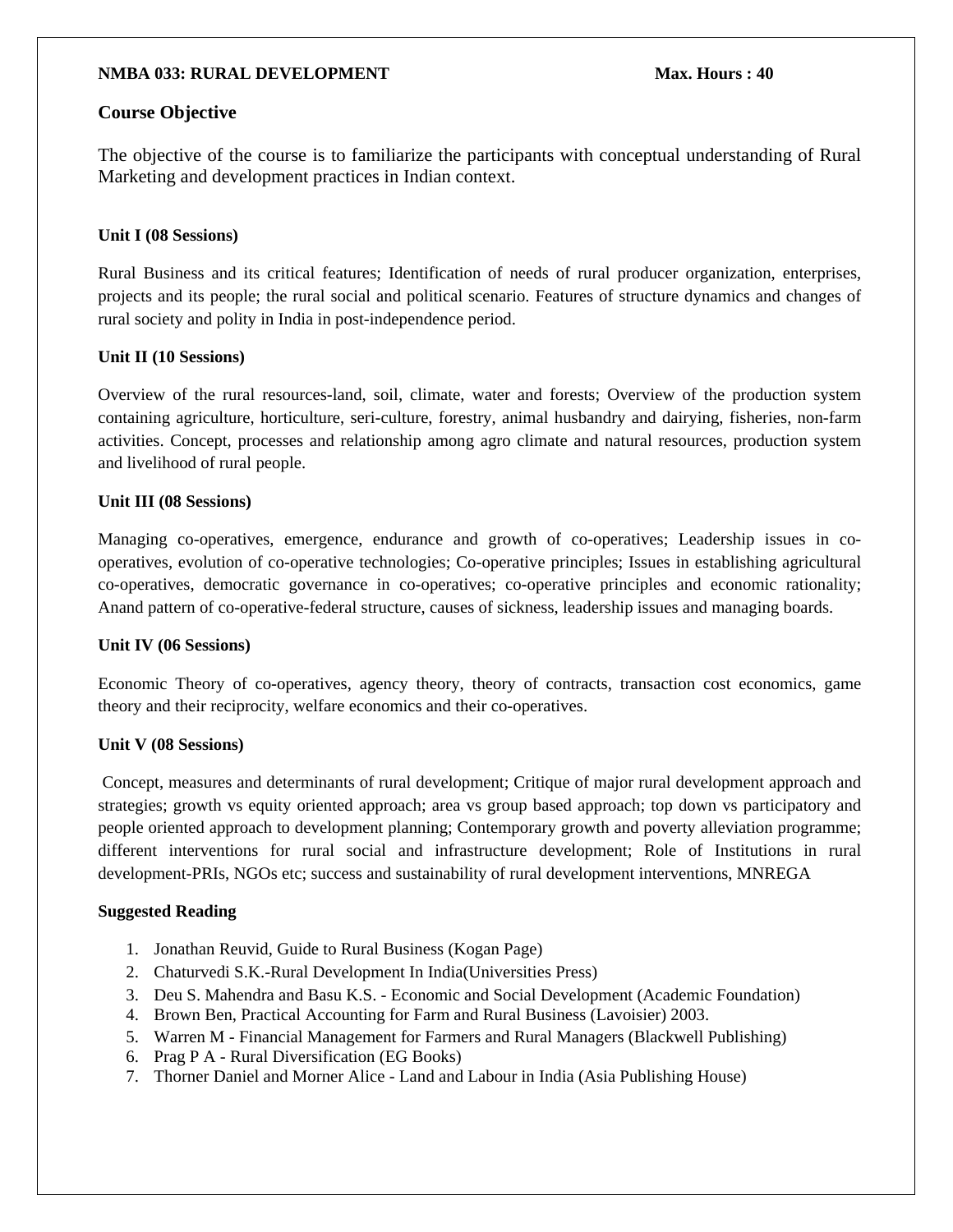#### **NMBA 034: PROJECT MANAGEMENT**

#### **Max. Hours: 40**

Course Objective : The course is intended to develop the knowledge of the students in the management of projects, special emphasis will be provided on project formulation as also on various tools and techniques for project appraisal and control so that they are able to draft the project proposal in any area of management and evaluate the worth of projects.

#### **Unit 1(6 Sessions)**

Concept of project: Basic concepts, classification, characteristics of project, Project life cycle, Project management, Tools & Techniques of project management, project organization.

#### **Unit II(08 Sessions)**

Project identification: Identification, generation of ideas, SWOT analysis, Preliminary screening, project rating index.

Market & Demand Analysis: Collection of data, market survey, market planning, market environment, project risk analysis, demand forecasting techniques.

#### **Unit III (08 Sessions)**

Technical Analysis: selection of technology, material input and utilities, plant capacity, location  $\&$  site, machinery and equipment, structures and civil work, environmental aspects, project charts and layouts. Financial Estimation: Project cost, source of finance, cost of production.

#### **Unit IV (08 Sessions)**

Financial Analysis: Characteristics of financial statement, Working Capital, Project income statement, projected cash flow statement, projected balance sheet, projected profitability.

Investment Evaluation: Investment decision rule, techniques of evaluation, payback period, accounting rate of return, profitability index method, Net profitability index, Internal rate of return, discounted payback period.

#### **Unit V (10 Sessions)**

Social Cost Benefit Analysis: Concept of social cost benefit, significance of SCBA, Approach to SCBA, UNIDO approach to SCBA, Shadow pricing of resource, the little miracle approach,

Project Implementation: Schedule of project implementation, Project Planning, Project Control, Human aspects of project management, team building, high performance team.

#### **SUGGESTED READINGS**

- 1. Marwah-Project Management(Wiley Dreamtech)
- 2. Chaturvedi & Jauhari-Project Management(Himalaya Publishing)
- 3. Chandra Prasanna Project : Preparation ,Appraisal, Budgeting and Implementation. (TMH, 5th Ed.)
- 4. Mishra Project Management (Excel Books)
- 5. Goyal BB Project Management : A Development Perspective (Deep & Deep)
- 6. Gopalan- Project Management Core Text Book (Wiley)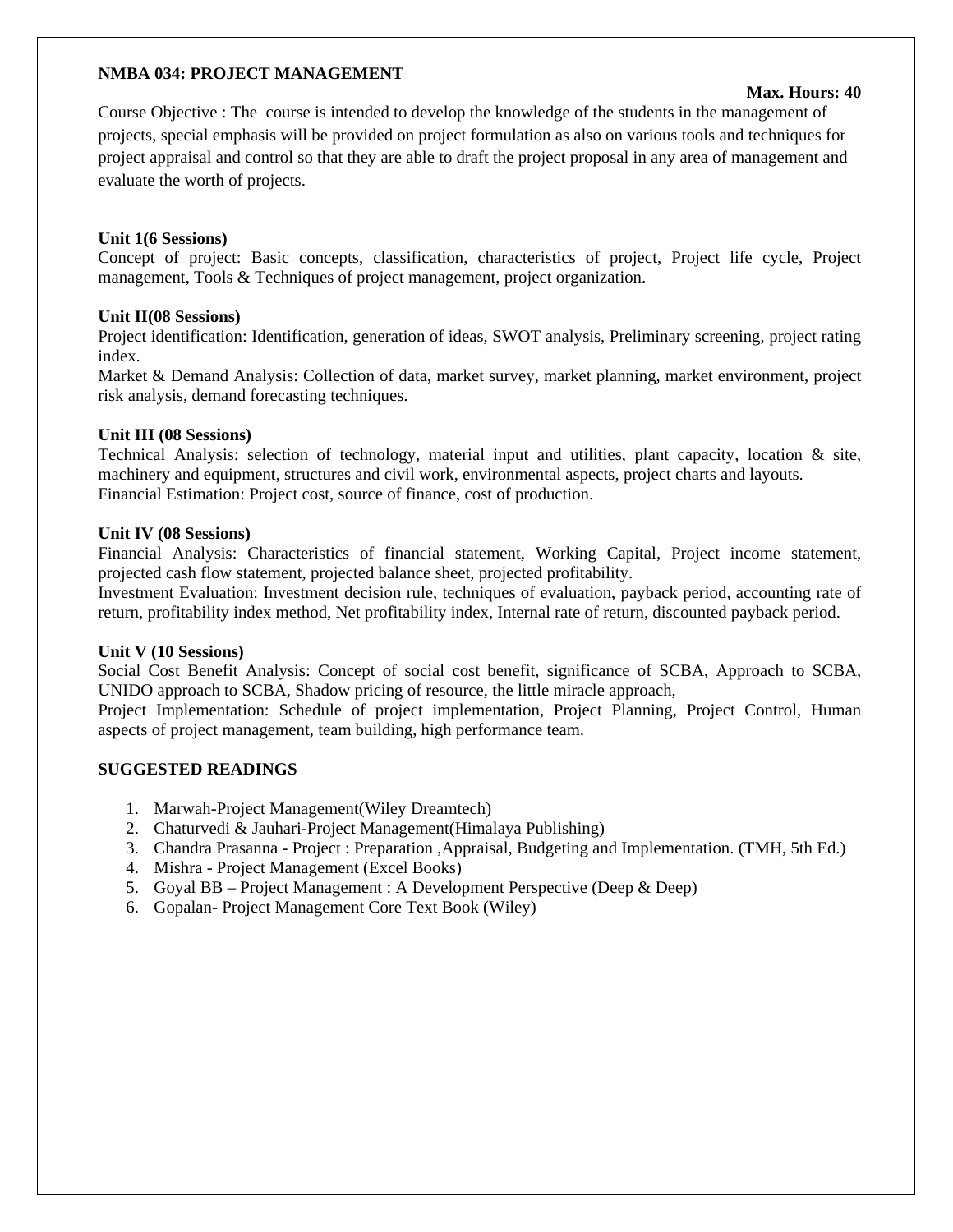#### **NMBA 041: STRATEGIC MANAGEMENT**

#### COURSE OBJECTIVE:

 The present course aims at familiarizing the participants with the concepts, tools and techniques of corporate strategic management so as to enable them to develop analytical and conceptual skills and the ability to look at the totality of situations. Class participation will be fundamental to the development of the skills of the students.

#### **UNIT I (6 Sessions)**

Introduction, Strategic Management, Business Policy, Corporate Strategy, Basic Concept of Strategic Management, Mission, Vision, Objectives, Impact of globalization, Basic Model of Strategic Management, Strategic Decision Making.

#### **UNIT II (8 Sessions)**

Impact of Internet and E-Commerce, Role of Strategic Management in Marketing, Finance, HR and Global Competitiveness.

Environmental Scanning, Industry Analysis, Competitive Intelligence ETOP Study, OCP, SAP Scanning, **UNIT III (10 Sessions)** 

Corporate Analysis, Resource based approach, Value-Chain Approach, Scanning Functional Resources, Strategic Budget and Audit.

SWOT Analysis, TOWS Matrix, Various Corporate Strategies: Growth/ Expansion, Diversification, Stability, Retrenchment & Combination Strategy.

#### **UNIT IV (8 Sessions)**

Process of Strategic Planning, Stages of corporate development, Corporate Restructuring, Mergers & Acquisitions, Strategic Alliances, Portfolio Analysis, Corporate Parenting, Functional Strategy, BCG Model, GE 9 Cell, Porters Model: 5 Force and Porters Diamond Model, Strategic Choice.

#### **UNIT V (8 Sessions)**

Strategy Implementation through structure, through Human Resource Management: through values and ethics. Mc Kinsey's 7S Model, Organization Life Cycle, Management and Control, Activity based Costing, Strategic Information System.

Case Study related to the Entire Syllabus.

#### **Suggested Reading**

- **1.** Carpenter-Strategic Management(Pearson)
- 2. Kazmi A. Business Policy and Strategic Management (Tata Mc Graw Hill, 2nd Ed.)
- 3. Kachru Strategic Management: (Excel Books)
- 4. Cliff Bowman Business Policy and Strategy (Prentice Hall of India)
- 5. Trehan- Strategic Management ( Wiley)
- 6. Mc Carthy D.J., Minichiello Robert J., and Curran J.R. Business Policty and Strategy (AITBS)
- 7. Lawrence R.Jauch., Glueck William F. Business Policy and Strategic Management (Frank Brothers)
- 8. Pearce II John A. and Robinson J.R. and Richard B. Strategic Management (AITBS)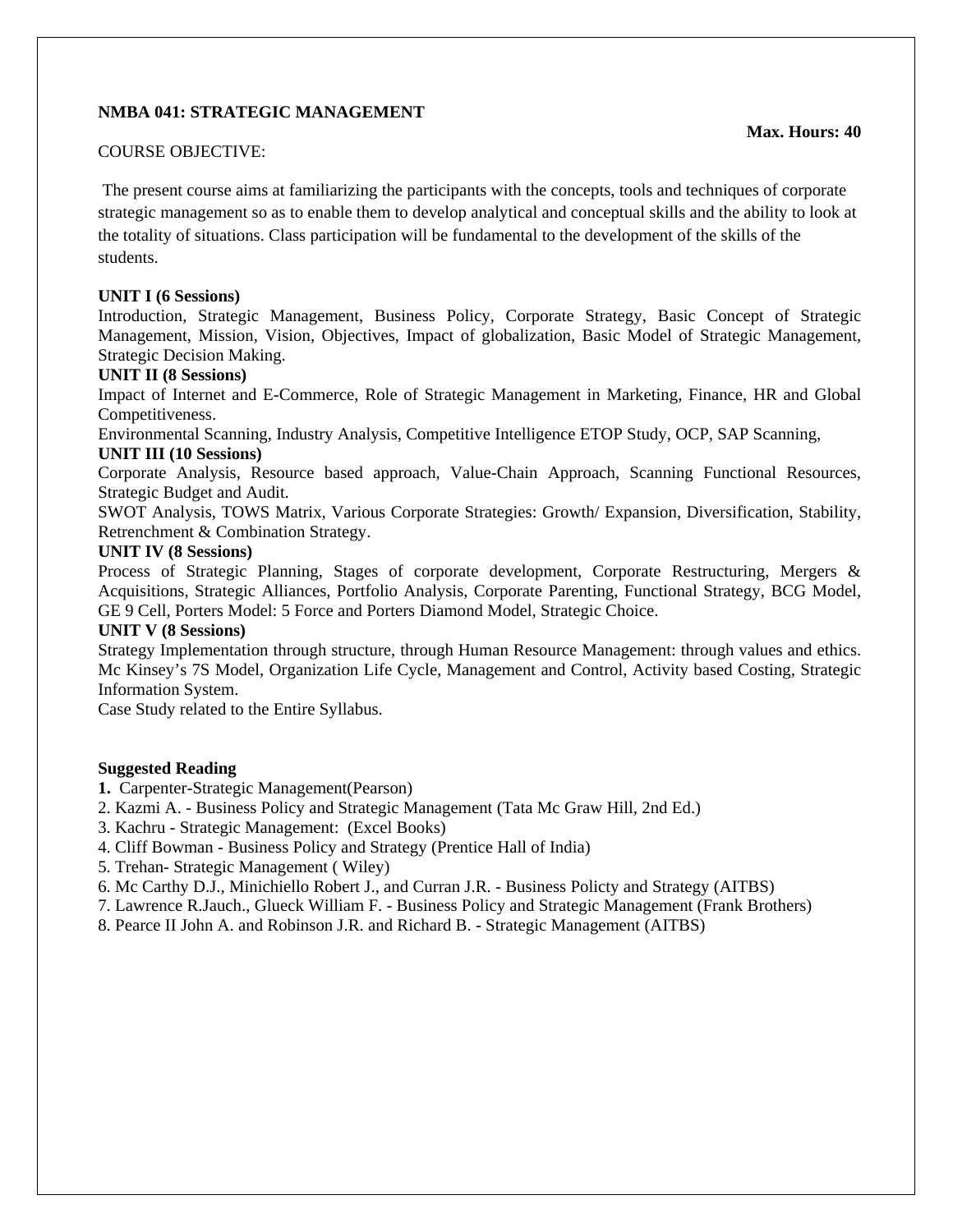#### **NMBA042: INSURANCE & RISK MANAGEMENT**

#### **Course Objective**

To make the budding finance professionals understand the fundamentals of Insurance and Risk Management in order to enhance their knowledge and decision-making skills required for this specialty sector.

#### **UNIT - I (8 sessions)**

Introduction and Scope of Insurance- Historical perspective, Conceptual Framework, Meaning, Nature and Scope of Insurance, Classification of Insurance Business viz., Life Insurance and General Insurance. Role of Insurance in Economic Development & Insurers' Obligation towards Rural and Social Sectors. Price of a financial transaction, Statistics and probability from single risk to portfolios. Pooling risks: mutuality & solidarity Introduction to reinsurance,

Principles of Life Insurance and Governance of Insurance Business.

#### **UNIT - II (10 sessions)**

Life insurance technique: the basics- Demographical bases, life insurance products:Single premiums, single recurrent and periodic premium insurance, products, Mathematical provisions, life insurance products: Endowment, Life annuity, unit and index linked, pension funds

Life insurance technique: applications- Life insurance with benefits linked to investment performance, the valuation of the life insurance business, Portfolio Evaluation tools Risks and Solvency, Pension Funds and Occupational Pension Schemes

Non life insurance technique: the basics- Actuarial Model for calculation of premium rates, risk classification Non-life technical provisions.

#### **UNIT - III (6 sessions)**

Financial Aspects of Insurance Management- Insurance Companies and functions, Mutual Funds, Housing Finance.

Important Life Insurance Products and General Insurance Products Determination of Premiums and Bonuses Various Distribution Channels

#### **Unit - IV (8 sessions)**

Risk Management: Risk management objectives and tools, risk management and value creation, the risk management process, enterprise-wide risk management, Risk management in industrial companies, RAPM - Risk Adjusted Performance Measures, value at Risk and Underwriting, Role of Actuaries- Product framing, Underwriting guidelines. Preparation of Insurance Documents Policy Conditions

# **UNIT - V (8 sessions)**

Settlement of Claims, Insurance Laws and Regulations with respect to following Acts.

Insurance Act 1938, Life Insurance Corporation Act 1956, IRDA Act 1999, Ombudsman Scheme, Income Tax Act, Wealth Tax Act 1957, Married Women's Property Act 1874. Code of Conduct in Advertisement, Financial Planning and Taxation, Bank Deposit Schemes, Unit Trust and Mutual Funds, Shares, Tax Benefits under Life Insurance Policies

#### **Suggested Readings:**

1. Neelam Gulati-Principles of Risk Management& Insurance (Excel Books)

2. Kakkar & Srivastava – Insurance and Risk Management (Universities Press)

- 3. Vaughan & Vaughan Fundamentals of risk & Insurance (John Wiley & Sons, New York)
- 4. Srivastava D.C., Srivastava Shashank Indian Insurance Industry Transition & Prospects (New Century Publications, Delhi)

5. Mishra M.N. - Insurance Principle & Practice (Sultan Chand & Company Ltd., New Delhi)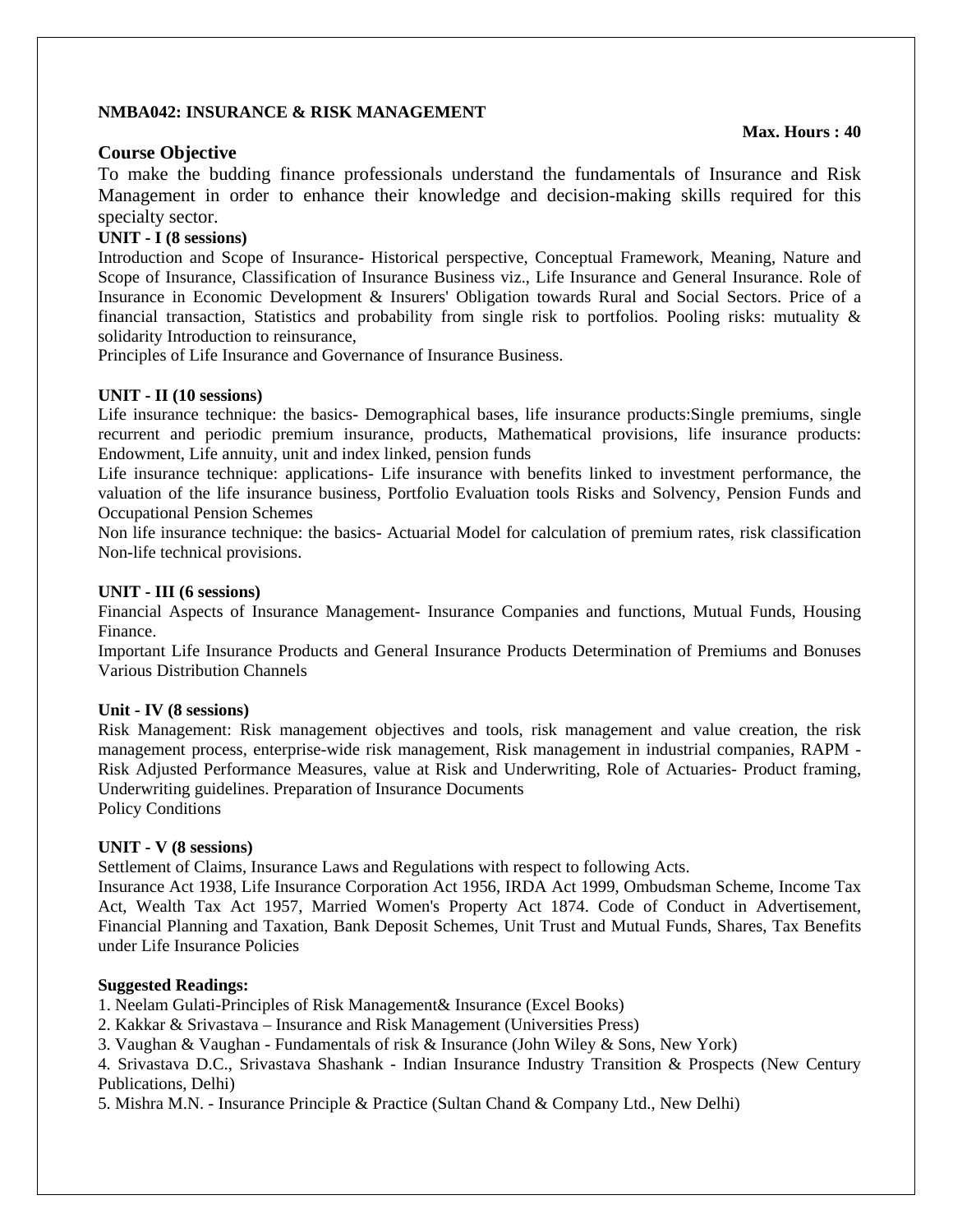### **NMBA 043: HOSPITALITY & TOURISM MANAGEMENT**

#### **Course objective**

This course acquaints the student with the scope and complexity of the hospitality and tourism industry by exploring the national and global relationships.

#### **UNIT I (08 Sessions)**

What is Tourism? Definitions and Concepts, Tourist destination, services and industry, General Tourism Trends. Types of Tourists, Visitor, Traveller, and Excursionist–Definition and differentiation. Inter–regional and intra–regional tourism, inbound and outbound tourism, domestic, international tourism. Forms of Tourism: religious, historical, social, adventure, health, business, conferences, conventions, incentives, sports and adventure, senior tourism, special interest tourism like culture or nature oriented, ethnic or 'roots' tourism and VFR.

New Trends of travel, E- Commerce and Online communication in Tourism

#### **UNIT II (08 Sessions)**

Definition of Tourism Product, Elements and characteristics of tourism products. Tourism product Life Cycle, Typology of tourism products.

Natural Resources:Wildlife Sanctuaries, National Parks and Natural Reserves in India

World Heritage Sites of India:Ajanta &Ellora Caves, TajMahal, Agra Fort, Sun Temple, Konark, Monuments at Khajuraho, Monuments at Hampi

Fairs and Festivals: Kumbha, Pushkar,Pongal/Makar-Sankranti, Baishakhi,Holi,Onam, Durga Puja, Diwali, KartikPurnima (DevDeepawali, Guru Parb), Rathyatra, Barawafat, Id-ul-Fitr, Easter, Christmas, Carnival (Goa), Ganga Mahotsava, TajMahotsava, KhajurahoMahotsava and Desert Festival. Dance & Music:Classical

#### **UNIT III (08 Sessions)**

Origin of Travel Agency. Definition and scope of Travel Agency. Definition of Tour Operator and Tour operation. Differences between Travel Agency and Tour Operator.

Travel Agency: Functions, Organization, Tour operator functions and organizations, client handling; Income sources.

Setting up of Travel Agency, Approval procedure for Travel Agent and Tour operator by DOT: IATA rules and regulations.

#### **UNIT IV (08 Sessions)**

Introduction to the Hospitality Industry - Origin, Nature and Importance, Hotel Organisational structure and its hierarchy of Very Large, Large and medium hotels and Hotel Chains of India,Classification of Hotels and Hotel Categories (Star Rating), Hotel Revenue Centres – Rooms Division, F& B Division,

#### **UNIT V (08 Sessions)**

Hotel Cost Centres- Marketing, Engineering, Accounting, Human Resources, Security.

Types of Hotel Rooms, Plans and Rates, Front Office and its coordination with other , Classification of Hotels – as per Location, Size, Target Markets, Levels of Service, Ownership & Affiliation, Other Lodging Establishments departments, Laws and rules pertaining to Hospitality Industry, Hospitality Organisation-FHRAI, HRACC, IH&RA, Customer Care - general etiquettes, telephone handling, effective communication skills

#### **Suggested Readings:**

- 1 Goeldner-Tourism Principles &Philosphy(Wiley Dreamtech)
- 2 Dixit, M and Sheela, C. Tourism Products (New Royal Book, 2001)
- 3 Hospitality and Tourism Kadam R (UDH Publishers edition 2013)
- 4 Tourism Marketing-Devashis Das Gupta-(Pearson)
- 5 Misra & Sadaul- Basic of Tourism Management (Excel Books)
- 6 Walker –Introduction to hospitality Management 2e (Prentice hall)
- 7 Kotler-Marketing for Hospitality and Tourism (Prentice hall)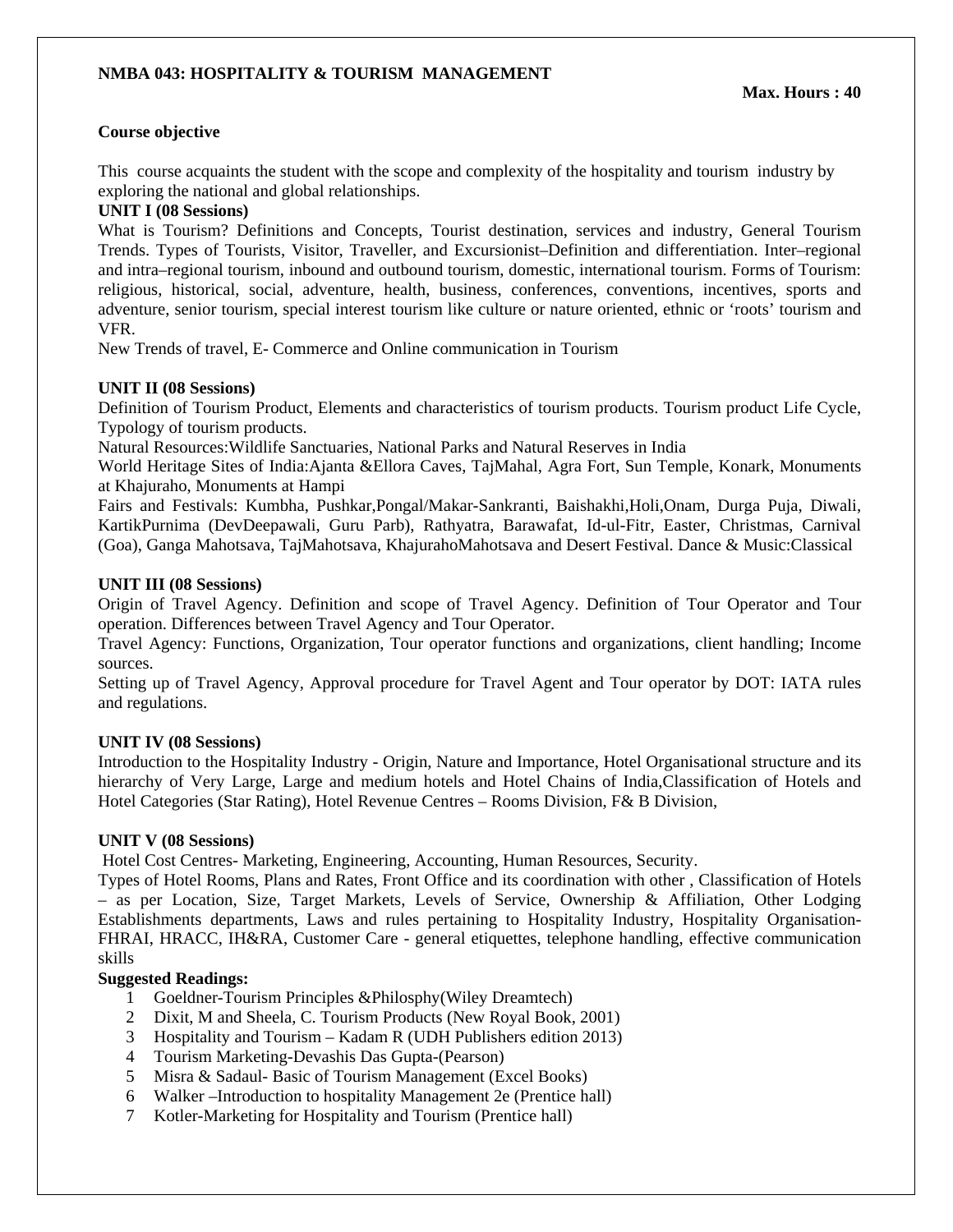# **NMBA 044: BEHAVIOURAL FINANCE Max. Hours : 40**

Course Objective

The purpose of this course is to introduce the student to the new field of behavioural finance. The theory is based on the notion that investors behave in a rational, predictable and an unbiased manner. While behavioural finance challenges this traditionally held notion. Reliant upon cognitive psychology decision theory, behavioural finance is the study of how investors' interpret and act on available, fallible information. This course will help the students to identify persistent or systematic behavioural factors that influence investment behavior

#### **UNIT I (8 Sessions)**

Behavioural Finance: Nature, Scope, Objectives and Significance & Application. History of Behavioural Finance, Psychology: Concept, Nature, Importance, The psychology of financial markets, The psychology of investor behaviour, Behavioural Finance Market Strategies, Prospect Theory, Loss aversion theory under Prospect Theory & mental accounting—investors Disposition effect .

#### **UNIT II (8 Sessions)**

Building block of Behavioural Finance, Cognitive Psychology and limits to arbitrage. Demand by arbitrageurs: Definition of arbitrageur; Long-short trades; Risk vs. Horizon; Transaction costs and short-selling costs; Fundamental risk; Noise-trader risk; Professional arbitrage; Destabilizing informed trading (positive feedback, predation) Expected utility as a basis for decision-making. The evolution of theories based on expected utility concept.

#### **UNIT III (08 Sessions)**

 Elsberg's paradoxes, Rationality from an economics and evolutionary prospective. Different ways to define rationality: dependence on time horizon, individual or group rationality. Herbert Simon and bounded rationality. Demand by average investors: Definition of average investor; Belief biases; Limited attention and categorization; Non-traditional preferences – prospect theory and loss aversion; Bubbles and systematic investor sentiment.

#### **UNIT IV (08 Sessions)**

External factors and investor behaviour: Fear & Greed in Financial Market, emotions and financial markets: geomagnetic storm, Statistical methodology for capturing the effects of external influence onto stock market returns

#### **UNIT V (08 Sessions)**

Behavioral corporate finance: Empirical data on dividend presence or absence, ex-dividend day behavior. Timing of good and bad corporate news announcement. Systematic approach of using behavioural factors in corporate decision-making. Neurophysiology of risk-taking. Personality traits and risk attitudes in different domains.

#### **Suggested Readings:**

- 1. Finding Financial Wisdom in Unconventional Places (Columbia Business School Publishing)
- **2.** Bisen,pandey-Learning Behavioural Finance(Excel Books)
- 3. A History of Financial Speculation: Edward Chancellor
- 4. Forbes- Behavioural Finance (Wiley India)
- 5. The Little Book of Behavioral Investing (Montier)
- 6. The Psychology of Persuasion (Collins Business Essentials)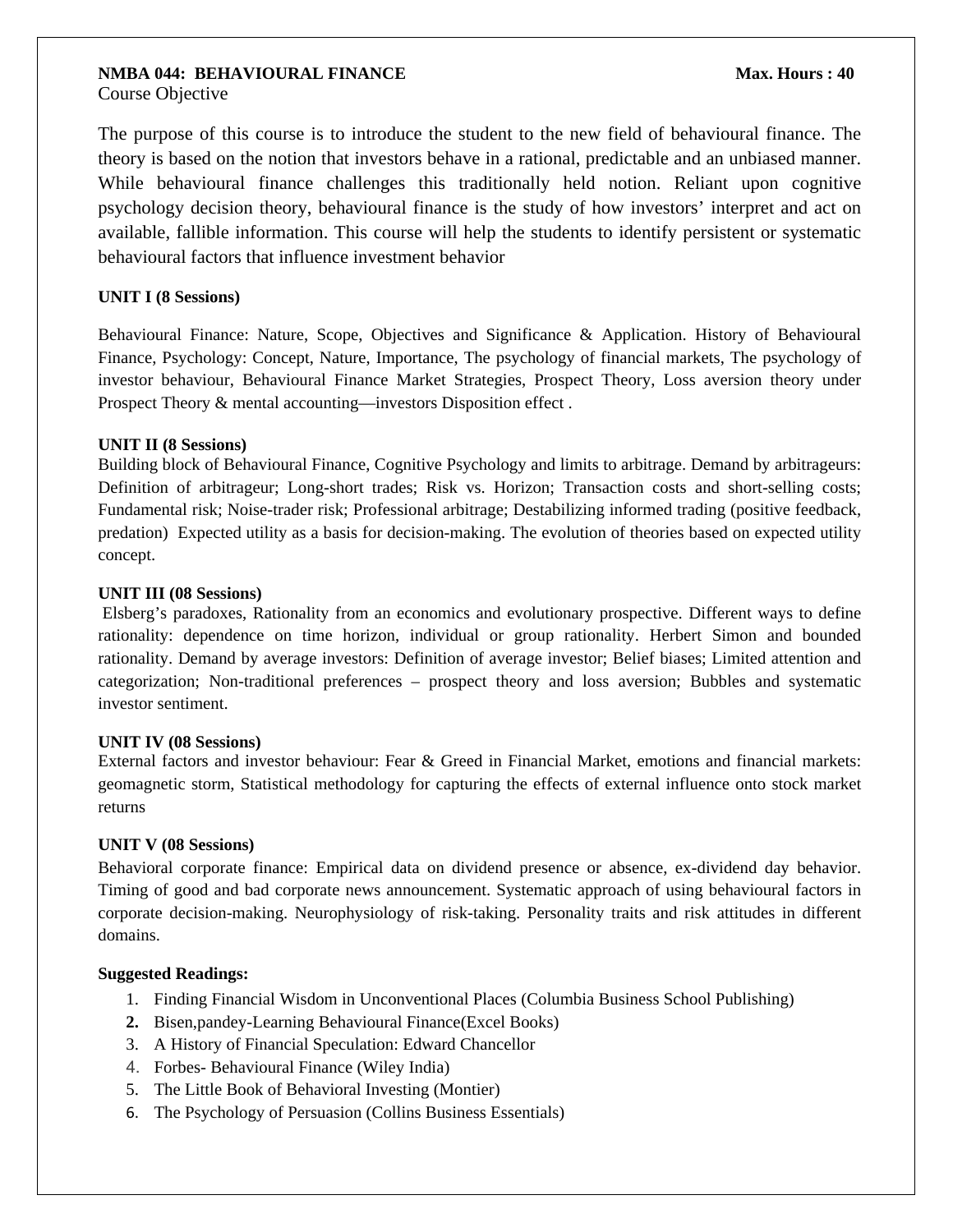#### **NMBA HR 01: LEADERSHIP & PERSONALITY DEVELOPMENT**

#### **Max. Hours : 40**

**Objectives:** This course focuses on helping students develop an ongoing, flexible portfolio of information about them and work in order to prepare them self for satisfying and productive lives in an ever-changing world. The course is aimed at equipping the students with necessary concepts and techniques to develop effective leadership skills to inform others induce them and enlist their activity and willing co-operation in the performance of their jobs

#### **UNIT I (08 Sessions)**

Personality : Meaning & Concept, Personality Patterns, Symbols of Self, Moulding the Personality Pattern, Persistence & Change. Personality & Personal Effectiveness: Psychometric Theories – Cattele and Big Five, Psychodynamic Theories - Carl Jung and MBTI, Transactional Analysis, Johari – Window, Personal Effectiveness.

#### **UNIT II (06 Sessions)**

Personality Determinants : An overview of Personality determinants. Evaluation of Personality: Sick Personalities and Healthy Personalities.

#### **UNIT III (10 Sessions)**

Training : Concept, Role, Need and Importance of Training, Types of Training, Understanding Process of Learning, Developing an Integrated Approach of Learning in Training Programme. Training Need Assessment

#### **UNIT IV (8 Sessions)**

Leadership – Meaning, Concepts and Myths about Leadership, Components of Leadership- Leader, Followers and situation. Leadership Skills – Basic Leadership Skills, Building Technical Competency, Advanced Leadership Skills, Team Building for Work Teams, Building High Performance Teams.

#### **UNIT V (08 Sessions)**

Assessing Leadership & Measuring Its effects. Groups, Teams and Their Leadership. Groups – Nature, Group Size, Stages of Group Development, Group Roles, Group Norms, Group Cohesion. Teams – Effective Team Characteristics and Team Building, Ginnetts Team Effectiveness Leadership Model.

#### **Suggested Readings :**

- **1.** Yukl G Leadership in Organisations (Prentice hall, 7th Ed.)
- 2. Lall & Sharma Personal Growth Trainning & Development (Excel Books)
- 3. Janakiraman- Trainning & Development (Biztantra)
- 4. Yukl G Leadership in Organisations (Pearson, 6th Ed.)
- 5. Hurlock., Elizabeth B Personality Development (Tata McGraw Hill, 1st Ed.)
- 6. Udai Pareek Understanding Organizational Behaviour (Oxford, 2nd Ed.)
- 7. Sahu R..K. Training for Development (Excel Books, 1st Ed.)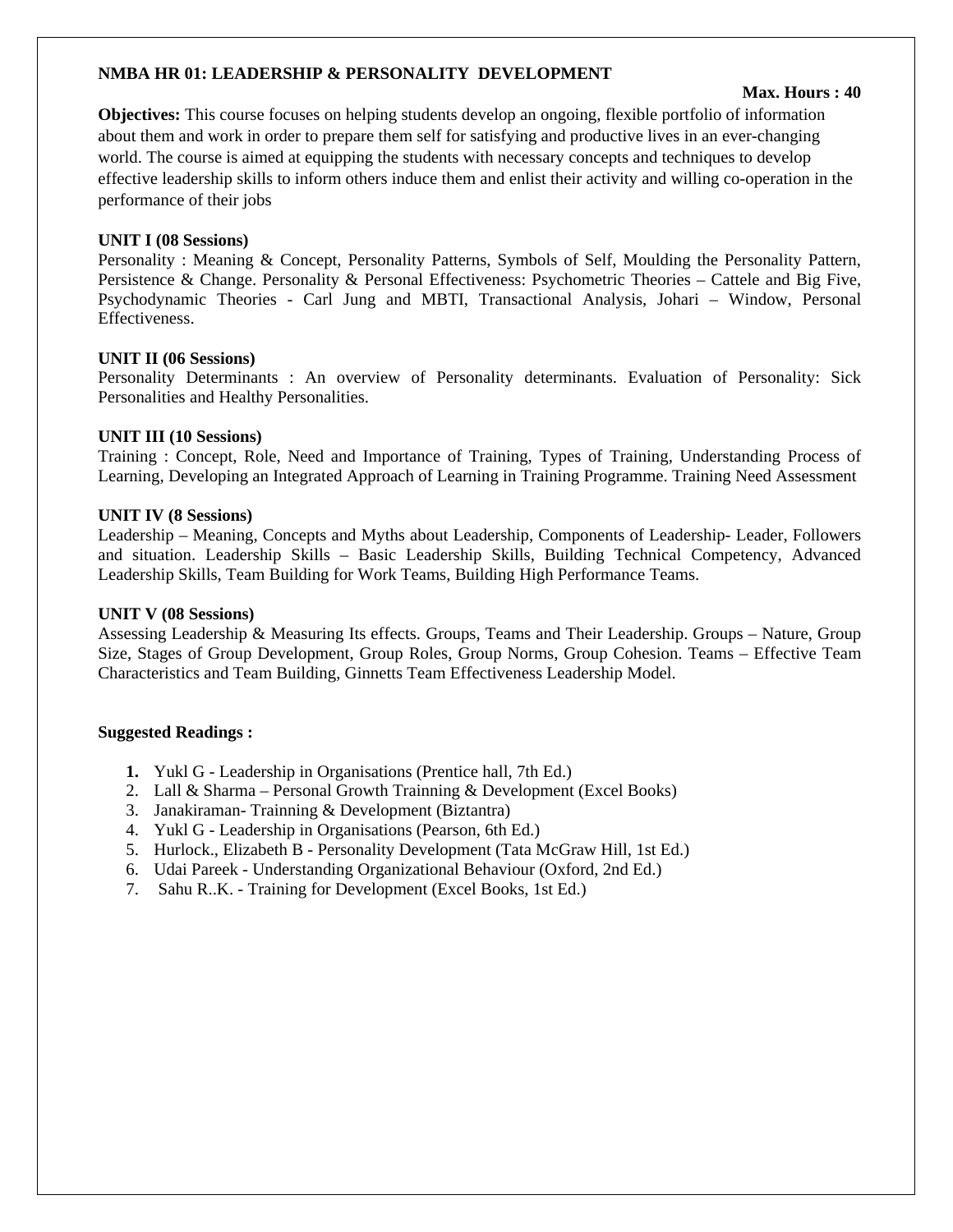#### **NMBA HR 02: INDUSTRIAL RELATIONS AND LABOUR ENACTMENTS**

#### **Max. Hours : 40**

COURSE OBJECTIVE: The Course intends to educate and create awareness among the participants about various aspects of Industrial Relations and thus equip them to handle this delicate subject with maturity, objectivity and understandings. To gain knowledge of concepts, issues and legal framework of Industrial Relations.

#### **UNIT I (6 Sessions)**

Overview of Industrial Relations : Concept of Industrial Relations; Nature of Industrial Relations; Objectives of IR; Evolution of IR in India ; Role of State; Trade Union; Employers' Organisation; ILO in IR.

#### **UNIT II (8 Sessions)**

Trade Unionism : Trade Union : origin and growth, unions after independence, unions in the era of liberalization; concept, objectives, functions and role of Trade Unions in collective bargaining; problems of Trade Unions.

#### **UNIT III (6 Sessions)**

Labour problems : Discipline and misconduct; Grievance Handling Procedure; Labour turnover; Absenteeism; Workers' participation in management.

#### **UNIT IV (8 Sessions)**

Technological Change in IR-Employment issues, Management Strategy, Trade Union Response, Human Resource Management and IR- Management Approaches, Integrative Approaches to HRM; International Dimensions of IR.

#### **UNIT V (12 Sessions)**

Labour Legislations: Industrial Dispute Act, Factories Act, Payment of Wages Act, Workmen's Compensation Act. Important Provisions of Employees' State Insurance Act, Payment of Gratuity Act, Employees Provident Fund Act.

#### **Suggested Readings :**

1. Mamoria CB, Mamoria, Gankar - Dynamics of Industrial Relations (Himalayan Publications, 15th Ed.)

- 2. Singh B.D. Industrial Relations & Labour Laws (Excel, 1st Ed.)
- 3. Kogent Industrial Relations & Labour Laws (Wiley Dreamtech)
- 4. Srivastava SC Industrial Relations and Labour Laws (Vikas, 2000, 4th Ed.)

5. Venkata Ratnam – Industrial Relations (Oxford, 2006, 2nd Ed.)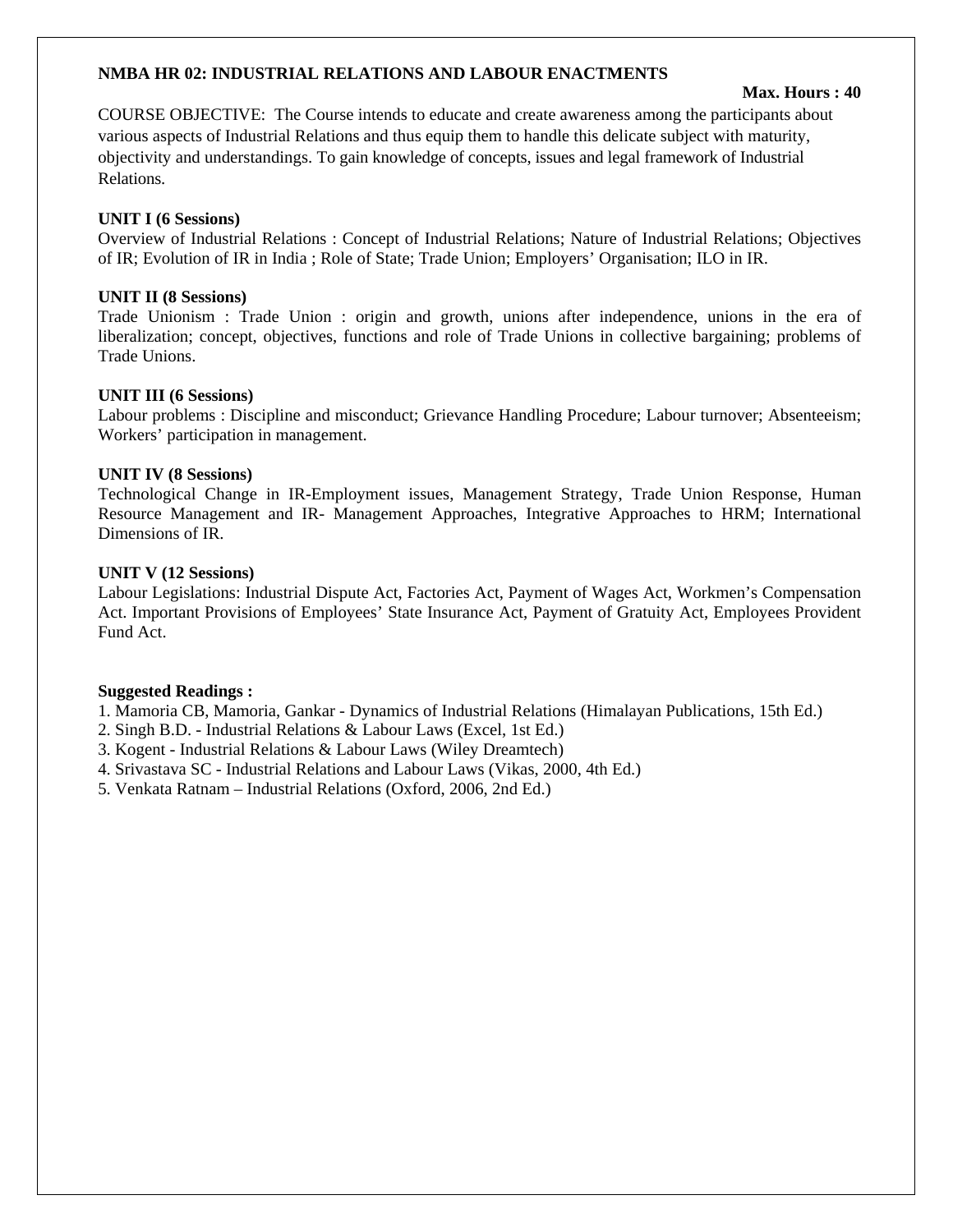#### **NMBA HR 03: NEGOTIATION & COUNSELLING**

#### **Max. Hours : 40**

Objectives: *The objective of this course is to provide knowledge of concepts and issues of negotiation and counseling such that to equip the students with valuable skills, techniques and strategies in counseling.* 

#### **UNIT I (06 Sessions)**

Negotiation: Nature, Characteristics, Strategy and Tactics of Distributive Bargaining, Strategy and Tactics of Integrative Negotiation; Strategy and Planning for Negotiation.

#### **UNIT II (06 Sessions)**

Negotiation Sub processes: Perception, Cognition and Emotion Communication: What is communicated during negotiation and how people communicate in Negotiation.

#### **UNIT III (08 Sessions)**

 Best Practices in Negotiation – Fundamental Structure of negotiation and BATNA. Case I - Role Negotiation at Bokaro Steel Plant (Understanding Organizational Behaviour. By Udai Pareek, Oxford, Second Edition Page 410-415).

#### **UNIT IV (10 Sessions)**

International and Cross Cultural Negotiation: Context and Concept, Influence of Culture on Negotiation: Case II - The Dabhol Debacle ( Negotiation Made Simple, SL Rao, Excel Books pp.30-35 and pp. 196-197).

#### **UNIT V (10 Sessions)**

Emergence & Growth of Counselling: Factors contributing to the emergence, Approaches to Counselling: Behaviouristic, Humanistic Approaches and Rogers Self Theory Counselling Process : Steps in Counselling Process. Modern Trends in Counselling – Trends, Role of a Counsellor and Model of Conselling.

#### **Suggested Readings :**

1. Lewicki, Saunders & Barry - Netgotiation (Tata Mc Graw Hill, 5th Ed.)

2. B.D.Singh - Negotiation Made Simple (Excel Books, 1st Ed.)

3. . Rao S N - Counseling and Guidance (Tata Mc Graw Hill, 2nd Ed.)

4. Singh Kavita - Counselling Skills for Managers (PHI, 1st Ed.)

5. Welfel, Patternson - The Counselling Process, A Multi theoretical Integrative Approach. (Thomson India, 6<sup>th</sup> Ed.)

6. Pareek Udai - Understanding Organisational Behaviour (Oxford)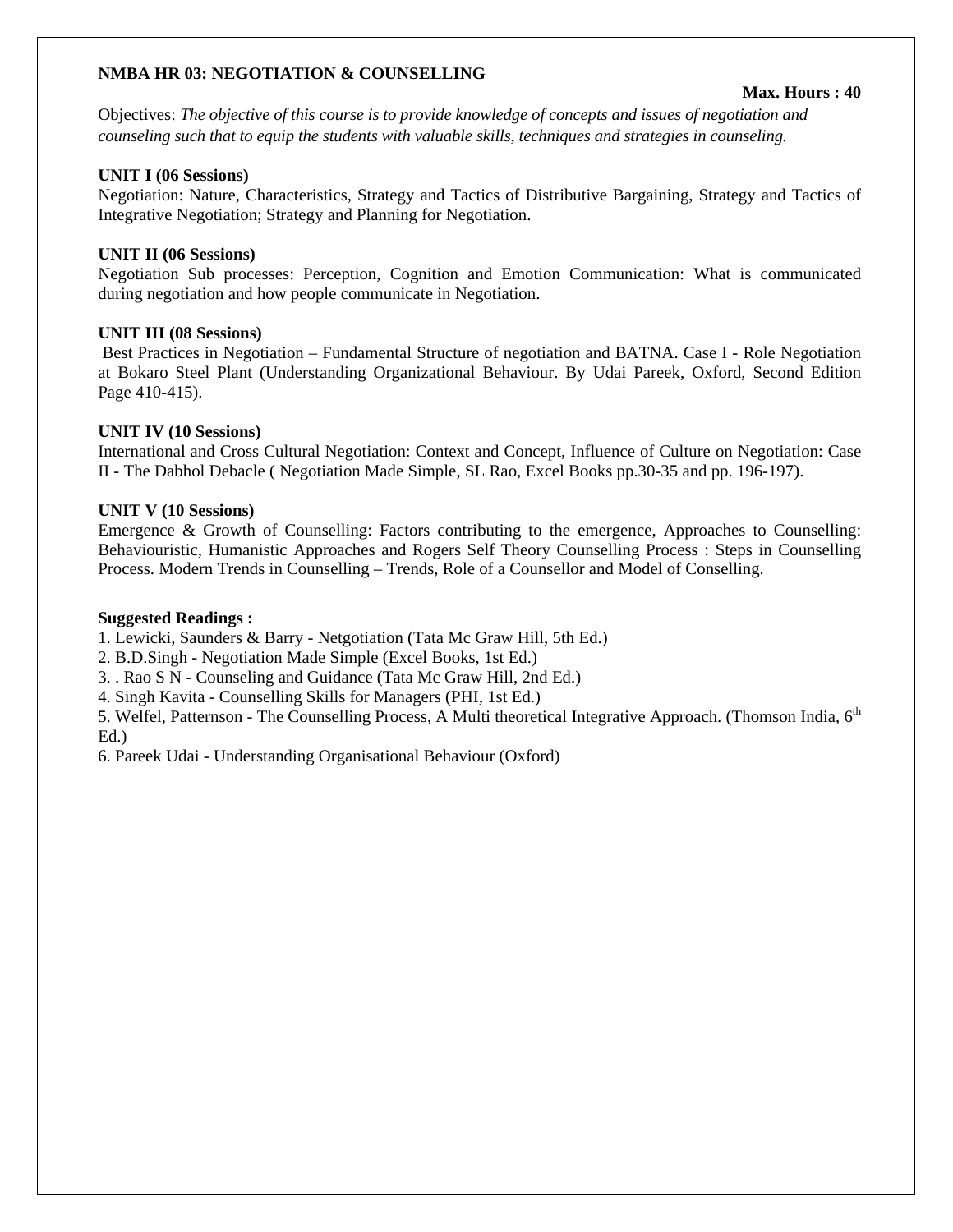#### **NMBA MK01: CONSUMER BEHAVIOUR AND CUSTOMER LOYALTY**

#### **Minimum Hours: 40**

#### **Course Objective:**

Objective of this course on Consumer Behavior and Customer Loyalty is to present a comprehensive coverage of the subject with examples from the Indian Scenario. This course also challenges students to understand the complexities of consumer needs and perceptions and translate them into effective Marketing Strategies. The course will be focusing on real life case-studies from Indian environment.

#### **UNIT I (08 Sessions)**

#### Overview of Consumer Behaviour

Understanding Consumer Behavior- Meaning and Concept of Consumer and Customer, Consumer Learning, Different Models in Consumer Behavior, Consumer Decision making process-Concept of Consumer Decision; Levels of Consumer Decision Making; Consumer Decision Making Model, Changing Indian Consumer Behavior-Drivers of Change; Changing Consumer Trends; Rural Consumer Behavior; New Consumption Patterns, Organisational Buying Behaviour

#### **UNIT II (10 Sessions)**

Factors Influencing Consumer Buying Decision

Influence of Culture on Consumer Behavior-Concept of Culture; The measurement of Culture; Indian Core Values; Cultural aspects of emerging markets, Values, Lifestyles, and Psychographics- Impact of Values, Lifestyles and Psychographics on buying behavior; Demographics, Lifestyles and Psychographics; Values and Value Systems, Group Influence on Consumption- Role of reference groups; Effect of reference groups on consumer decision making; Celebrity endorsements

#### **UNIT III (8 Sessions)**

#### Customer Loyalty Comprehension

Meaning and definition of customer loyalty, Significance of Customer Loyalty, Customer Loyalty Ladder, Loyalty Principles, Benefits of Customer Loyalty, Customer Loyalty and its relationship with customer satisfaction, Customer retention and Brand Loyalty, Factors affecting customer loyalty formation, Rai-Srivastava model of customer loyalty formation, Drivers of Customer Loyalty.

#### **UNIT IV (8 Sessions)**

#### Customer Loyalty Outcomes

Characteristic Features of Behavioral Loyalty, Attitudinal Loyalty and Cognitive Loyalty, Role of Customer Loyalty outcomes in business decisions, Significance of Customer Loyalty for Marketers, Relationship Influencers of Customer Loyalty including factors mediating customer loyalty relationship with other relationship influencers, Customer Affinity, Customer Engagement.

#### **UNIT V (06 Sessions)**

#### Customer Loyalty Measurement and Application

Measuring Customer Loyalty, Customer Loyalty measurement models and scales, Influence of Service Quality on Customer Loyalty, Customer Loyalty in Retail Industry, Customer Loyalty in Banking and Insurance Industry, Customer Loyalty Application in Aviation Industry

#### **Suggested Readings**

- 1. D. L. Loudon, J. Albert Della Bitta: Consumer Behavior; Concepts and Applications, Tata McGraw Hill Publishing Company Limited
- 2. L. G. Schiffman, L. L. Kanuk, & S. R. Kumar: Consumer Behavior, Pearson Education Inc.
- 3. Rai Alok K., Srivastava M., "The Character of Customer Loyalty", TATA MCGraw Hill
- 4. Kazmi & Batra- Consumer Behaviour (ExcelBooks)
- 5. Henry A.: Consumer Behavior and Marketing Action, Thomson Asia Pte Ltd.
- 6. M. Evans, A. Jamal, & G. Foxall : Consumer Behavior, John Wiley & Sons LTD.
- 7. M. Khan: Consumer Behavior, New Age International Publishers.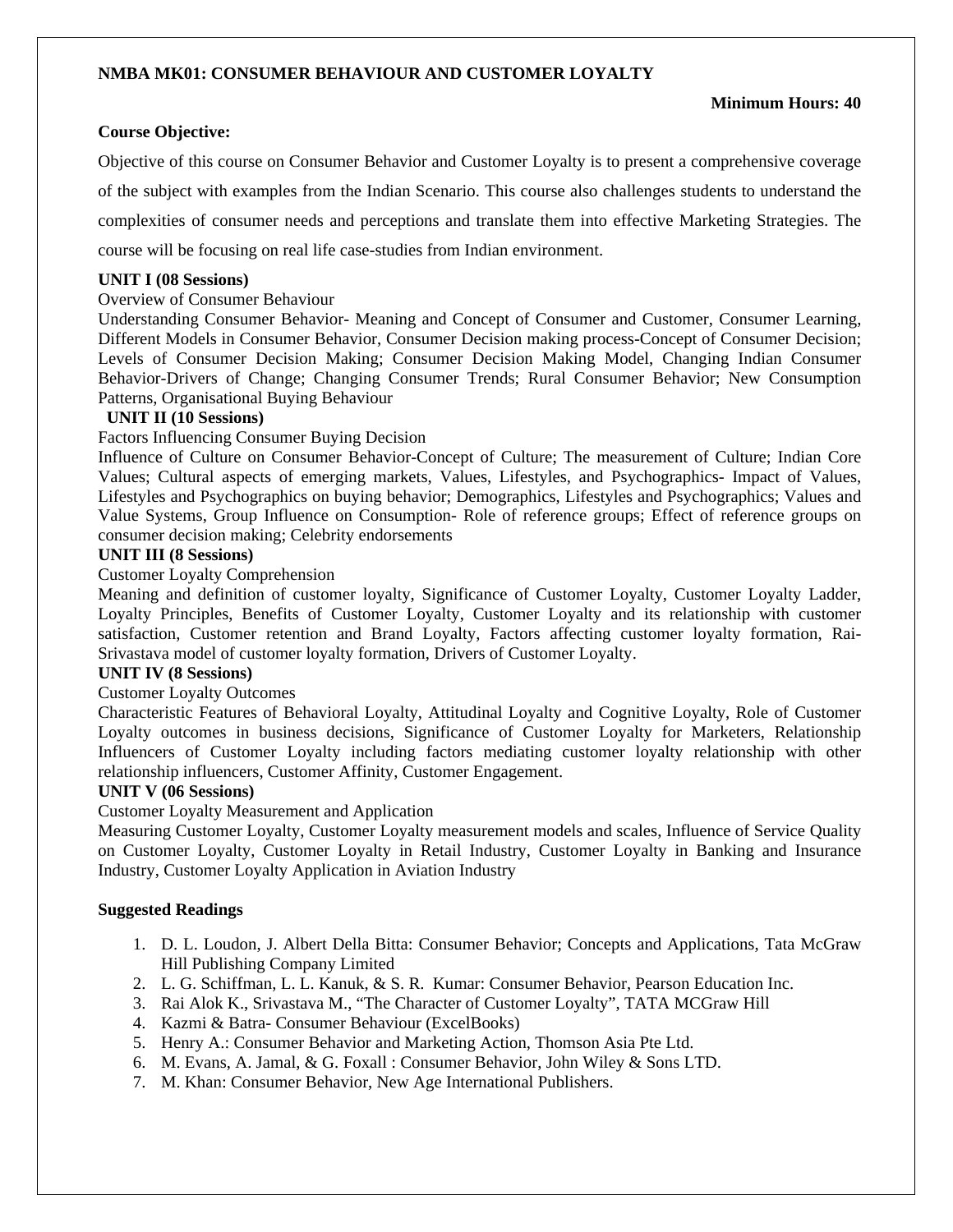#### **NMBA MK 02: INTEGRATED MARKETING COMMUNICATIONS**

#### **Course Objective:**

#### **Minimum Hours: 40**

To familiarize the students with the different elements of Integrated marketing communications, so that they can look at marketing communications with a holistic approach**.** The course is designed to enable the students to learn the basics of marketing communications.

#### **UNIT I (6 Sessions)**

 Integrated Marketing Communication (IMC): Marketing Communication, Objectives of Marketing Communication, Factors contributing to IMC, Participants in IMC, IMC Promotion Mix, IMC Management & Planning Model, Challenges in IMC,

#### **UNIT II (10 Sessions)**

Advertising Management: Meaning, Nature and Scope of Advertising, Advertising – Classification of advertising, Types of advertising, advertising appropriation, advertising campaigns Process of Advertising, Customer and Competitor Analysis, STP Strategies for Advertising. Advertising Agencies – their role, functions, organisation, Remuneration, client agency relationship, account Planning; Hoarding Contractors; Printers, etc. Management of Advertising Agencies, Role of Advertising in Natural Development, Testing of Advertising Effectiveness, Preparation and Choice of Methods of Advertising Budget, Ethical and Social Issues in Advertising

#### **UNIT III (08 Sessions):**

Message Design-The Creative concept development; the creative processes of the different forms of IMC; AIDA model Considerations for creative idea Visualization. Creative planning, creative strategy development, Communications appeals and execution, Message strategy design considerations, Source of the message, Message integration, Advertorials and Infomercials, Evaluation of Creative Strategy/work. Campaign Planning: Message Creation, Copywriting. Role of Creativity in Copywriting

#### **UNIT IV (06 Sessions)**

 Media Management - Media Types and their characteristics; Setting Media objectives; Considering key media concepts; Media planning; Media Strategy; Media buying; Cross media concept; and media research.

#### **UNIT V (10 Sessions)**

Emerging Concepts and Issues in Marketing Communications

Sponsorship: POP: Supportive Communication, Role of E-Commerce in Marketing Communication. Corporate Communication, Public Relations – Types of PR, Sales Promotion – Different types of Sales Promotion, relationship between Sales promotion and advertising, Publicity – Types of Publicity, relationship between advertising and publicity, Personal Selling, Direct marketing and direct response methods, Event Management

#### **Suggested Readings:**

- 1. Siraj M Joseph & Rahtz Don R : Integrated Marketing Communication A Strategic Approach, Cengage Learning
- 2. Kenneth Clow & Donald Baack : Integrated Advertising, Promotion, and Marketing Communications, Pearson Education, Limited
- 3. Borden & Marshall : Advertising Management; MV Taraporevala Sons' Co Pvt. Ltd, Richard D Irwin Inc. Homewood, Illinois.
- 4. Chunawala & Sethia : Foundations of Advertising Theory & Practice; Himalaya Publishing House
- 5. Copley Paul : Marketing Communications Management Concepts & theories, Cases and Practices; Butterworth- Heinemann Publication
- 6. Duncon : Integrated Marketing Communications, Tata McGraw Hills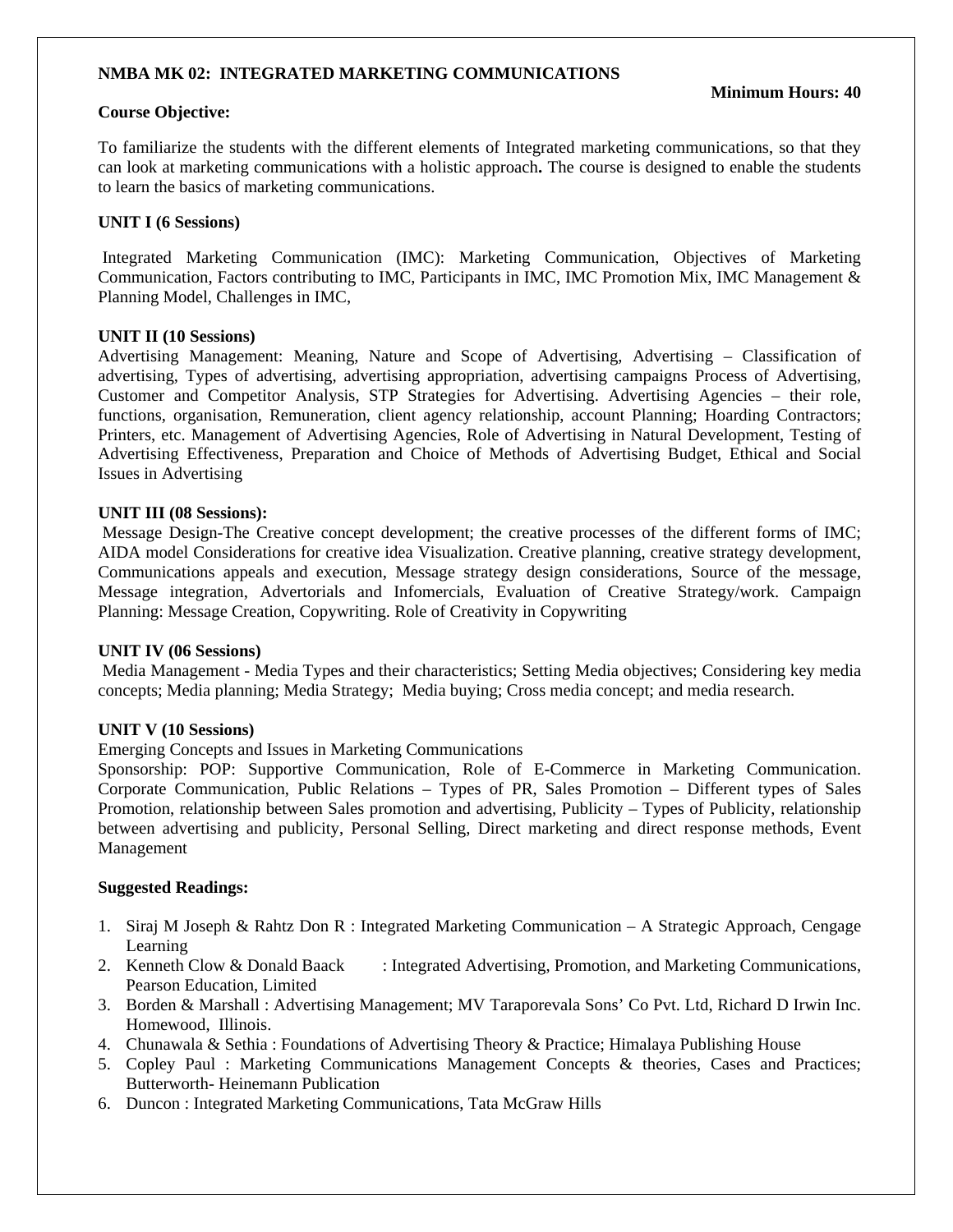#### **NMBA MK03 RETAILING AND DISTRIBUTION MANAGEMENT**

#### **Minimum Hours: 40**

#### **Course Objective:**

This program helps management students to understand the fundamentals of Distribution management and familiarizing the participants with the global dynamism of retail practices and provides a specialize platform for developing cutting edge skills in retails.Class participation will be fundamental to the development of these skills.

#### **UNIT I (08 Sessions)**

#### Distribution Management: An Overview

Meaning, concept and elements of Distribution; Growing importance of distribution for strategic advantage; Value chain and marketing intermediaries; Various marketing intermediaries and their roles in value addition; Conventional distribution systems for various product categories; Multiple Channel Systems; Designing channel structure and strategy

#### **UNIT II (08 Sessions)**

IT enabled Distribution Systems & Channel Relationships

IT enabled Distribution Systems; Disintermediation vs Reintermediation; Cybermediary (e-commerce), Partial disintermediation, Infomediary; Intermediary empowerment; Framework for adoption of IT enabled distribution systems; Nature and characteristics of Partnering Channel Relationships; Stages, Reasons and Factors of developing Partnering Channel Relationships; Channel Conflicts and Resolution Strategies; Partnering Channel Relationships and IT

#### **UNITIII (10 Sessions)**

Logistics Management

Concept, Types, and Functions of Inventory; Inventory Management Tools and Techniques; Nature, Concept, Types, Functions and Strategy of Warehousing; Value of Information in Logistics and Bullwhip Effect; Logistics Information System and Order Processing, Concept, Evolution and Objectives of Logistics Management; Components and Functions of Logistics Management; Distribution related Issues and Challenges for Logistics Management; Gaining competitive advantage through Logistics Management;

#### **UNIT IV (06 Sessions)**

Retail Management: An Overview

Concept and Evolution; Functions and Role of Retailing in Distribution; Social and Economic significance of Retailing; Formats of Retailing; Organized Retailing; Technology in Retailing; Present Indian Retailing Scenario

#### **UNIT V (8 Sessions)**

Retail Management Decisions

Organizational buying formats and processes; Merchandise Planning systems; Category Management; Logistics issues in Retailing; Inventory Management and Replenishment Systems; Value of Information visibility, Functions, Costs, and Modes of Transportation, Selection of Transport Mode; Transportation Network and Decision

#### **Suggested Readings:**

- 1. Agrawal D. K., Distribution & Logistics Management: A Strategic Marketing Approach, Macmillan Publishers India Ltd. New Delhi,
- 2. Berman- Retail Management Strategic approach-11e (Prentice hall)
- 3. Cox-Retailing An introduction 5e (Prentice hall)
- 4. Alan Rushton, Phil Croucher & Peter Baker, The Handbook of Logistics & Distribution Management, Kogan Page Ltd. London,
- 5. Anne T. Coughlan, Erin Anderson, Louis W. Stern & Adel I. El-Ansary, Marketing Channels, Pearson Education, Delhi,
- **6.** P. K. Sinha & D. P. Uniyal, : Managing Retailing, Oxford University Press.
- 7. Michael Levy, Barton A Weitz and Ajay Pandit, Retailing Management, McGraw Hill, New Delhi,
- 8. Varley R and Rafiq M : Principles of Retail Management, Palgrave Macmillan, Basingstoke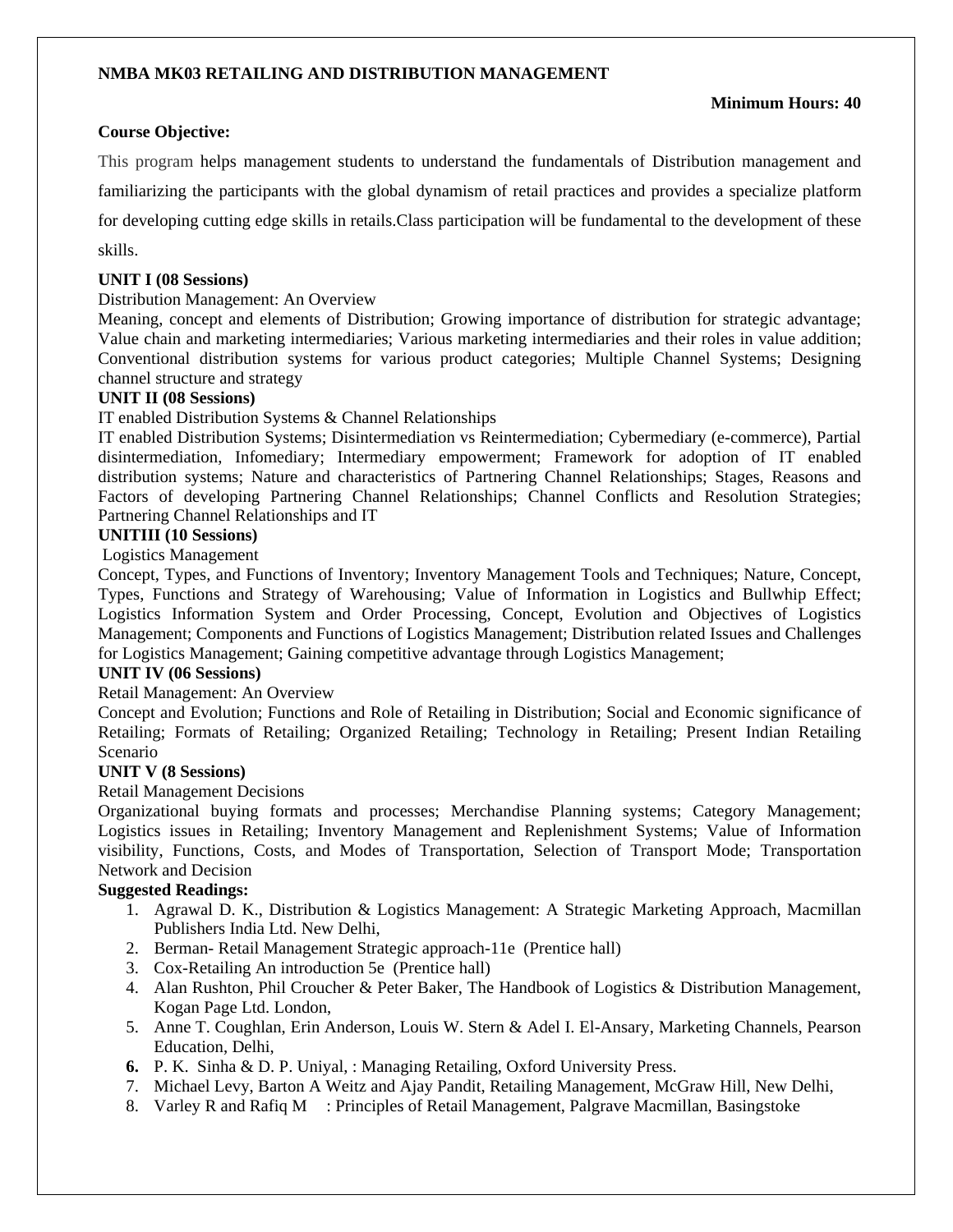#### **NMBA FM 01: SECURITY ANALYSIS AND INVESTMENT MANAGEMENT**

#### **Max. Hours: 40**

COURSE OBJECTIVE: The objective of this course is to expose the students to the concepts, tools and techniques applicable in the field of security analysis and portfolio management.

#### **Unit I (08 Sessions)**

Overview of Capital Market: Market of securities, Stock Exchange and New Issue Markets - their nature, structure, functioning and limitations; Trading of securities: equity and debentures/ bonds. Regulatory Mechanism: SEBI and its guidelines; Investor Protection, Saving, investment, speculation. Type of investors, Aim & Approaches of security analysis.

#### **Unit II (08 Sessions)**

Risk & Return: Concept of Risk, Component & Measurement of risk, covariance, correlation coefficient, measurement of systematic risk.

Fundamental Analysis: Economic, Industry, Company Analysis, Technical Analysis: DOW Theory, Support and Resistance level, Type of charts  $\&$  its interpretations, Trend line, Gap Wave Theory, Relative strength analysis , Technical Versus Fundamental analysis.

#### **Unit III (08 Sessions)**

Nature of Stock Markets: EMH (Efficient Market Hypothesis) and its implications for investment decision. Valuation of Equity: Nature of equity instruments, Equity Valuation Models. Approaches to Equity Valuation: Valuation of Debentures/Bonds : nature of bonds, valuation, Bond theorem, Term structure of interest rates, Duration. Valuation of Derivatives (Options and futures): concept, trading, valuation.

#### **Unit IV (08 Sessions)**

Portfolio Analysis and Selection: Portfolio concept, Portfolio risk and return, Beta as a measure of risk, calculation of beta, Selection of Portfolio: Markowitz's Theory, Single Index Model, Capital market theorem, CAPM (Capital Asset Pricing Model) and Arbitrage Pricing Theory.

#### **Unit V (08Sessions)**

Portfolio Management and Performance Evaluation: Performance evaluation of existing portfolio, Sharpe, Treynor and Jensen measures; Finding alternatives and revision of portfolio; Portfolio Management and Mutual Fund Industry

#### **SUGGESTED READINGS:**

1) Ranganatham - Security Analysis and Portfolio Management (Pearson Education, 2st Ed.)

2) Chandra P - Investment Analysis and Portfolio Management *(*Tata Mc Graw Hill, 2008)

3) Bhatt - Security Analysis and Portfolio Management (Excel Books)

4) Bhatt- Security Analysis and Portfolio Management (Wiley Dreamtech)

5)Pandian P - Security Analysis and Portfolio Management (Vikas, 1st Ed.)

6) Bodie, Kane, Marcus & Mohanti - Investment and Indian Perspective (TMH, 6th Ed.).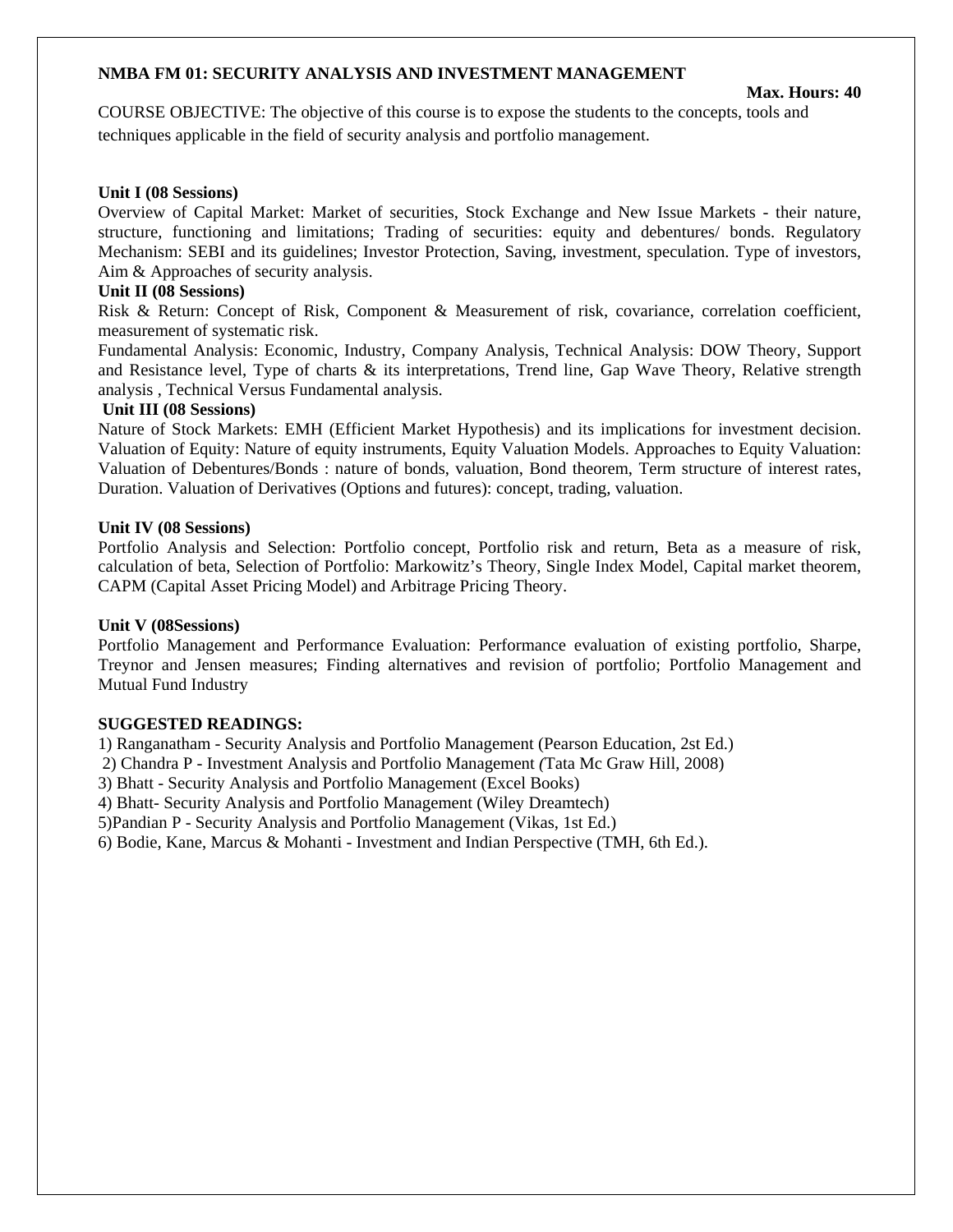#### **NMBA FM 02 : MANAGEMENT OF FINANCIAL INSTITUTIONS AND SERVICES**

#### COURSE OBJECTIVE:

**Max. Hours: 40** 

The present course aims at familiarizing the participants with objectives, strategies, policies and practices of major financial institutions in India and various financial services.

#### **Unit I : (08 Sessions)**

Financial System and Markets: Constituents and functioning; RBI – Role and functions. Regulation of money and credit, Monetary and fiscal policies, Techniques of regulation and rates; Overview of Foreign Exchange Market, Financial Sector Reforms in India, Overview of Financial Services: nature, scope and importance etc.

#### **Unit II : (08 Sessions)**

Banking Industry in India, constituents, banking sector reforms, determination of commercial interest rates: fixed and floating, Management of capital funds- capital adequacy norms, Liquidity Management, Asset Liability Management - Gap analysis, Management of Non- performing assets, Strategies for making commercial banks viable.

#### **Unit III : (10 Sessions)**

**Securitisation :** concept, nature, scope and their implications. Securitization of Auto loans and housing loans, Securitisation in India. DFIs in India - IDBI, ICICI, IFCI, NABARD, RRBs, State Level Institutions ; NBFCs - Their status, types, working and strategies for commercial viability ; Insurance organisations **-** Their status, types, working and strategies for commercial viability.

#### **Unit IV : (10 Sessions)**

Leasing and Hire Purchase: Industry. Size and scope. Parties involved, Evaluation of Lease transaction, Types of lease and their implications, Hire purchase and lease - differences and implications for the business. Other financial services: Factoring, Forfeiting, Discounting and Re Discounting Of Bills, Consumer Credit and Plastic Money – concept, working and uses of each.

#### **Unit V(06 Sessions)**

Concept,Types,Significance of Mutual Funds, NAV, Evolution & Growth of Mutual Funds, Role of Registrar, Underwriter according to SEBI guidelines.

#### **SUGGESTED READINGS:**

1) Fabozzi - Foundations of Financial Markets and Institutions (Pretice hall, 3rd Ed.)

2)Parameswaran- Fundamentals of Financial Instruments (Wiley India)

3) Khan M Y - Financial Services (Tata Mc Graw Hill, 1998)

4) Machiraju H R - Indian Financial System (Vikas, 2004)

5) Bhole L M - Financial Institutions and Markets (Tata McGraw-Hill, 3rd edition, 2003)

6) Srivastava ,R.M & Nigam Divya - Management of Financial Institutions (Himalaya, 2003)

7) Gurusamy R - Financial Services & Markets (Thomson, 1st Ed.)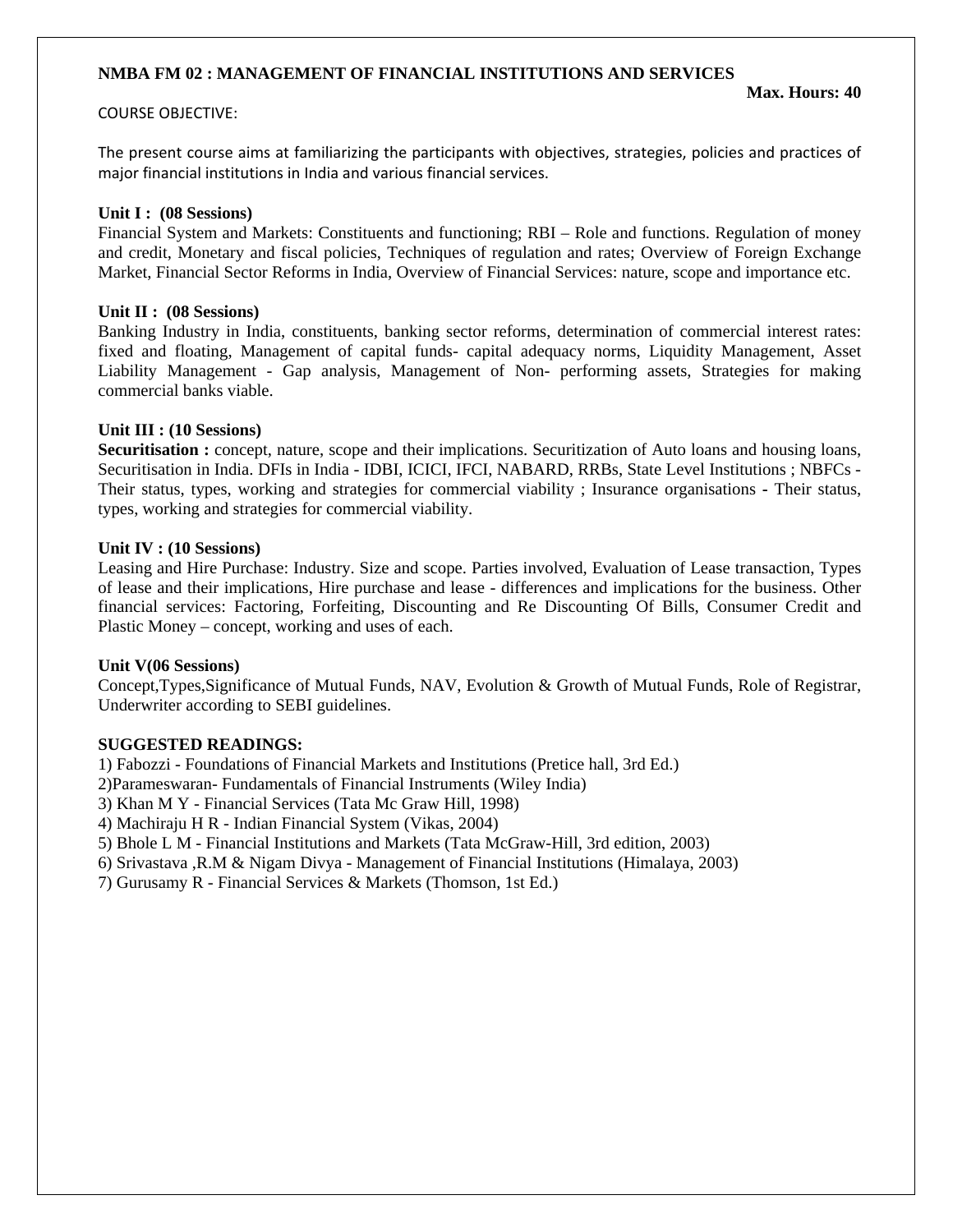#### **NMBA FM 03: TAX PLANNING AND MANAGEMENT**

#### COURSE OBJECTIVE:

The present course aims at familiarizing the participants with the principles, problems and structure of

different types of business taxes in Indian and relevance of these taxes in business decisions. Besides, a

broad understanding or role of taxation in economic and industrial development of an economy will also be given.

#### **Unit I (08 Sessions)**

Nature and Scope of Tax Planning: Nature, Objectives of Tax Management, Tax Planning, Tax Avoidance & Tax Evasion, Assessment Year, Previous Year, Assessee – types, Residential status, Non-resident Indians.

#### **Unit II (08 Sessions)**

Tax on Individual Income – Computation of tax under the heads of Salaries, Income from House Property, Profits & Gains of Business, Capital Gains & Income from Other Sources. Tax deductible at source

#### **Unit III (10 Sessions)**

Corporate Income Tax: Tax concessions and incentives for corporate decisions. Tax planning for depreciation; Treatment of losses & unabsorbed items; Carry forward and set off losses. Tax and business reorganizations: merger and amalgamation, Tax planning regarding Employees Remuneration, Tax appeals, Revision & Review.

#### **Unit IV (08 Sessions)**

Wealth tax on closely held companies; Valuation of assets; Filing of returns; Assessment; Appeals; Review; Revision and Rectification.

#### **Unit V (6 Sessions)**

Central Excise Act 1994 and Excise planning; Customs Act and Customs Duties Planning

#### **SUGGESTED READINGS:**

1) Bhatia H L - Public Finance (Vikas)

2) Lakhotia R N - How to Save Wealth Tax (Vision Book 2001, 9th Ed.)

3) Prasad Bhagwati - Income Tax Law & Practice (Vishwa Prakashan)

4) Santaram R - Tax Planning by Reports (Taxmann, 1978).

5**)** Singhania V K - Direct Taxes, Law & Practice (Taxmann, 40th Ed.)

6) Datey V.S. - Indirect Taxes – Law & Practice (Taxmann, 20th Ed.)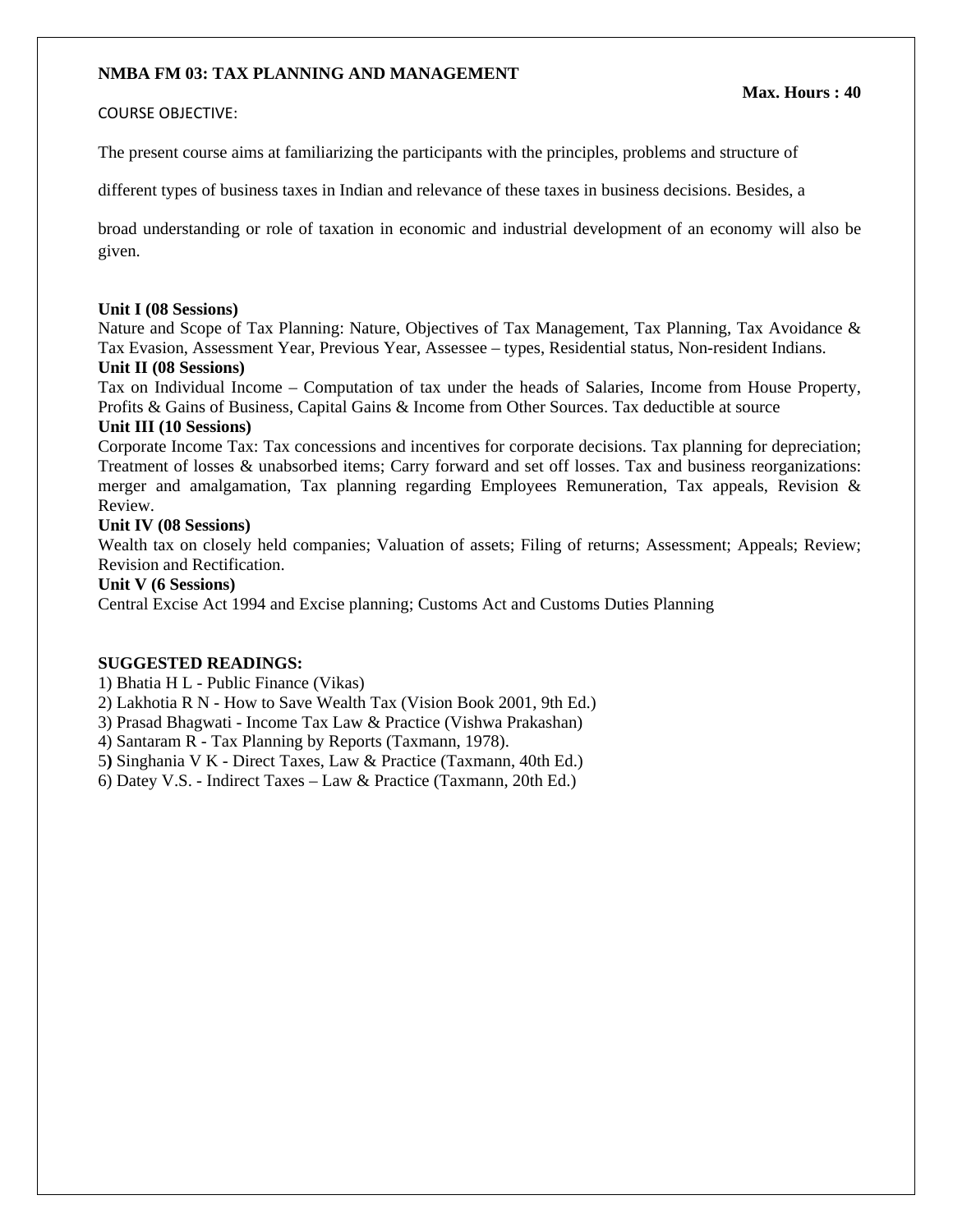#### **NMBA 0IT 1: DATABASE MANAGEMENT SYSTEM**

#### Course Objective

The course has been designed to introduce the students with the applications of systems designed to manage the data resources of organizations. It provides the students an opportunity to study the hands-on implementation of a database in corporate environment.

#### **Unit I (8 Sessions)**

Introduction to Database; Organisation of Database; Components of Database Management Systems; Data Models; Entity-Relationship Model; Network Data Model; Hierarchy Data Model; Relational Data Model; Semantic Data Model; Advantages of DBMS.

#### **Unit II (6 Sessions)**

Relational Database Design : Integrity Constraints; Functional Dependencies; Normalisation; Physical Database Design; Decomposition of Relation Schemes;

#### **Unit III (6 Sessions)**

Introduction to data mining & Data Warehousing; Knowledge Extraction through Data Mining.

#### **Unit IV (12 Sessions)**

Structured Query Language, Oracle- Creating Tables; Applying column constraints; Inserting Rows; Views, Snapshots, Indexes & Sequences. PL/SQL structure, Cursor, Triggers, Procedures, Functions & Package.

#### **Unit V (8 Sessions)**

Database Utilities; Security, Object/Basic Database Administration/ Remote Data Access.

#### **SUGGESTED READINGS:**

- 1. Chakrabarti- Advance Database Management System (Wiley Dreamtech)
- 2. Beynon -Davies P- Database Systems (Palgrave, 2003)
- 3. KarthikeyanUnderstanding Database Management System (Acme Learning)
- 4. 4)Hoffer Modern Database Management (Pearson Education, 6th edition)
- 5. Alexis and Leon Database Management System (Vikas, 2003.)
- 6. Majumdar and Bhattacharya Database Management System (Tata Mc Graw Hill, 1996).
- **7.** Navathe E Fundamentals of Database Systems (Pearson Education, 3rd Ed.)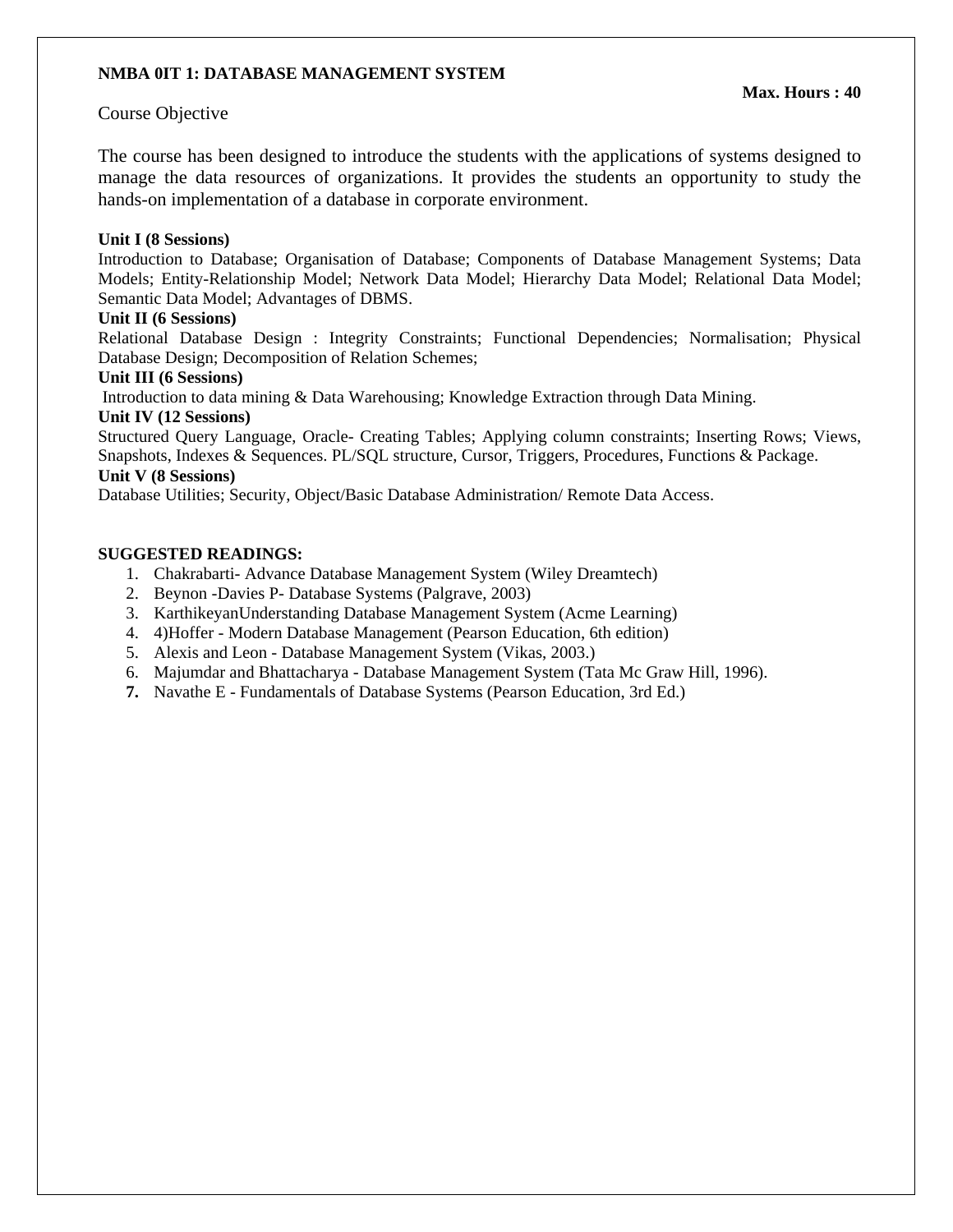#### **NMBA IT 02: SYSTEM ANALYSIS & DESIGN AND SOFTWARE ENGINEERING**

#### **Course Objective**

This course is for the students of MBA program, who are specializing in Information Technology. It aims at acquainting these students with tools techniques of planning, analyzing, designing, implementing and maintaining Information system.

#### **UNIT-I (08 Session)**

Systems Concept; Characteristics of a System; Elements of System; Types of Systems; Decision Support System; System Development Life Cycle, Investigation, Analysis, Design, Implementation, Post Implementation Review and Maintenance.

#### **UNIT-II (06 Session)**

Systems Planning and Investigation: Basis for Planning in Systems Analysis - Dimensions of Planning, Initial Investigation, Needs Identification,

#### **UNIT-III (06 Session)**

Determining the User's Information Requirements, Feasibility Study, Feasibility Considerations, Steps in Feasibility Analysis - Feasibility Report.

#### **UNIT-IV (10 Session)**

Tools of Structured Analysis : Data Flow Diagram (DFD), Entity Relationship Diagrams, Data Dictionary, Process Modeling : Structured English, Decision Tree & Decision Table, Object Oriented Analysis (OOA) and Object Oriented Design (OOD).

#### **UNIT-V (10 Session)**

Basics of Information Security, Types of Attacks, Viruses, Virus Control, Hackers, Overview of Risks associated with Internet, Intrusion Detection Risk Management**,** Disaster Recovery Plan, Cryptography and authentication, Managing Risk, Information Security Policy, Creating a secure environment, Internet Security **Standards** 

#### **Suggested Readings:**

- 1. Shah-Software Engineering & SAD(Wiley Dreamtech)
- 2. Kenneth E Kendall and Julie E Kendall SAD (PHI Publication, 7 Ed.)
- 3. Grienstein and Feinman- E-commerce –Security, Risk Management and Control (TMH, 2nd Ed.)
- 4. Ankit Fadia -Encryption-Protecting your Data (Vikas Publication, 1st Ed.)
- 5. Singh B –Network Security (PHI Publication, 1st Ed.)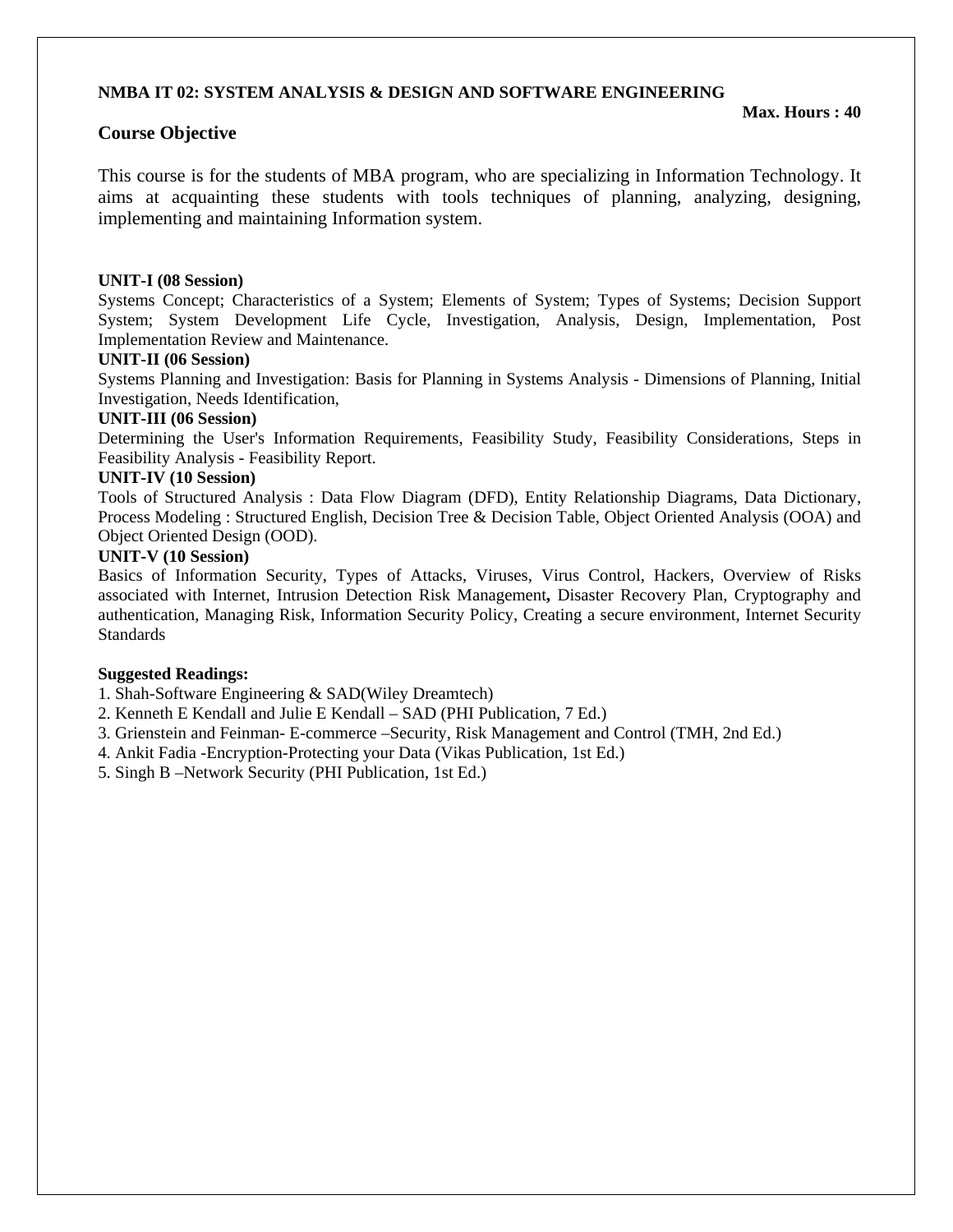#### **NMBA IT 03: DATA COMMUNICATION & NETWORK**

#### **Course Objectives**

This course provides an in-depth discussion of computer networks. It includes a detailed discussion of the different Network Models..

#### **Unit I (08 Sessions)**

Fundamentals of Communication System; Communication Links, Communication System Formats; Character Codes, Digital Data Rates; Asynchronous and Synchronous Data. Types of signals: AM; FM; PM; PCM; PDM; TDMA; FDMA; SDMA; CDMA; ASK; FSK; PSK Features: Error detection and correction codes; Hamming codes.

#### **Unit II (08 Sessions)**

LAN topologies: Workstation; Server; Cables; Types of Ethernet; Broadband and base-band; Optical Fibers; Network Interface Card.

#### **Unit III (08 Sessions)**

Networks and accessories: LAN, MAN, WAN; Hub; Bridges; Switches; Routers; Gateways Cell Relay; Frame Relay; ISDN; B-ISDN

#### **Unit IV (08 Sessions)**

OSI Model; Broadcasting; Multicasting; Point-to-point communication; IP Addressing, Concepts of Port; Socket; ATM; Tunneling; Virtual Private Network. *Network Operating systems:* Unix; Linux; Windows.

#### **Unit V (08 Sessions)**

Mobile Communication: Applications of Mobile Communication; Wireless Communication: Bandwidth, Transmission Impairment, Interference, Terrestrial Microwave, Broadcast Radio, Infrared & Light Waves, Mobile Internet & WML: Mobile IP, Wireless TCP& UDP, WAP, WML

#### **SUGGESTED READINGS:**

- 1. Comer Computer Networks and Internets (Pearson Education, 4th Ed.)
- 2. Stallings W Data Computer Communication (Pearson Education, 2003, 7th Ed.)
- 3. Tanenbaum Computer Networks (Prentice-Hall, 2004, 4th Ed.)
- **4.** Black Computer Networks (Prentice-Hall, 1999, 2nd Ed.)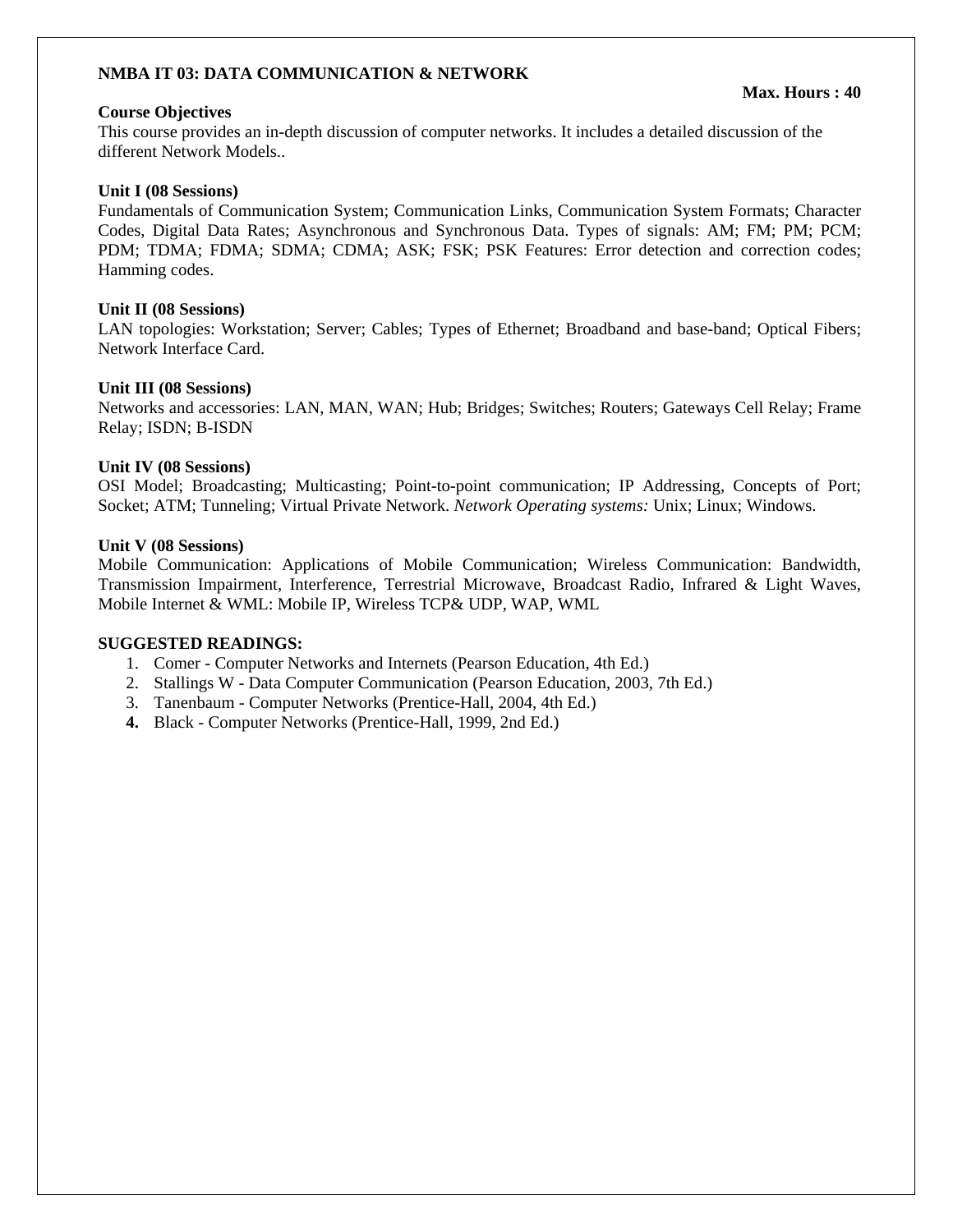#### **NMBA IB01: International Marketing Management**

COURSE OBJECTIVES: This paper deals with a broad conceptual focus on the marketing management problems, techniques and strategies necessary to incorporate the marketing concept into the framework of the world market place. The present course explores those aspects of marketing which are unique to international business

#### **Unit I (08 Sessions)**

Introduction, Importance and Challenges – Nature, Importance and scope of International Marketing, Domestic marketing vs. International marketing, International marketing management process – an overview, influence of physical, economic, socio-cultural, political and legal environments on International marketing information, scanning and monitoring global marketing environment; international marketing information system.

#### **Unit II (08 Sessions)**

International market segmentation, positioning, Analysis of world market, market analysis, international marketing research, screening and selection of markets, International market entry– Export, Licensing , Franchise, Joint Venture, Multinational operations, contract manufacturing

#### **Unit III (08 Sessions)**

International Product Policies – Major product decisions – product features and quality, product design, labeling, packaging, branding and product support services; strategies in multinational product planning, international product life cycle, New product development, International Trade

#### **Unit IV (08 Sessions)**

International Pricing Decisions – international Price determination, price escalation, international pricing process and policies, delivery terms and currency for export price quotations, international transfer pricing, methods of determining transfer pricing, Differential Pricing

#### **Unit V (08 Sessions)**

International marketing communication – communication with foreign buyers, planning and preparing, international promotion programme, Media structure, planning media strategy, corporate advertising.

#### **SUGGESTED READINGS**

- 1) Nargundkar- InternationalMarketing (Excel Books)
- 2) Czinkota International Marketing (Thompson, 8th Ed.)
- 3) Cateora Graham International Marketing (TMH, 10th Ed.)
- 4) Siddiqui- InternationalMarketing (Wiley Dreamtech)
- 5) Cherunilam F International Trade and Export Management (Himalaya, 2007)
- 6) Varshney R.L, Bhattacharya B International Marketing Management (Sultan Chand & Sons, 9th Ed.)
- 7) Jain S. International Marketing (Thomson)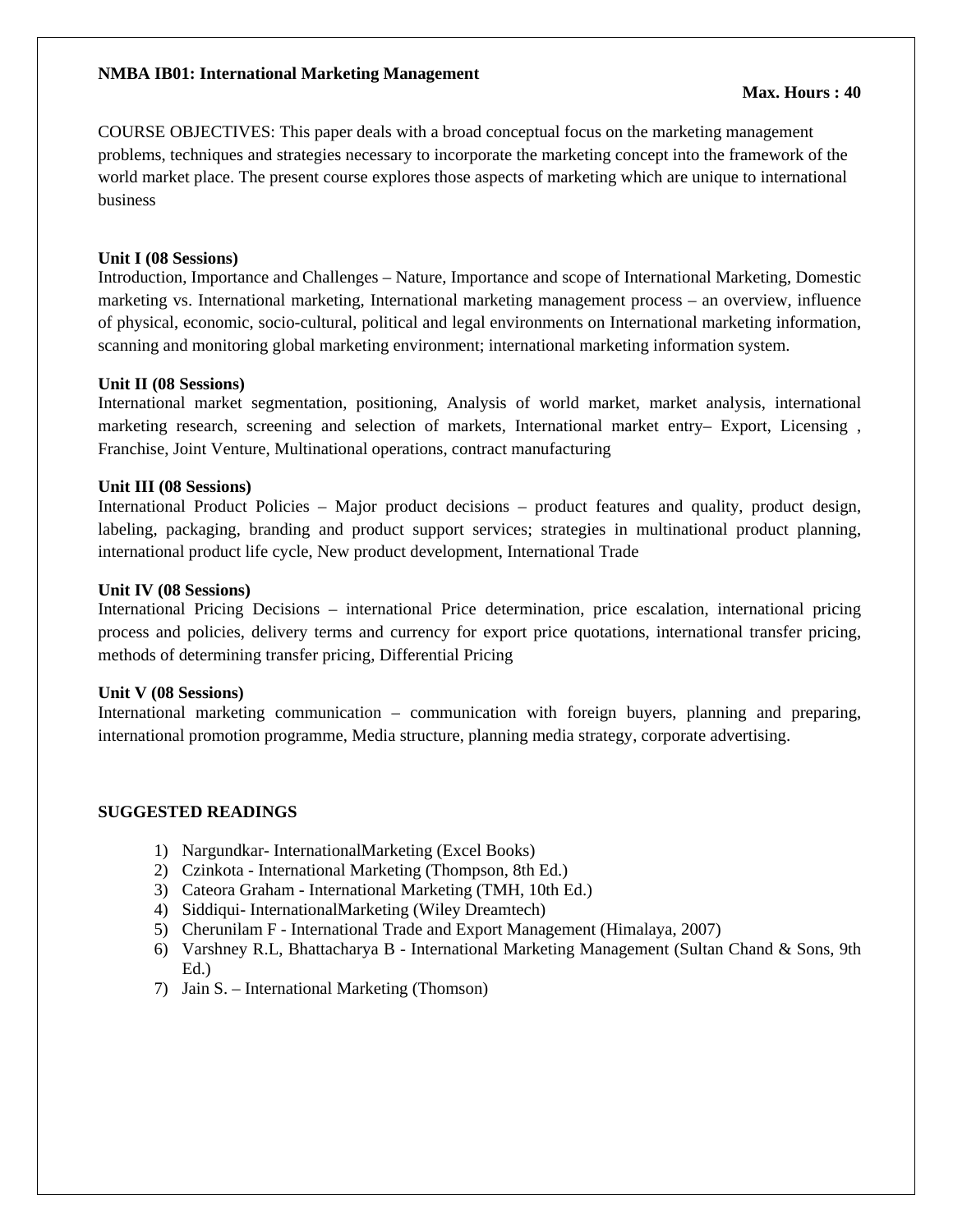**Max. Hours: 40** 

COURSE OBJECTIVES: This paper deals with a broad conceptual focus on the problems - related documentation in export and import and scenario of logistics in world place.

#### **Unit I (06 Sessions)**

International Distribution system and Logistics – International marketing channel decision, importance and scope of channel decisions, channels between nations, international physical distribution decisions, nature of physical distribution

#### **Unit II (10 Sessions)**

Transportation – Importance of effective transportation system, service choices and their characteristics, cost characteristics and role fixation, In-company management vs. outsourcing, shipping structure – Sea borne trade, international shipping characteristics, important international sea routes, liner & tramp operations, liner freighting, CFC and ICD, Indian shipping – growth, policy and problems, major Indian ports, International Air Transport, freight rates, India's exports and imports by air – problems and prospects, Air cargo, I.A.T.A.

#### **Unit III (08 Sessions)**

Documentation - Naming the enterprise, forms of ownership, opening a bank account, Need for documentation, Process of obtaining Export and Import License:- general registrations, registrations with RBI, registration with Licensing authorities, registration with appropriate EPC/Commodity Board's. Main commercial documents: statutory documents for exporting country, statutory documents for importing country, and documents for claiming export benefits.

#### **Unit IV (08 Sessions)**

International Trade Terms – International Trade Terms – trade contract and trade terms, credit risk management and payment terms,, LC  $\&$  parties involved, types of LC, UCPDC – major clauses, consignment sale, transit risk management – contract of cargo insurance parties, Insurance policy and certificate, cargo loss clauses – procedure and documentation

#### **Unit V (08 Sessions)**

Clearance – excise duty – definition, types of duties, legal framework – central excise act and rules, tariffs, customs act 1962, customs tariffs act 1975, foreign trade act 1992, physical examination of goods, EDI and custom operations

### **SUGGESTED READING:**

- 1. Johnson J, Wood D- Contemporary Logistics.
- 2. Reji Ismail- Logistic Management (ExcelBooks)
- 3. Dornier- Global Operation & Logistic Management (John Wiley)
- 4. Khanna K K Physical Distribution Management : Logistical Approach (Himalaya, 2007)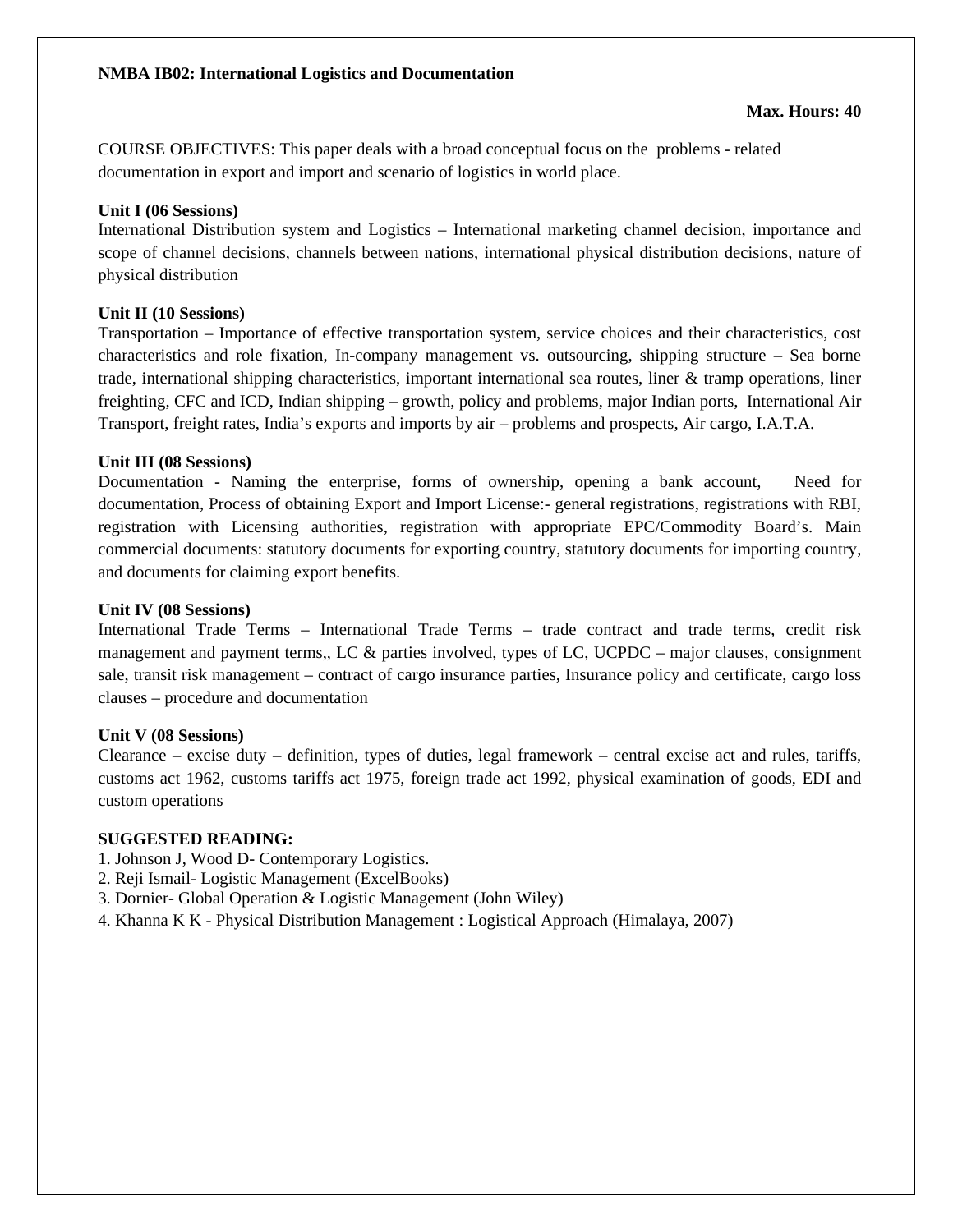# **NMBA IB03: International Financial Management** Max. Hours: 40

COURSE OBJECTIVE: The main objective of this course is to familiarize the students with the international financial environment and the special decision variables underlying the discharge of finance function in a multinational corporation

#### **Unit I (06 Sessions)**

**Global Financial Environment:** Objective of financial management in a multinational corporation, functions of international financial management. Special decision variables in international financial management. International monetary system, Fischer Effect, International fisher effect.

#### **Unit II (10 Sessions)**

**Management of exposure & risk:** Concept of exposure and risk. Types of exposure – transaction, transnational and economic exposure. Measurement of transaction exposure. Managing transaction exposure. Hedging Strategies.

**International Portfolio Investment:** Economic determinants. The national FDI policy framework. Benefits of inter-national equity and bond investing. International capital asset pricing model (ICAPM)

#### **Unit III (08 Sessions)**

**International Capital Budgeting:** The basic framework for analysis. Issues and strategic considerations in international capital budgeting. The adjusted present value approach (APV). Financial risk and cost of capital. Exchange risk and cost of capital. Political risk and cost of capital. Impact of hedging on cost of capital. Tax consideration – Branch vs. subsidiary, withholding tax. Foreign sales corporations, 80-20 subsidiaries and tax havens.

#### **Unit IV (08 Sessions)**

#### **International working capital management:**

i) International cash management: The cash positioning decision. Advantages and disadvantages of centralized cash management. Multilateral netting. Intra corporate transfer of funds. Transfer pricing, problems of international cash management.

ii) International Receivables management: Domestic v/s International receivables management. Letter of credit. International factoring & Accounts receivables.

iii) International inventory management: Advance inventory purchases. Stockpiling.

#### **Unit V (08 Sessions)**

#### **International Financing Decisions:**

i) Euro-money and Eurobond Markets. Size of the Euro currency market. Growth of Euro Dollar market. Instruments and rate of Euro Currency Markets. Creation of Euro deposits. Syndicated Eurocurrency loan Market. International Bond Markets, Multi-currency bonds and their types. Rationale for multi currency bonds. ii) International Equity markets: Foreign equity market and their comparative performance. Recent developments and innovations in international capital markets. Recent developments in the Euro bond market. **Suggested Reading** 

- 1. Folks William R. Jr. & Raj Agrawal : International Dimensions of Financial Management
- 2. P.G. Apte :Global financial Management
- 3. Dennis J.D. Connor & Albert T Bussco : International Dimensions of Financial Management
- 4. Zenoff David B. & Zwick Dack : International Financial Management
- 5. Advani V.A. :International Finance: Theory and Practice
- 6. Seth Jagdish & Eshghi A: Global Financial Perspectives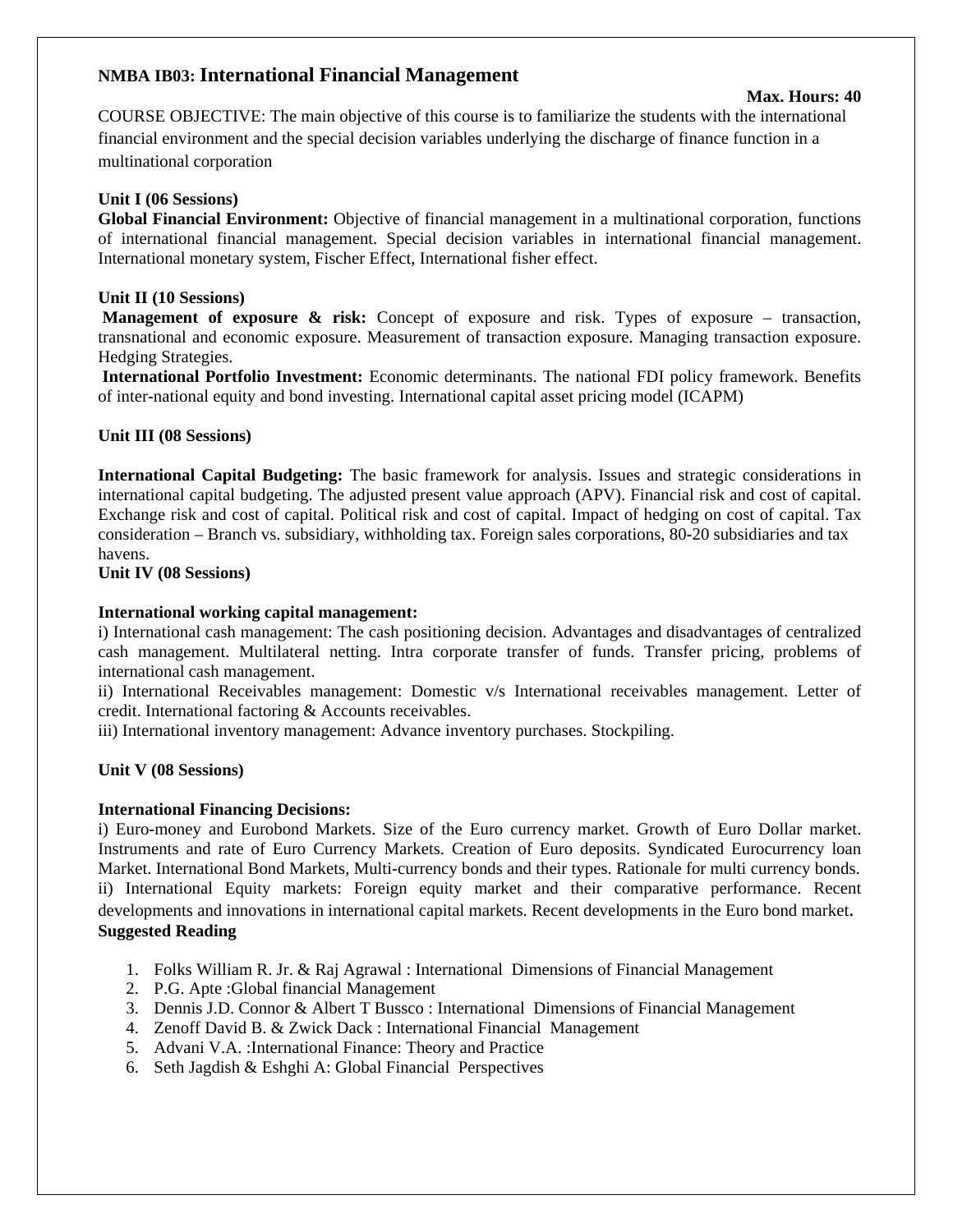#### **NMBA RD 01: RURAL MARKETING**

#### **Course Objective**

This has resulted in the expansion of rural demand of agricultural inputs, capital goods, transportation goods as well as consumer and consumer durable goods in villages. On the output side, the enlarged rural Production base has led to value addition, marketing networking and thrust on export trade. This paper aims at equipping the students to enable them to serve in the inflow and outflow marketing areas.

#### **Unit I (08 Sessions)**

Rural Marketing – Definition, Objectives, functions, Accelerated growth and importance of Rural Market. Factors accelerating growth. Classification of inflow marketing and out Flow marketing in rural Sector. Principles of sequentation of rural Markets.

#### **Unit II (06 Sessions)**

Modern and traditional system of Rural Marketing; Historical perspective of Haats, Bazaars and Melas. Their role as the hubs of rural economy. Laws regulating the conduct of business there in and also facilitating their modernization and expansion, Spatial issues and Management practices.

#### **Unit III (06 Sessions)**

Principles, procedures and processes of Rural Marketing Management and applications of systems approach. Rural Marketing strategy and implementation of the principles of Marketing Mix.

#### **Unit IV (08 Sessions)**

Rural Market demands - (I) Consumer goods, (ii) Consumer durables (iii) Agricultural Inputs, (iv) Capital goods, and (v) Transportation good of Distribution strategies and Channel Management.

#### **Unit V (12 Sessions)**

Regulated Market system and the State Legislation. Grading Standardization and legal metrology – Provisions of the relevant laws. Rural Market Intelligence, and Marketing Information System. Market Research, Survey Techniques, Report writing. State Market Intervention Operations, State Procurement, Minimum Support Price, Statutory Minimum Price, State Advised Price and price Management by the Union and State Governments.Logistics Management in Rural Marketing. Corporate strategies and State facilitation Programmes.

#### **Suggested Readings**

1 Pradeep Kashyap Rural Marketing-2 edition Pearson education

2. Jha, S.M. & Singh, L.P.: Marketing Management in Indian Perspective, Himalaya, Bombay

- 3.Velayudhan Rural Marketing (Sage)
- 4. Mathur- Rural Marketing (Excel Books)
- 5. Philip Kotler: Marketing Management.
- 6. Barkar, J.W.: Agricultural Marketing, Oxford University Press, New York.
- 7.Chopra- Marketing Management ( Wiley Dreamtech)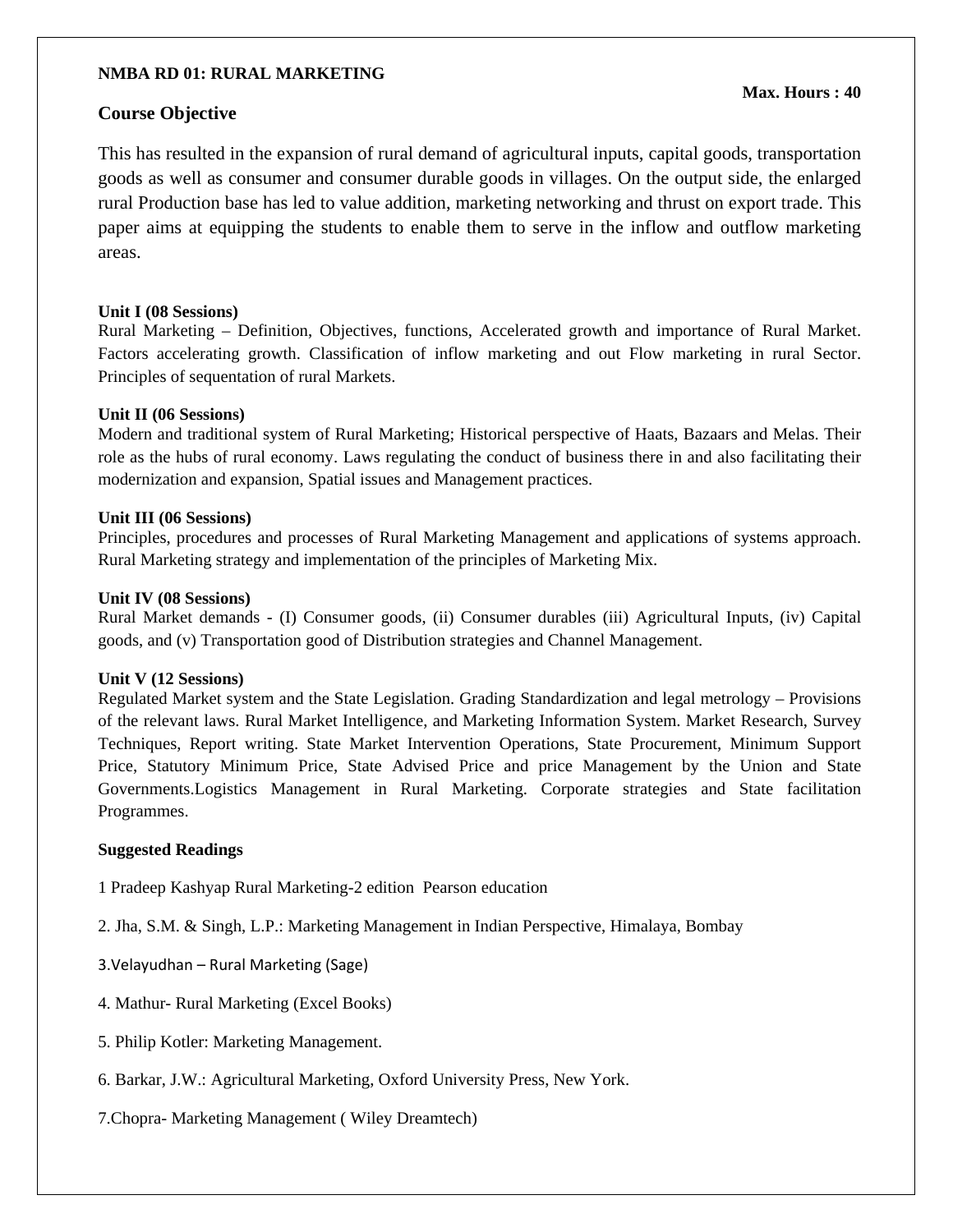#### **NMBA RD 02: Micro Finance, Small Group Management, and Cooperatives**

#### **Max. Hours: 40**

### **Course Objective:**

Self Help Group and other micro-level innovative credit systems contributed significantly in empowering underprivileged in India and abroad in recent times. Paper has two purposes—(a) to acquaint students with the various institutional arrangements as well as recent contribution of various innovative credit systems at the micro-level for financing rural development sector; (b) management of small groups involved in micro-finance for social and economic empowerment of their group members in particular and the society in general.

#### **Unit I (08 Sessions)**

Financial institutions for rural development-Basic understanding of rural and development credit. Institutional structure for rural financing in India: policy and schemes of NABARD, recent financing scheme of the Government.

#### **Unit II (08 Sessions)**

Development of cooperative banks in India with special reference to PACS, CCBs, LDBs. Rural financing through commercial banks-Policies and objectives before and after nationalisation of banks, Branch expansion policy and programmes.

#### **Unit III (08 Sessions)**

Emergence of RRBspolicy, objectives, functions, progress and achievements. Micro finance at small group level: concept, emergence, objectives and thrust areas. Case studies of recent success stories.

#### **Unit IV (08 Sessions)**

Management of small groups, cluster and federation from credit and trade perspectives. Role of facilitating agencies. Linkages between small group and Banks.

#### **Unit V (08 Sessions)**

Convergence of with development programmes and implementing departments of government. Withdrawal strategy for facilitating organizations.

#### **Suggested Readings**

- 1. V S Somnath- Microfinance (ExcelBooks)
- 2. Panda- Understanding Microfinance (Wiley India)
- 3. Craig Churchill & Cheryl Frankiewicz-Making Microfinance Work
- 4. Marguerite S. Robinson- The Microfinance Revolution (Kindle Edition)